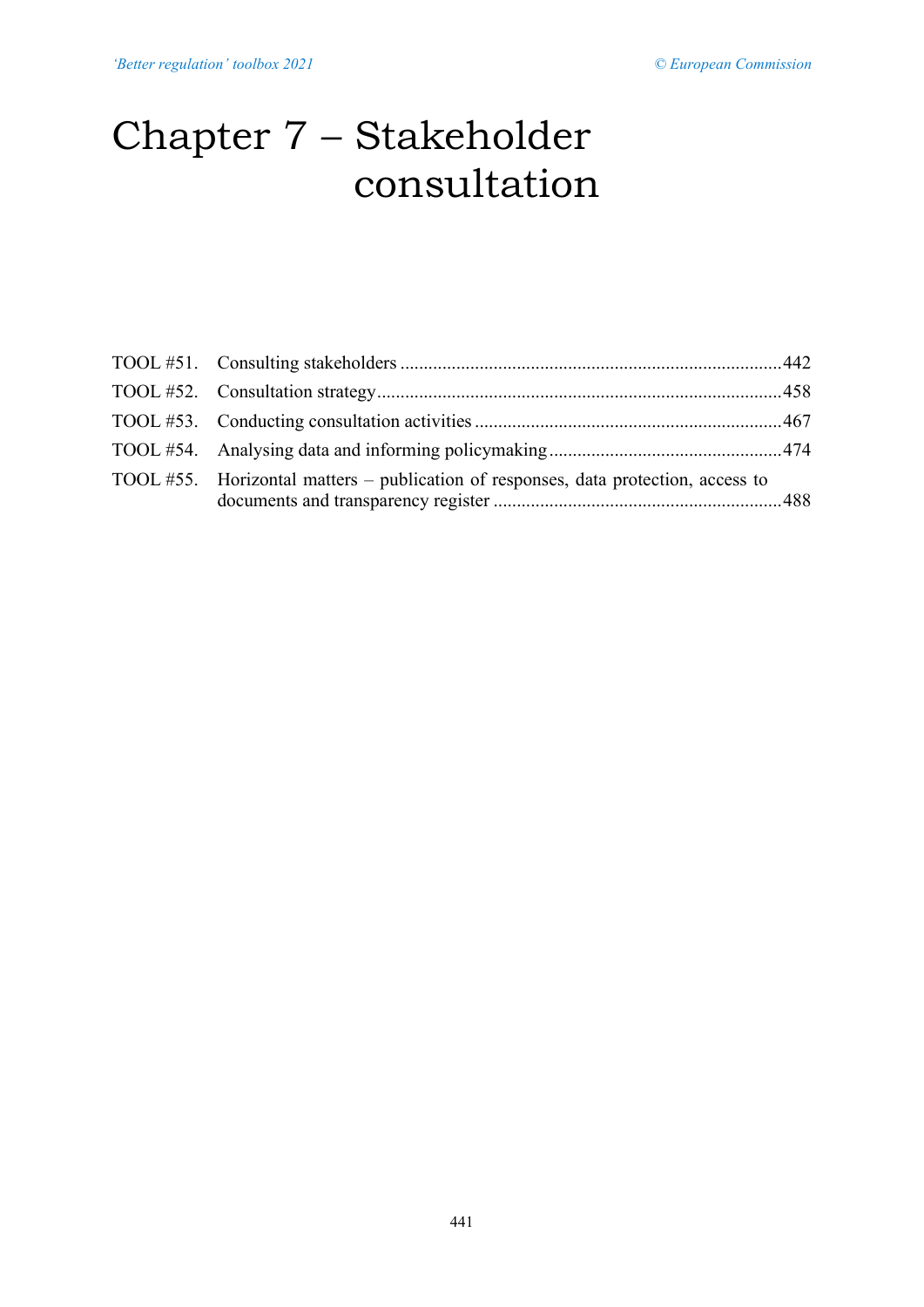# <span id="page-1-0"></span>**TOOL #51. CONSULTING STAKEHOLDERS**

# **1. INTRODUCTION**

Under the sixth political priority 'A new push for European democracy', the Commission is committed to giving Europeans a stronger role in decision-making. Citizens should play an active part in setting the priorities and the level of ambition. The Commission is committed to promote the participation of Europeans and civil society in the policymaking activities and to ensure the transparency and the legitimacy of the policymaking process.

Consulting stakeholders is an important instrument to collect information for evidence-based policymaking. Their views, practical experience and data will help deliver higher quality and more credible policy initiatives and evaluations.



The Commission's consultation system offers stakeholders many opportunities to contribute to policymaking such as on:

• The Commission's initiatives (policies, legislation, or evaluations of existing policies) through 'calls for evidence'<sup>[724](#page-1-1)</sup>.

The **'call for evidence'** is a streamlined, inclusive, and simple system which combines feedback to the 'call for evidence' document and a public consultation, where applicable. It is published on the web portal '*Have Your Say'[725](#page-1-2)*, the entry point for all contributions to the Commission's legislative proposals, evaluations/fitness checks, communications etc.

The 'call for evidence' document is translated in all EU languages.

• **Legislative proposals** once they have been agreed on by the Commission.

<span id="page-1-1"></span><sup>724 &#</sup>x27;Evidence' refers to multiple sources of data, information, and knowledge, including quantitative data such as statistics and measurements, qualitative data such as opinions, stakeholder input, conclusions of evaluations, as well as scientific and expert advice.

<span id="page-1-2"></span><sup>725</sup> *['Have Your Say'](https://ec.europa.eu/info/law/better-regulation/have-your-say_en)* is the web portal through which stakeholders, including members of the public, scientific and technical experts, can contribute to initiatives as they take shape before and after adoption by the Commission.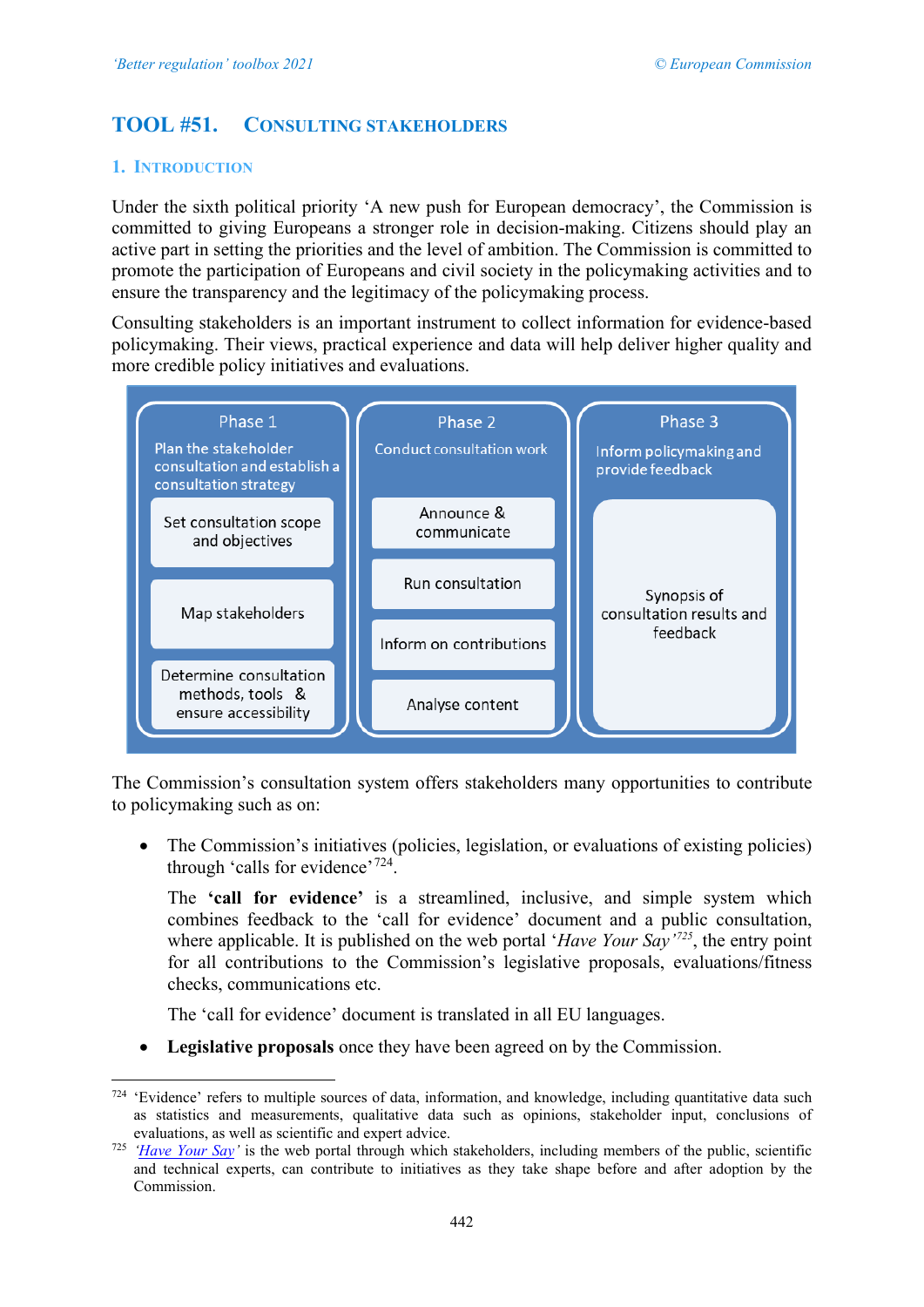- Draft acts that add or amend aspects of existing laws **(delegated acts)**, or set out rules to make sure Member States implement EU legislation in the same way **(implementing acts)** as well as on draft measures subject to regulatory procedure with scrutiny **(***RPS/PRAC measures***)**.
- Suggestions to simplify existing EU laws in **'***[Have Your Say: Simplify!'](https://ec.europa.eu/info/law/better-regulation/have-your-say-simplify_en)*

# **2. 'CALL FOR EVIDENCE'**

# **2.1. Introduction**

The 'call for evidence' consists of a 'call for evidence' document that describes an initiative and, where relevant, a public consultation questionnaire (for the initiatives that need one).

The 'call for evidence' is the Commission's main opportunity to explain to the public and stakeholders why a particular initiative, evaluation, or fitness check is being prepared, what it aims to achieve and to gather their views.

Stakeholders and the public are invited to:

- a) give their feedback on the 'call for evidence' document, which explains the Commission's understanding of the problem and possible solutions, and to
- b) respond to a public consultation questionnaire (for the initiatives that need one) to share their views and any relevant information they may have.

## *Box 1. Feedback vs. consultation*

In the context of the Commission's 'better regulation' policy, collecting feedback under the feedback mechanisms differs from collecting input under consultation.

- 1) The collection of feedback offers an opportunity for stakeholders to express general views on a specific document (a 'call for evidence' document, draft secondary legislation, legislative proposals and accompanying impact assessments, established legislation), not based on specific questions or consultation background documents.
- 2) Consultation is a formal process for collecting input and views from stakeholders on new initiatives [726](#page-2-0) , evaluations / fitness checks, communications, Commission documents launching a consultation process, green papers, etc. It is structured and based on specific questions and/or consultation background documents. When consulting, the Commission proactively seeks evidence (facts, views, opinions) on a specific issue.
- 3) There is a specific formal procedure regarding the EU recognised social partners' consultation under the Treaty (see Tool #10 (*Treaty-based social partner consultations and initiatives*)).

Commission services are required to launch a 'call for evidence' for its legislative proposals, evaluations, and fitness checks. Below are the four distinct types of the 'call for evidence' documents; further details on these distinct 'call for evidence' types are provided in section 2.2.

<span id="page-2-0"></span><sup>726</sup> Including revision of existing legislation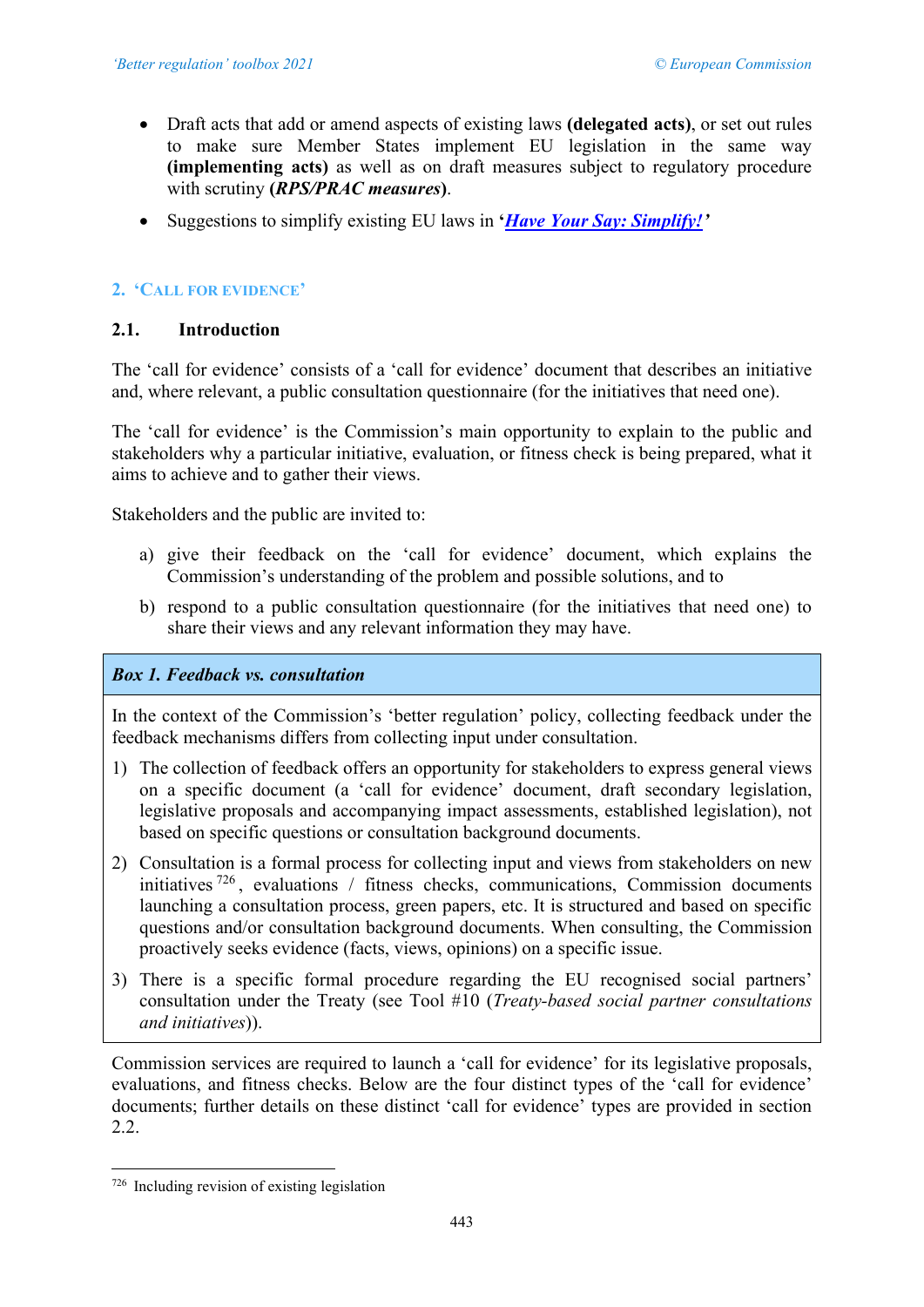- i. 'call for evidence' for an initiative without an impact assessment
- ii. 'call for evidence' for an impact assessment
- iii. 'call for evidence' for an evaluation/fitness check
- iv. 'call for evidence' for an evaluation/impact assessment run in parallel

The templates for the different types of 'call for evidence' are available in GoPro. 'Calls for evidence' are published in all EU languages.

There are two different situations:

- A) When a public consultation is also carried out;
- B) When a public consultation is not carried out (for initiatives that do not need one, as specified below).
- A) When a public consultation is carried out, it is, by default, done simultaneously with the launch of the 'call for evidence'. The overall duration of publication on '*[Have](https://ec.europa.eu/info/law/better-regulation/have-your-say_en)  [Your Say](https://ec.europa.eu/info/law/better-regulation/have-your-say_en)*' web portal for feedback and contributions is 12 weeks<sup>727</sup>. It is possible however to publish the public consultation at a later stage if services still want to seek feedback on the 'call for evidence' document. In this case, the 'call for evidence' document is normally published for feedback for 4 weeks. Then, a public consultation is launched, after the related 'call for evidence' document, for 12 weeks.

If the public consultation is not ready when the 'call for evidence' is launched it can be uploaded later, provided that 12 weeks of public consultation are preserved.

B) When not associated with a public consultation, the 'call for evidence' document is open for feedback for 4 weeks. It is still translated in all EU languages and clearly explains, in the section on 'better regulation' instruments, how stakeholders' input will be sought.

All these steps are detailed below.

# **2.2. Planning a 'call for evidence'**

*Creating the Decide planning entry*

- 1) All initiatives − 'Politically sensitive and/or important', 'Non-politically sensitive and/or important' and 'Evaluations / Fitness Checks' must be encoded in D*e*cide planning. 'Politically sensitive and/or important' initiatives and fitness checks and evaluations must be accompanied by a 'call for evidence'<sup>[728](#page-3-1)</sup> unless an exception is granted<sup>[729](#page-3-2)</sup>.
- 2) For reporting and publication purposes, it is important to use the right 'call for evidence' template when encoding the description of the 'call for evidence' to be published on the '*Have Your Say*' web portal in Decide planning. All templates are available on GoPro. The types of 'call for evidence' templates to be used are:
	- i. **'call for evidence' for an initiative (without an impact assessment)**: The 'call for evidence' document for politically sensitive and/or important initiatives describes the problem to be tackled and the objectives to be achieved, explains why EU action is needed, its added value and outlines alternative policy options.

<span id="page-3-0"></span> $727$  During the summer holidays, this period is usually extended to 14 weeks.

<span id="page-3-1"></span><sup>&</sup>lt;sup>728</sup> For Agreements concluded by the social partners pursuant to Article 155 TFEU, no 'call for evidence' is necessary.

<span id="page-3-2"></span><sup>729</sup> See Tool #1 (*Principles, procedures and exceptions*)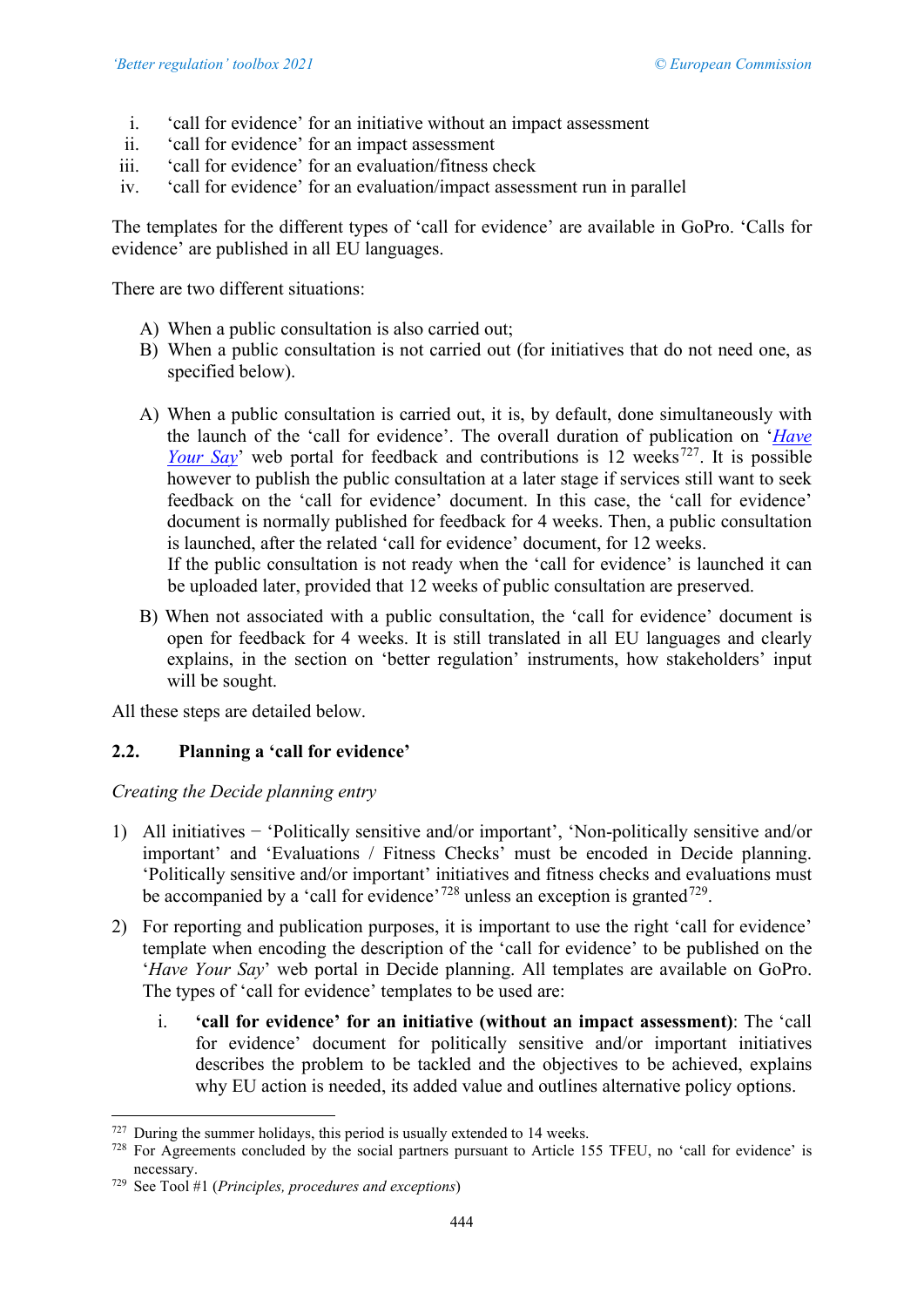- ii. **'call for evidence' for an impact assessment:** The 'call for evidence' document for politically sensitive and/or important initiatives describes the problem to be tackled and the objectives to be achieved, explains why EU action is needed and its added value, and outlines alternative policy options. The 'call for evidence' document for an impact assessment sets out in greater detail the description of the problem, issues related to subsidiarity, the policy objectives, the options, as well as the likely impacts of each option, including the identification of the relevant sustainable development goals affected by the initiative  $730$ . It is mandatory to include a 12-week internet-based public consultation [731](#page-4-1).
- iii. **'call for evidence' for an evaluation/fitness check:** The 'call for evidence' document for evaluations and fitness checks [732](#page-4-2) specifies the scope of the evaluation and the issues to be examined in the context of an evaluation. For evaluations of policies and programmes of broad public interest and for fitness checks, a public consultation is highly recommended.

Upon decision of the lead DG, the ISG should be consulted whether a public consultation is needed to support an evaluation 'call for evidence'.

iv. **'call for evidence' for an evaluation and an impact assessment run in parallel:** Usually evaluations and impact assessments are conducted sequentially so that the results of the evaluation can be fully used in the subsequent impact assessment. However, this requires appropriate advance planning and may not always be possible. When necessary, evaluations and impact assessments may be launched at the same time[733](#page-4-3) and consultations are carried out as a single 'call for evidence'. A public consultation, with backward and forward-looking questions, must be associated with the 'call for evidence' for an evaluation and an impact assessment run in parallel, unless a derogation<sup>[734](#page-4-4)</sup> is granted<sup>735</sup>.

## *Approval*

- 3) A 'call for evidence' should be finalised by the lead DG together with the Secretariat-General. The lead DG should consult with the pertinent DGs prior to submitting the documentation to the Secretariat-General. It is recommended to share the 'call for evidence' with and consult the ISG members (if an ISG is established).
- 4) All documents in a 'call for evidence' should be written in plain language − short and simple sentences with no EU jargon. The DG should ensure that the draft 'call for evidence' documents are edited by the DGT EDIT team, before being submitted to the Secretariat-General via Decide for approval<sup>[736](#page-4-6)</sup>. For politically sensitive and important documents, the DGT EDIT team will edit both the description of the 'call for evidence' as well as the related public consultation.
- 5) The draft 'call for evidence' document and public consultation questionnaire must be submitted to the Secretariat-General via Decide once political validation has been granted

<span id="page-4-0"></span><sup>730</sup> See Tool #19 (*Sustainable development goals*)

<span id="page-4-1"></span><sup>731</sup> Public consultations on very technical issues of little interest for the general public can be avoided, where a targeted consultation of stakeholders is a better means of collecting the necessary evidence.

<span id="page-4-2"></span><sup>732</sup> Including 'call for evidence' for an ex-ante evaluation required by the Financial Regulation.

<span id="page-4-3"></span><sup>733</sup> See Tool #50 (*'Back-to-back' evaluations and impact assessments*)

<span id="page-4-4"></span><sup>734</sup> See Tool #1 (*Principles, procedures & exceptions*)

<span id="page-4-5"></span> $735$  Draft findings of the evaluation can be used, if available on time, for the public consultation covering the impact assessment and evaluation

<span id="page-4-6"></span><sup>736</sup> The 'call for evidence' should be sent via email to the DGT EDIT functional mailbox.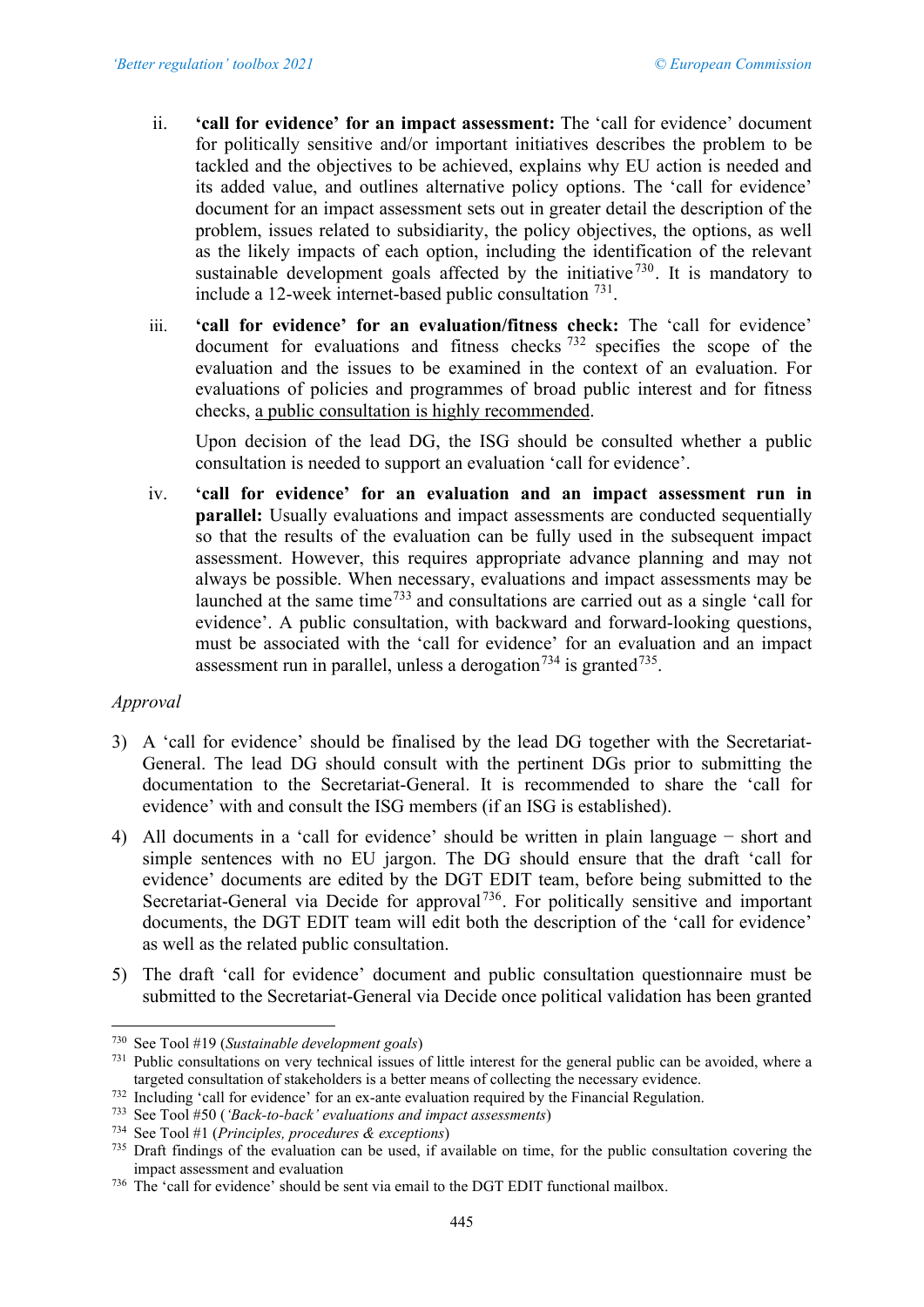for the initiative. When submitting the documentation to the Secretariat-General, the lead DG should update the Decide entry with the pertinent information for the initiative<sup>[737](#page-5-0)</sup>. Publication can be done only once per initiative and is irreversible. It is therefore compulsory, before triggering the publication of the 'call for evidence' that the appropriate political approval is given.

*Gathering feedback and views on the 'call for evidence' on the 'Have Your Say' web portal*

- 6) The description of the 'call for evidence' document is published on the '*[Have Your Say](https://ec.europa.eu/info/law/better-regulation/have-your-say_en)*' web portal with the date of publication indicated. The document can be considered as reflecting the Commission's thinking at the time of publication; it does not need to be reviewed or updated.
- 7) The related public consultation questionnaire consists of a set of questions for citizens as well as a set of more specialised questions, where relevant, for experts in civil society organisations, business, public authorities, academia etc. Position papers, letters, informal text contributions and other types of contributions may also be submitted by respondents. For transparency, all received contributions will be published on the *['Have Your Say'](https://ec.europa.eu/info/law/better-regulation/have-your-say_en)* web portal.
- 8) The 'call for evidence' public consultation questionnaire must be developed using the EU Survey template and in line with the guidance provided in Tool #53 (*Conducting consultation activities*) [738](#page-5-1).
- 9) The document describing the 'call for evidence' should not exceed 3-4 DGT pages. When a public consultation is included or launched at a later stage, the public consultation questionnaire should remain at 10 DGT pages maximum. Longer questionnaires do not attract enough attention.
- 10) A 'call for evidence' document is available in all EU languages<sup>[739](#page-5-2)</sup>.
- 11) The public and stakeholders can provide feedback on the 'call for evidence' document and share their views in the related public consultation directly on the '*[Have Your Say](https://ec.europa.eu/info/law/better-regulation/have-your-say_en)*' web portal. This allows comments to feed usefully into the further preparatory work of the initiative, including the preparation and management of external studies and contracts<sup> $740,741$  $740,741$ </sup>.
- 12) Feedback comments and suggestions to the 'call for evidence' which contradict the [rules](https://ec.europa.eu/info/law/better-regulation/rules-feedback-and-suggestions)  [in place for providing suitable content](https://ec.europa.eu/info/law/better-regulation/rules-feedback-and-suggestions) must be removed. Such feedback may contain abusive, obscene, vulgar, slanderous, hateful and xenophobic, off-topic language, unrelated to the proposed legislation, or could be linked to illegal or pirated software etc. The lead DG must keep a detailed track of such feedback comments and suggestions as well as of the grounds on which they were removed.
- 13) Data protection requirements must be considered throughout the consultation, analysis, and publication of contribution processes. Refer to Tool #55 (*Horizontal matters –*

<span id="page-5-0"></span><sup>737</sup> Include a 'Go Pro link' with guidance to DGs: *"General information' tab in Decide: Include a short title and summary in line with the guidance provided by DGT. Ensure that one of the contact names included on this page is the person responsible for the 'call for evidence'; 'Stakeholder consultation' tab in Decide: Include a link to the EU survey BRP generated public consultation".*

<span id="page-5-1"></span><sup>738</sup> Further details on how to draft and develop a public consultation questionnaire are available in GoPro.

<span id="page-5-2"></span><sup>739</sup> Except for very technical initiatives and specialised questionnaires where such an effort would be disproportionate to the expected input. Translations into Irish are available as of 1 January 2022.

<span id="page-5-3"></span><sup>&</sup>lt;sup>740</sup> See Tools #52, #53, and  $\hat{H}$ 55 on stakeholder consultation.

<span id="page-5-4"></span><sup>741</sup> The consultation strategy (in a succinct form, should be included in the 'call for evidence')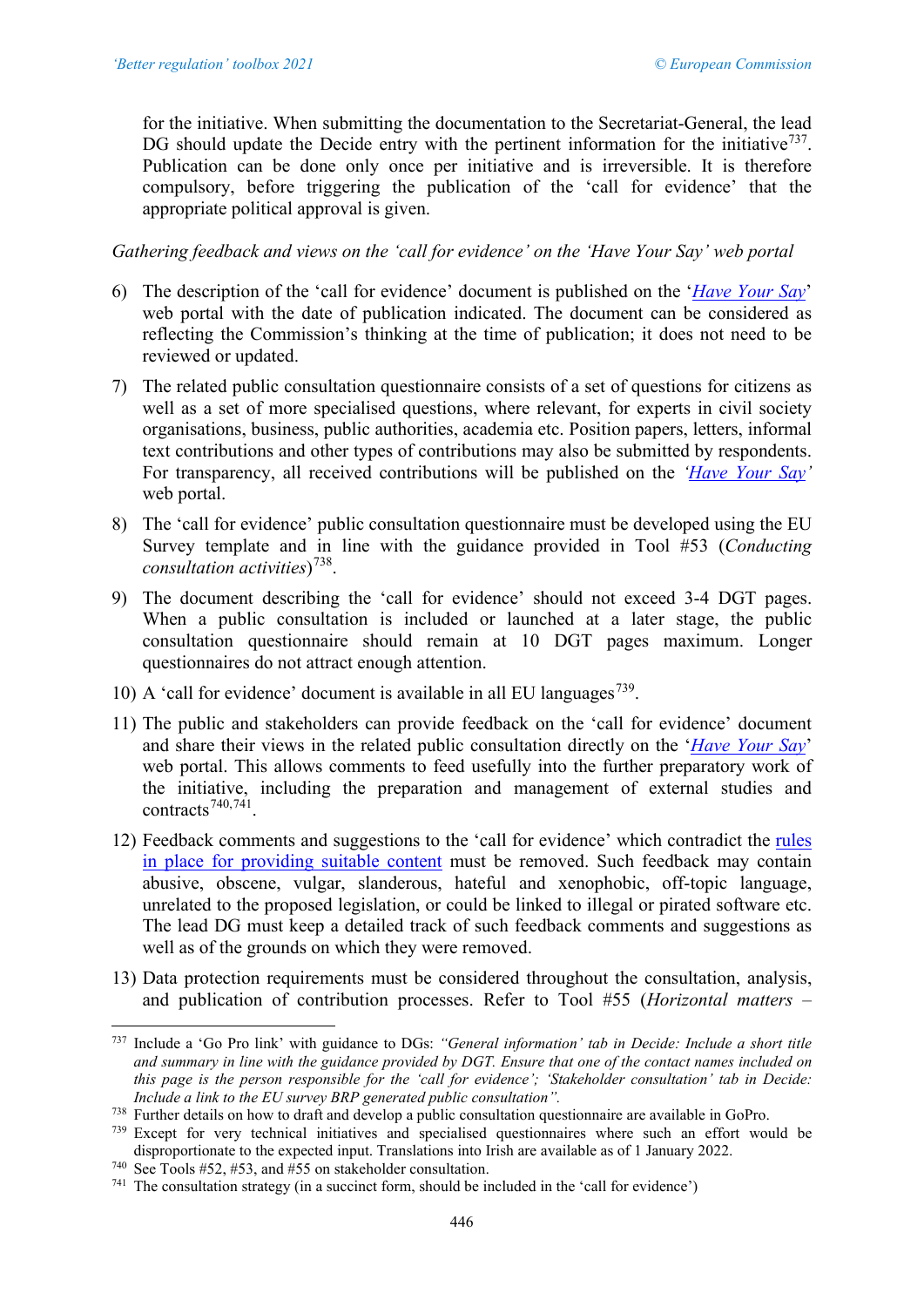*publication of responses, data protection, access to documents and transparency register*) concerning data protection requirements.

# *Reporting back to stakeholders on feedback and views received*

- 14) A 'factual summary report' summarising the key elements of the public consultation associated with the 'call for evidence' must be published within 8 weeks<sup>[742](#page-6-0)</sup> of the closure of the public consultation<sup>743</sup>, along with the contributions to the public consultation on the *['Have Your Say'](https://ec.europa.eu/info/law/better-regulation/have-your-say_en)* web portal.
- 15) DGs should ensure that the feedback comments and views received in a 'call for evidence' are considered in the process of policy preparation or evaluation work. No formal translation of the feedback comments or the contributions is required, and no specific replies are required from the Commission in response to individual feedback and contributions received.
- 16) Feedback and contributions to all consultation activities (public or targeted) should be summarised and referred to in the 'synopsis report'<sup>744</sup>. The report should also explain how and to which extent the stakeholder views have been considered in the final initiative/evaluation. For transparency reasons, the synopsis report<sup> $745$ </sup> should also mention the number of removed feedback comments and suggestions.

# *IT issues*

Any questions or concerns related to IT issues with the launch or follow up to a 'call for evidence' should be addressed to the [EC HELPDESK IT](mailto:EC-HELPDESK-IT@ec.europa.eu) who will assign it to the appropriate IT team.

# **2.3. Considerations when drafting a 'call for evidence' document**

## *Describing the problem*

Defining the problem correctly is probably the single most important step in the preparation of a new initiative because if the problem (and its causes) is poorly understood then it will be difficult to design policies that will be effective on the ground. The tool on how to define problems should be consulted before drafting the 'call for evidence'[746](#page-6-4).

These problems should be quantified where possible and at least in the impact assessment report if it is not yet possible to provide quantitative information in the 'call for evidence'.

In the context of an evaluation briefly describe the expected role and original objectives of the EU intervention(s) being evaluated. Explain why the intervention(s) is (are) being evaluated (e.g. legal requirement). There is no need to provide a fully developed intervention logic at this point, but the non-expert reader should be able to understand in broad terms, what the initiative was expected to achieve (its policy objectives) and how this was expected to happen.

<span id="page-6-0"></span><sup>742</sup> The 8-week timeframe is indicative for public consultations with large number of responses.

<span id="page-6-1"></span><sup>743</sup> See Tool #54 (*Analysing data and informing policymaking*) and #55 (*Horizontal matters – publication of responses, data protection, access to documents and transparency register*)

<span id="page-6-2"></span><sup>744</sup> See Tool #54 (*Analysing data and informing policymaking*)

<span id="page-6-3"></span> $745$  The synopsis report is a detailed, qualitative analysis of all consultation activities. For further information see Tool #54 (*Analysing data and informing policymaking*)

<span id="page-6-4"></span><sup>746</sup> See Tool #13 (*How to analyse problems*)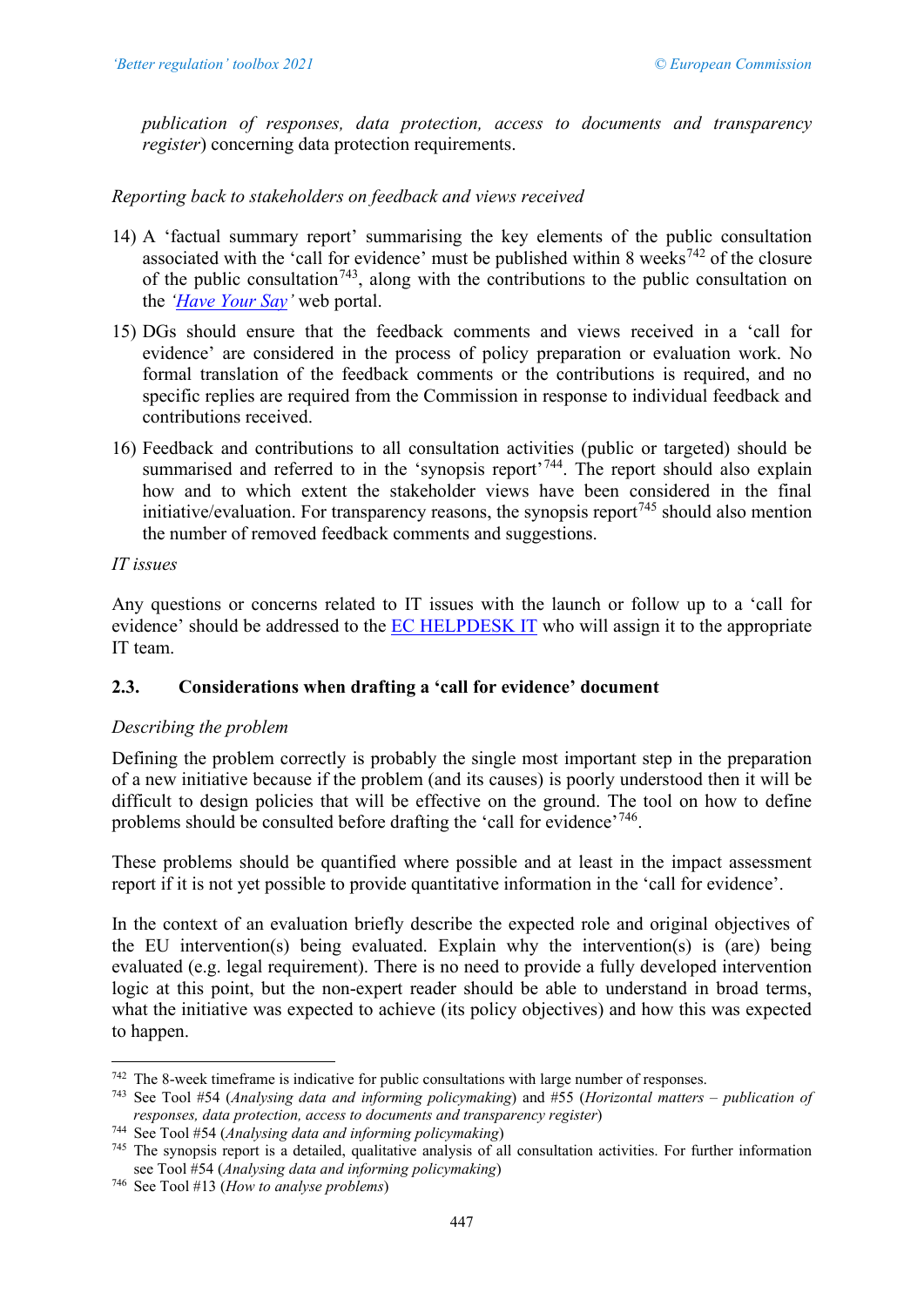# *Objectives*

As an **impact assessment** supports the preparatory work, the 'call for evidence', including the public consultation, should cover, as appropriate, the four key elements of an impact assessment: the problem to be tackled, subsidiarity and the EU dimension to the problem, the policy options and their likely impacts. In addition, it should also address the scope for regulatory cost reduction and simplification measures not affecting the achievement of objectives as well as environmental and digital aspects when relevant.

If an **evaluation** or **fitness check** is carried out, the 'call for evidence' should contribute to the subsequent analysis of the five evaluation criteria: effectiveness, efficiency, EU added value, relevance, and coherence. Explain what the evaluation will deliver and how its results will be used. The scope should set out clearly what actions, time period and geographical area will be covered by the evaluation and what will not (with any associated justification for excluding e.g. certain articles, covering only a shorter period or not all EU Member States). The 'call for evidence' should not detail all possible EU interventions that could be covered under coherence but should identify key policy areas which will be looked at.

In case of the 'call for evidence for an evaluation and an impact assessment run in parallel'<sup>[747](#page-7-0)</sup> approach (see sub section 2.4 below) the 'call for evidence' should cover to the extent possible the five evaluation criteria and the four key elements of an IA.

For **initiatives** not supported by an IA nor related to an evaluation or fitness check, the 'call for evidence' can focus on any element/issue identified in the consultation strategy on which stakeholders should be consulted.

# *'Better regulation' requirements*

The 'call for evidence' document should be explicit about the 'better regulation' steps of the initiative. The reasons why an impact assessment will not be prepared, or why an evaluation is not necessary, should be clearly explained in the 'call for evidence'. Where no additional consultation activities are planned, a justification should be provided.

## **2.4. Evaluations and impact assessments run in parallel**

Political urgencies or timing constraints may arise so that there is some degree of overlap between the evaluation and the impact assessment while carried out in a 'back-to-back' manner.

The intention to conduct an evaluation and an impact assessment run in parallel should be clearly specified when the initiative is presented for political validation. This should also indicate the expected degree of overlap of the two processes which will define the subsequent steps to be followed. In this case, a combined 'call for evidence' should be published. The appropriate template is available from the GoPro page.

See Tools #52 (*Consultation strategy*) and #53 (*Conducting consultation activities*) for further guidance on drafting and preparing a public consultation.

<span id="page-7-0"></span><sup>747</sup> See Tool #50 ('*Back-to-back' evaluation and impact assessments*)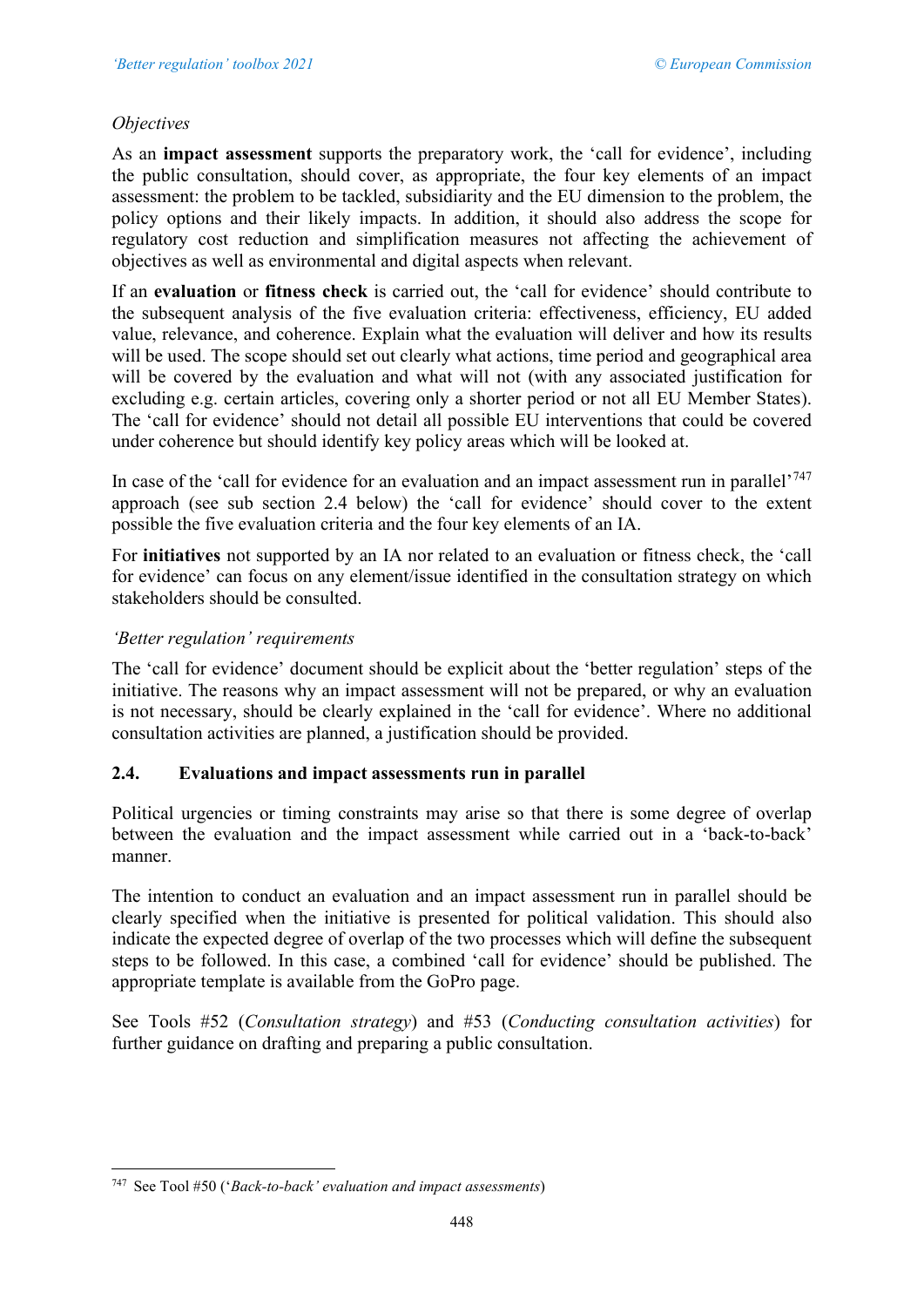## **2.5. Workflow overview**

#### *Workflow for the 'call for evidence'*

- **Politically sensitive and/or important', 'Non-politically sensitive and/or important' and 'Evaluations/Fitness Checks' must be encoded in D***e***cide planning.**
- When encoding the description of the 'call for evidence' to be published on the '*[Have](https://ec.europa.eu/info/law/better-regulation/have-your-say_en)  [your say](https://ec.europa.eu/info/law/better-regulation/have-your-say_en)*' web portal in Decide planning, it is important to use the correct 'call for evidence' template.
- **The 'call for evidence' templates are:** 
	- o **'call for evidence' for an initiative (without an impact assessment)**
	- o **'call for evidence' for an impact assessment**
	- o **'call for evidence' for an evaluation/fitness check**
	- o **'call for evidence' for an evaluation and an impact assessment run in parallel**
- A 'call for evidence' should be finalised by the lead DG together with the Secretariat-General. It is recommended to share the 'call for evidence' with and consult the ISG members (if an ISG is established).
- **All documents in a 'call for evidence' should be written in plain language − short and simple sentences with no EU jargon.**
- **By default, a 'call for evidence' also launches the related public consultation. The 'call for evidence' document is published on '***[Have your say](https://ec.europa.eu/info/law/better-regulation/have-your-say_en)***' for 12 weeks[748](#page-8-0) in all EU languages.** It is possible however to publish the public consultation at a later stage. In this case, the 'call for evidence' document is published for feedback for 4 weeks. Then, a public consultation is published after the related 'call for evidence' document, for 12 weeks.
- **For evaluations of policies and programmes of broad public interest and for fitness checks, a public consultation is highly recommended.**
- For very technical initiatives of little interest for the general public, a targeted consultation of stakeholders is a more suitable means of collecting the necessary evidence**.**
- The public and stakeholders can provide feedback on the description of the 'call for evidence' and share their views in the related public consultation directly on the '*[Have](https://ec.europa.eu/info/law/better-regulation/have-your-say_en)  [your say](https://ec.europa.eu/info/law/better-regulation/have-your-say_en)*' web portal.
- **All feedback on the 'call for evidence' document is published real-time on the '***[Have your say](https://ec.europa.eu/info/law/better-regulation/have-your-say_en)***' web portal. Contributions to the public consultation questionnaire are published within 8 weeks of the closure of the public consultations on the**  *'Have your say'* **web portal.**
- No formal translation of the feedback is required and no specific replies are expected from the Commission in response to individual feedback/contributions.
- Feedback comments and contributions to the 'call for evidence' which contradict the

<span id="page-8-0"></span> $748$  During the summer holidays, this period is usually extended to 14 weeks.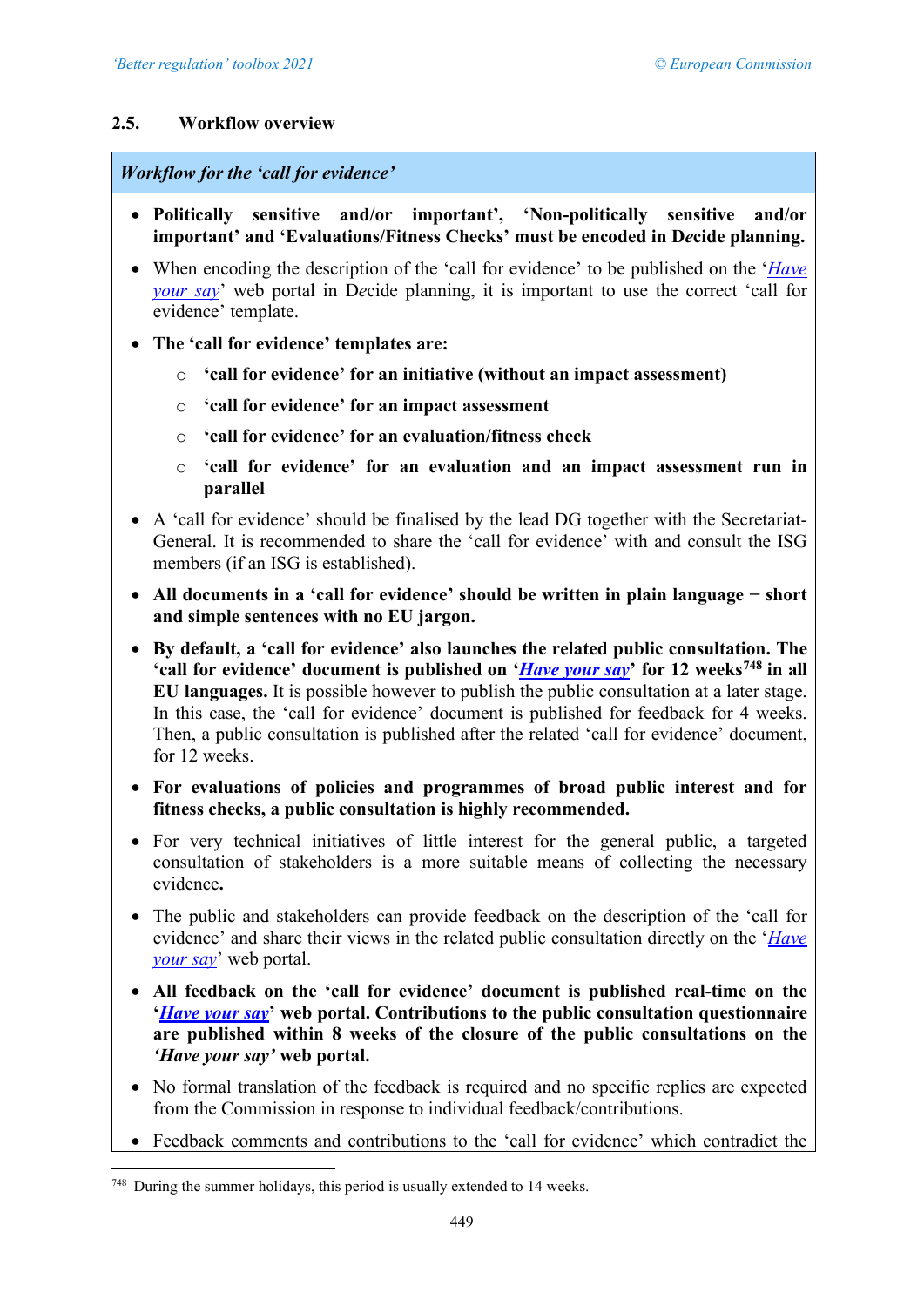[rules in place for providing suitable content](https://ec.europa.eu/info/law/better-regulation/rules-feedback-and-suggestions) must be removed.

- A **'factual summary report'** summarising the key elements of the public consultation associated with the 'call for evidence' must be published within 8 weeks of the closure of the public consultation<sup>[749](#page-9-0)</sup>, along with the contributions to the public consultation on the *['Have your say'](https://ec.europa.eu/info/law/better-regulation/have-your-say_en)* web portal.
- Feedback and contributions to all consultation activities (public or targeted) should be summarised and referred to in the **'synopsis report'**.

#### **3. FEEDBACK ON LEGISLATIVE PROPOSALS**

# **3.1. Introduction**

After a legislative proposal is adopted by the College, the public and stakeholders can provide feedback on the proposal and, where relevant, on the accompanying IA.

Feedback can be provided for a period of **eight weeks**, in parallel with the period during which national parliaments have the opportunity to provide reasoned opinions on subsidiarity grounds.

According to the Inter-institutional Agreement on Better Law-making "*the three Institutions will keep each other regularly informed throughout the legislative process about their work, about on-going negotiations among them and about any stakeholder feed-back they may receive, via appropriate procedures, including dialogue between them*". Following this agreement, the post-adoption feedback mechanism is a means for the Commission to transparently inform on the views of different stakeholders on its final proposal (and impact assessment).

Therefore, the collected feedback will be summarised by the Commission and presented to the European Parliament and Council, with the aim to feed these views into the legislative debate.

#### **3.2. Workflow overview**

*Workflow for feedback on legislative proposals and accompanying impact assessments*

- After adoption by the College, the legislative proposal and, where relevant, the accompanying impact assessment is published automatically on the '*[Have your say](https://ec.europa.eu/info/law/better-regulation/have-your-say_en)*' web portal.
- Feedback can be provided **up to 8 weeks after the last language version is published.**
- All feedback is published on the '*[Have your say](https://ec.europa.eu/info/law/better-regulation/have-your-say_en)*' web portal. Respondents have the possibility to opt for publication of their contribution with their personal information or anonymous publication of their contribution.
- No formal translation of the feedback is required, and no specific replies are expected

<span id="page-9-0"></span><sup>749</sup> See Tool #54 (*Analysing data and informing policymaking*) and Tool #55 (*Horizontal matters – publication of responses, data protection, access to documents and transparency register*)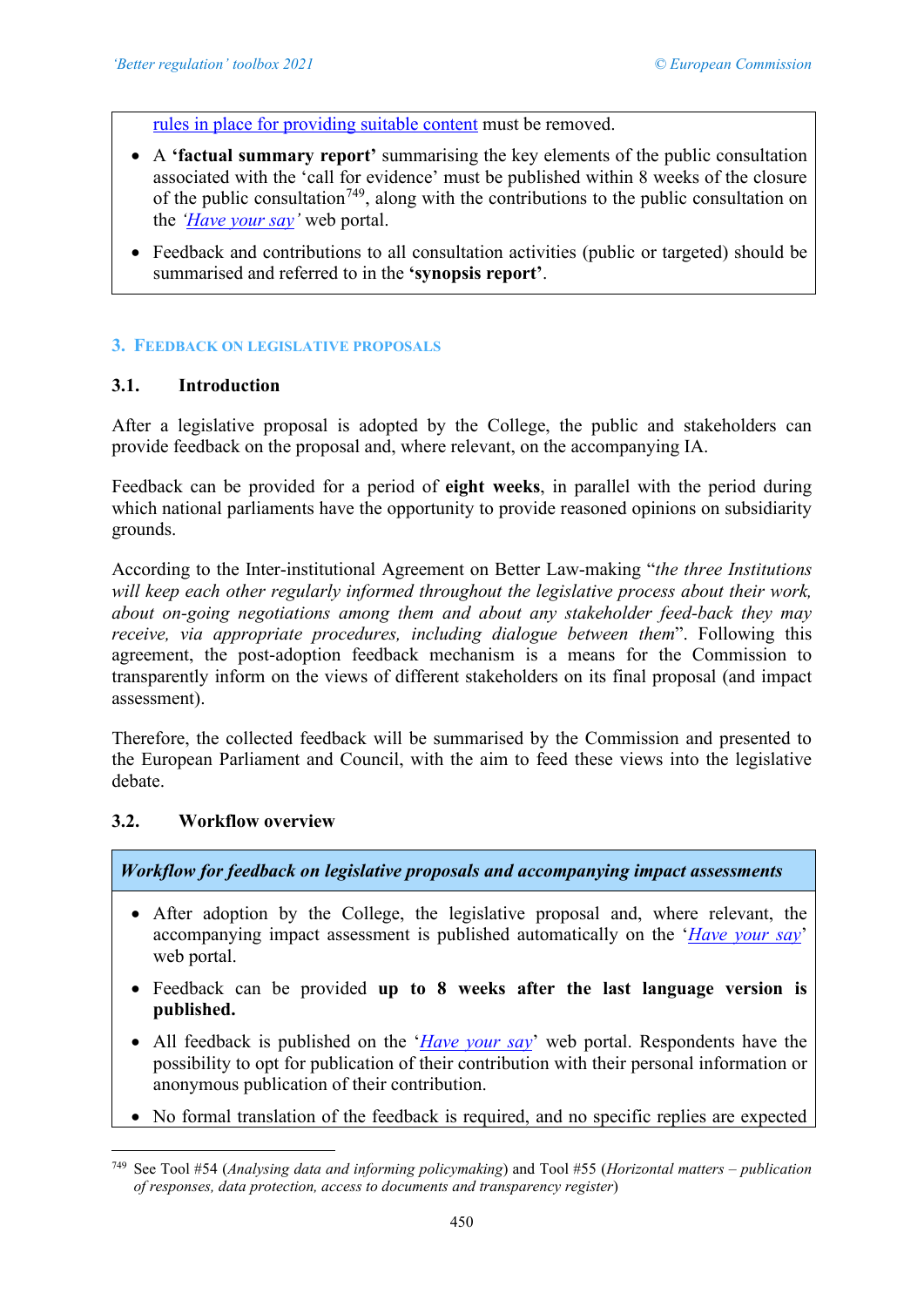from the Commission in response to individual feedback.

- The **responses must be summarised and sent to the European Parliament and the Council by means of a letter from the Director-General** of the Directorate-General in charge of the file. This letter should be sent as soon as possible after closure of the feedback period to inform the work of the respective Committees and Working Groups in Parliament and Council. **A copy of the letters must be sent to the office of the Secretary-General.** In case no feedback has been received, no letter should be sent to the European Parliament and Council.
- For the **European Parliament**, the letter should be addressed to the **chair**(s) **of the Committee**(s) **to which the proposal is attributed**. Normally, by the time the feedback mechanism is closed, the corresponding proposal should have been attributed to one or more Committees. If is not yet attributed to a lead committee, the letter should be sent to the Chair of the Conference of Committee Chairs.
- For the **Council**, the letter should be addressed to the **Ambassador of the Presidency with copy to the [Council Secretariat](mailto:mail-registration@consilium.europa.eu) and the chair of the Council Working Group** in charge of the file. If the file is not yet attributed the letter should only be addressed to the Ambassador of the Presidency, with the Council Secretariat in copy.
- The letter should provide **a factual summary of the feedback received**, without any further qualitative assessment or reference to the Commission's viewpoint on provided views. The letter should also include **a reference to the** '*[Have Your Say](https://ec.europa.eu/info/law/better-regulation/have-your-say_en)*' web portal **where all feedback responses are published**. No formal interservice consultation is required, however, where relevant, **associated DGs should be consulted on the draft**.

# **4. FEEDBACK MECHANISM FOR DRAFT DELEGATED AND IMPLEMENTING ACTS AND DRAFT MEASURES SUBJECT TO REGULATORY PROCEDURE WITH SCRUTINY (RPS/PRAC MEASURES)**

## **4.1. Introduction**

Delegated act empowerments allow the Commission to adopt legal acts of general application to supplement or amend certain non-essential elements of a legislative act. Implementing act empowerments are used where uniform conditions for implementing legally binding acts are needed<sup>750</sup>.

Stakeholders have the possibility to provide feedback on the draft texts of delegated and implementing acts and regulatory procedure with scrutiny (RPS) measures, with exceptions (see below). This feedback period lasts for four weeks.

In practice, this means that DGs need to consider, already at the planning stage, whether an upcoming act qualifies for the feedback mechanism and flag this in the D*e*cide planning module. The list of upcoming delegated and implementing acts and RPS measures that will be published for feedback is made available at regular intervals on the '*[Have Your Say](https://ec.europa.eu/info/law/better-regulation/have-your-say_en)*' webpage on Commission Europa, in order to allow stakeholders to plan ahead and prepare. Also, DGs need to factor in the additional time needed for feedback and for analysis of the

<span id="page-10-0"></span><sup>750</sup> See Tool #42 (*Delegated acts and implementing acts*) for more information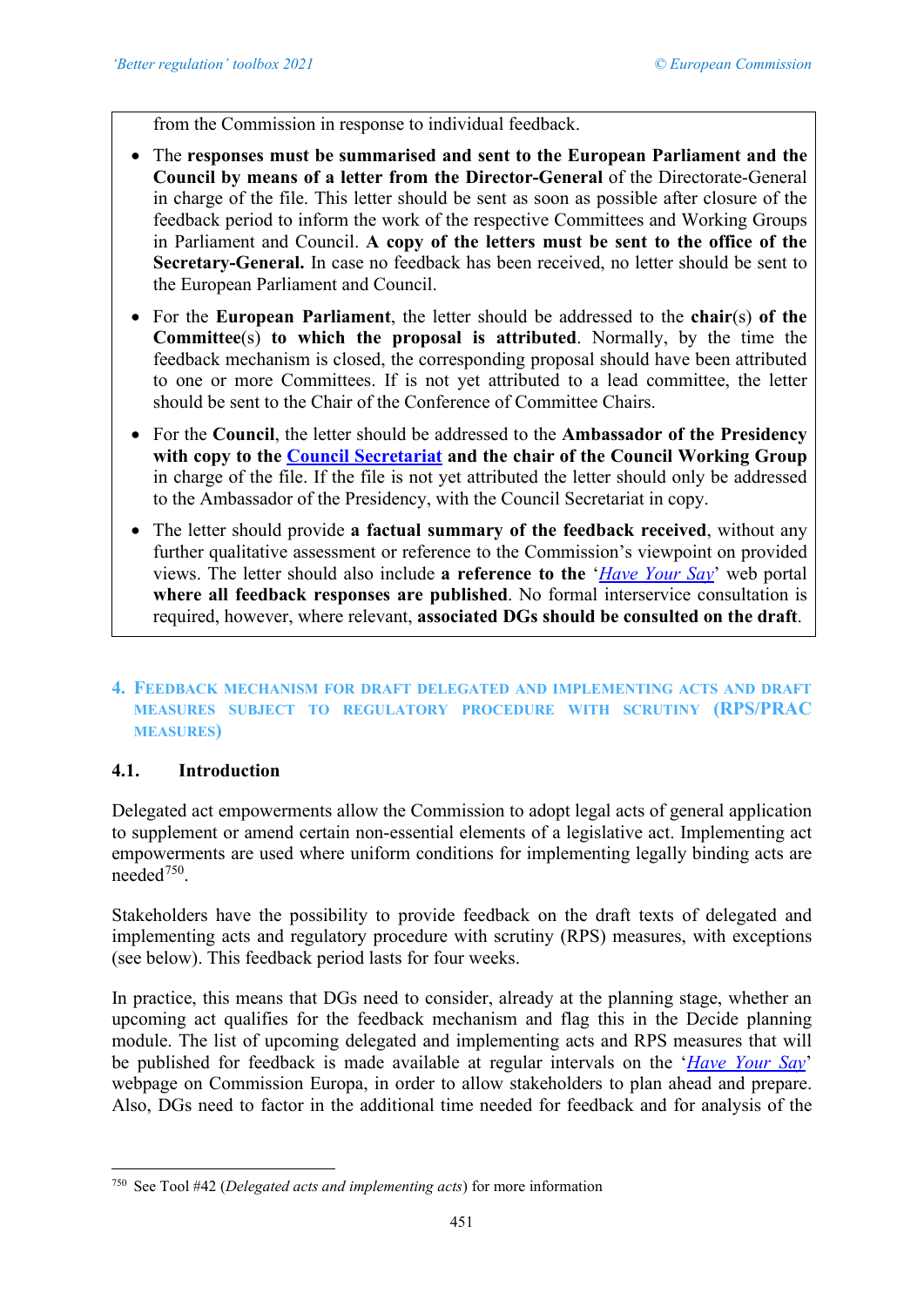feedback received. For delegated acts, information on stakeholder input in general, including feedback, should in addition be referred to in the explanatory memorandum<sup>751</sup>.

# **4.2. Workflow overview for draft delegated acts**

# *Workflow for feedback on draft delegated acts*

- All delegated acts need to be **included in the D***e***cide planning module**, those that will be subject to feedback need to be flagged (Feedback Yes/No).
- The planning of upcoming delegated acts subject to feedback is published at regular intervals on the '*[Have Your Say](https://ec.europa.eu/info/law/better-regulation/have-your-say_en)*' web portal of the Commission.
- The draft delegated act can only be published **after the interservice consultation** has taken place. When launching the interservice consultation DGs need to indicate whether the feedback is planned and if not, which exception applies.
- **Publication** can be done **only once per draft act and is irreversible**. It is therefore compulsory, before triggering the publication, that the **appropriate hierarchical validation** is given; the required hierarchical level for validation is decided by the Director-General of the responsible DG.
- Feedback can be provided for a period of 4 weeks after publication.
- All feedback is published on the '*[Have Your Say](https://ec.europa.eu/info/law/better-regulation/have-your-say_en)*' web portal. Respondents have the possibility to opt for publication of their contribution with their personal information or anonymous publication of their contribution.
- No formal translation of the feedback is required, and no specific replies are expected from the Commission in response to individual feedback.
- Following the 4 weeks, the lead DG assesses the feedback received and explains how it took it into account in the explanatory memorandum accompanying the delegated act.
- Discussions in the expert group<sup>[752](#page-11-1)</sup> can precede, run in parallel or come after the feedback period, depending on the nature of the act and the amount of technical expertise required for its preparation. In any case, **Member State experts shall be given the opportunity to see the last version of the draft** (i.e. the one incorporating the feedback), prior to the launch of the adoption procedure by the College

# **4.3. Workflow overview for draft implementing acts and measures subject to regulatory procedure with scrutiny**

*Workflow for feedback on implementing acts and regulatory procedure with scrutiny measures*

- All **implementing acts** with committee control that are due to be adopted via oral or written procedure need to be **included in the D***e***cide planning tool**; out of those, the ones that will be subject to feedback need to be flagged (Feedback Yes/No).
- All Regulatory procedure with scrutiny **(RPS) measures** need to **be included in**

<span id="page-11-0"></span><sup>751</sup> See also Tool #40 (*Drafting the explanatory memorandum*)

<span id="page-11-1"></span><sup>752</sup> C(2016) 330[1 http://ec.europa.eu/transparency/regexpert/index.cfm](http://ec.europa.eu/transparency/regexpert/index.cfm)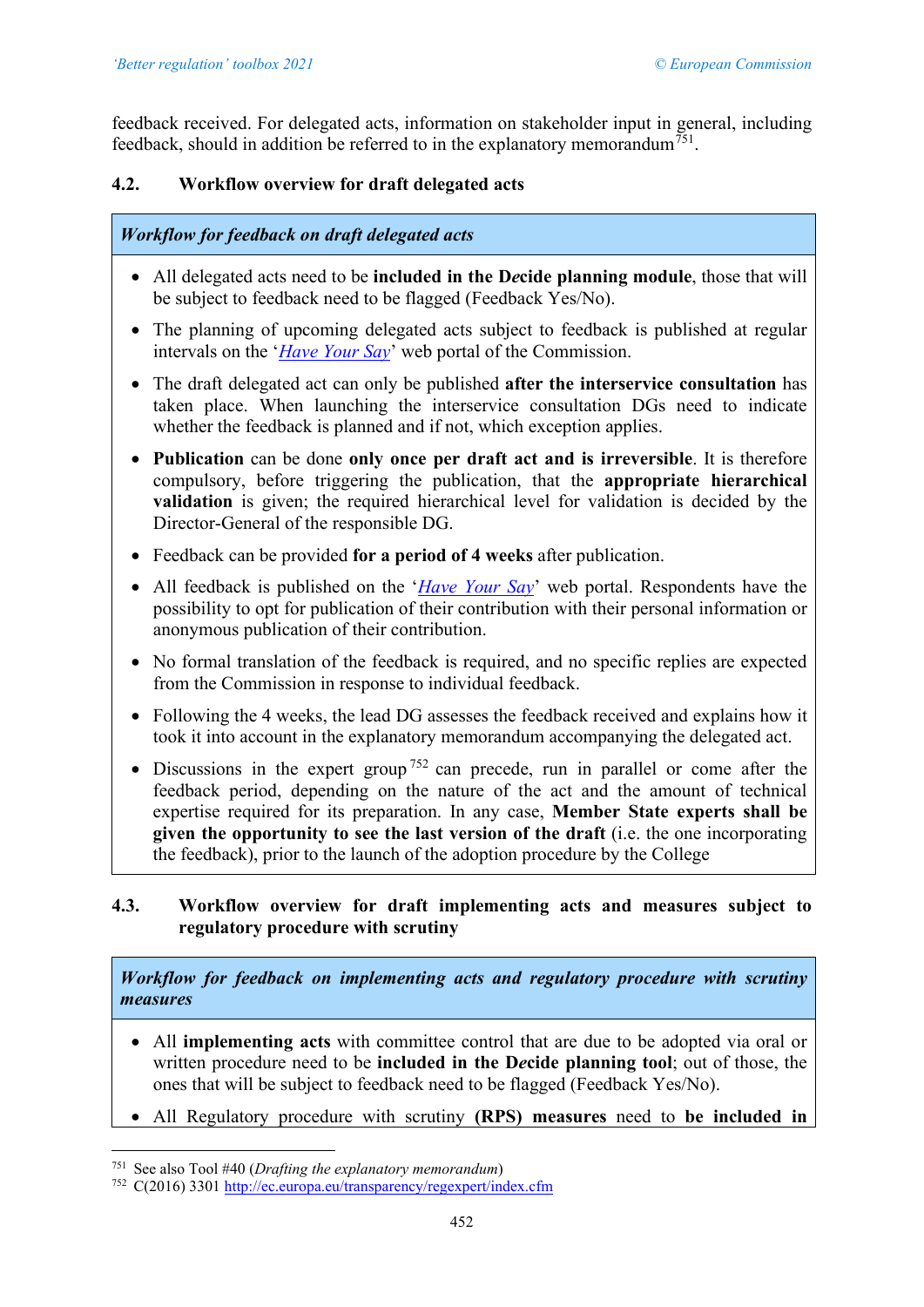**planning tool**; out of those, the ones that will be subject to the 4-week feedback period need to be flagged (Feedback Yes/No).

- The planning of upcoming implementing acts and RPS measures that will be subject to the feedback period is published at regular intervals on the '*[Have Your Say](https://ec.europa.eu/info/law/better-regulation/have-your-say/initiatives)*' web portal.
- **Publication** can be done **only once per draft act and is irreversible**. It is therefore compulsory, before triggering the publication, that the **appropriate hierarchical validation** is given; the required hierarchical level for validation is decided by the Director-General of the responsible DG.
- When launching the interservice consultation, DGs need to indicate in the cover note whether the feedback is foreseen and, if not, which exception applies.
- Feedback can be provided **for a period of 4 weeks** after publication.
- **All feedback is published** on '*[Have Your Say](https://ec.europa.eu/info/law/better-regulation/have-your-say/initiatives)*' web portal. Respondents have the possibility to opt for publication of their contribution with their personal information or anonymous publication of their contribution.
- No formal translation of the feedback is required, and no specific replies are expected from the Commission in response to individual feedback.
- Following the 4 weeks, the lead DG assesses the feedback received and explains in the committee meeting how it took it into account. This explanation is included in the **summary record of the meeting**, that is then made public in the [Comitology Register.](http://ec.europa.eu/transparency/regcomitology/index.cfm)
- The publication for public feedback is done before the vote on the draft implementing acts or RPS measure in the committee.

# **4.4. Scope of the feedback**

Publication of draft acts for stakeholder feedback is a measure aimed at improving transparency of the Commission's work. **The feedback mechanism should aim to capture all such acts.** However, there will be situations where publication of the draft act would bring little added value, duplicate previous consultations or would not be possible. The reasons for not publishing are explained in the table below and these must be interpreted restrictively.

The DG makes a first assessment, at the planning and at the interservice consultation stage. This is then scrutinised during the interservice consultation. In case of doubt whether to subject a draft act to feedback, the Secretariat-General is ready to provide guidance (SG COMITOLOGIE). It is, however, the responsibility of the DGs to apply the rules on publication so as not to undermine the objective of improving transparency.

| <b>Type</b>                                                                                                   | <b>Reason</b>                                              | <b>Examples</b>                                                                                                |
|---------------------------------------------------------------------------------------------------------------|------------------------------------------------------------|----------------------------------------------------------------------------------------------------------------|
| No (or limited) margin of $ $ Lack of<br>discretion                                                           | policy  <br>alternatives                                   | Acts implementing international<br>standards into EU law without any<br>(or limited) discretion.<br>Corrigenda |
| Drafts<br>have<br>prepared<br>by<br>agency or other EU body $\vert$ already taken place in a $\vert$ European | been Extensive consultation<br>an EU on the draft text has | Acts based on regulatory technical<br>standards<br>submitted<br>the<br>by<br>Authority<br>Banking              |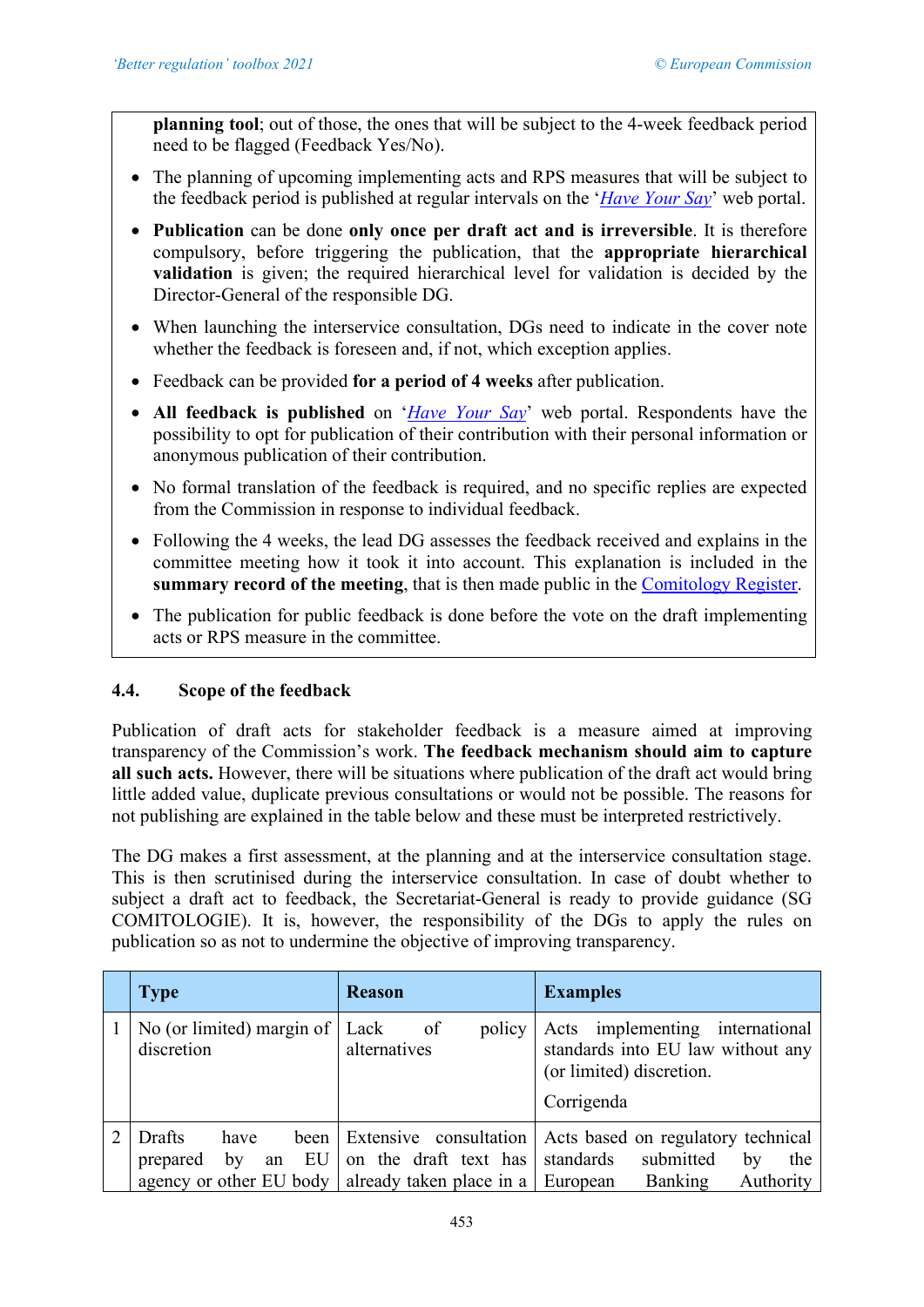|   | and have been subject to<br>full public consultation<br>before being submitted to<br>the Commission and for<br>which the Commission<br>have<br>the<br>does<br>not<br>intention to significantly<br>modify them                          | dedicated framework                                                                                                                   | (EBA) or by European Securities<br>and Markets Authority (ESMA)                                                                                                                                                                       |
|---|-----------------------------------------------------------------------------------------------------------------------------------------------------------------------------------------------------------------------------------------|---------------------------------------------------------------------------------------------------------------------------------------|---------------------------------------------------------------------------------------------------------------------------------------------------------------------------------------------------------------------------------------|
| 3 | Urgency $/$<br>emergency<br>measures                                                                                                                                                                                                    | Time limitations do not<br>additional<br>allow<br>consultation period                                                                 | Acts under the urgency procedure<br>or other urgent acts, e.g. temporary<br>exceptional support measures in the<br>agricultural<br>field,<br>urgent/emergency<br>measures<br>addressing threats to public, animal<br>or plant health. |
| 4 | Budgetary<br>procedures<br>and<br>measures,<br>programme management<br>decisions                                                                                                                                                        | of<br>Lack<br>policy<br>alternatives<br>implementation<br>of<br>agreements<br>already<br>decided on                                   | Decisions on work programmes,<br>selection and award decisions                                                                                                                                                                        |
| 5 | Individual authorisation   Lack<br>decisions<br>$\sqrt{2}$<br>acts<br>$\sqrt{2}$<br>decisions based on the<br>of<br>assessment<br>compliance with legal<br>requirements                                                                 | of<br>significant<br>impact, routine acts                                                                                             | Marketing authorisations in the<br>pharmaceutical field or comparable<br>authorisations, inclusions                                                                                                                                   |
| 6 | risk<br>Temporary<br>management decisions                                                                                                                                                                                               | of<br>policy<br>Lack<br>alternatives<br>no<br>significant<br>direct<br>impacts / no deviation<br>from the advice of risk<br>assessors | Temporary food safety measures                                                                                                                                                                                                        |
| 7 | scientific<br>Based<br>on<br>opinions from an agency<br>or scientific committee<br>which<br>public<br>a<br>on<br>consultation has already<br>taken place where the<br>Commission follows the<br>agency/scientific<br>committee findings | Extensive consultation<br>on the substance has<br>already taken place in a<br>dedicated framework                                     | Areas in which EU decentralised<br>agencies such as the European<br>Food Safety Agency (EFSA) have<br>given a scientific advice                                                                                                       |
| 8 | Other<br>justified<br>duly<br>reasons, e.g.:<br>Involving<br>business<br>security<br>secrets<br><sub>or</sub>                                                                                                                           | Public consultation not<br>possible<br><sub>or</sub><br>not<br>appropriate, e.g. due to<br>legal restrictions<br><sub>or</sub>        | confidential<br>with<br>Acts<br>content<br>(such as in the aviation safety or<br>space area, Galileo)<br>Acts<br>relating to<br>the<br>common                                                                                         |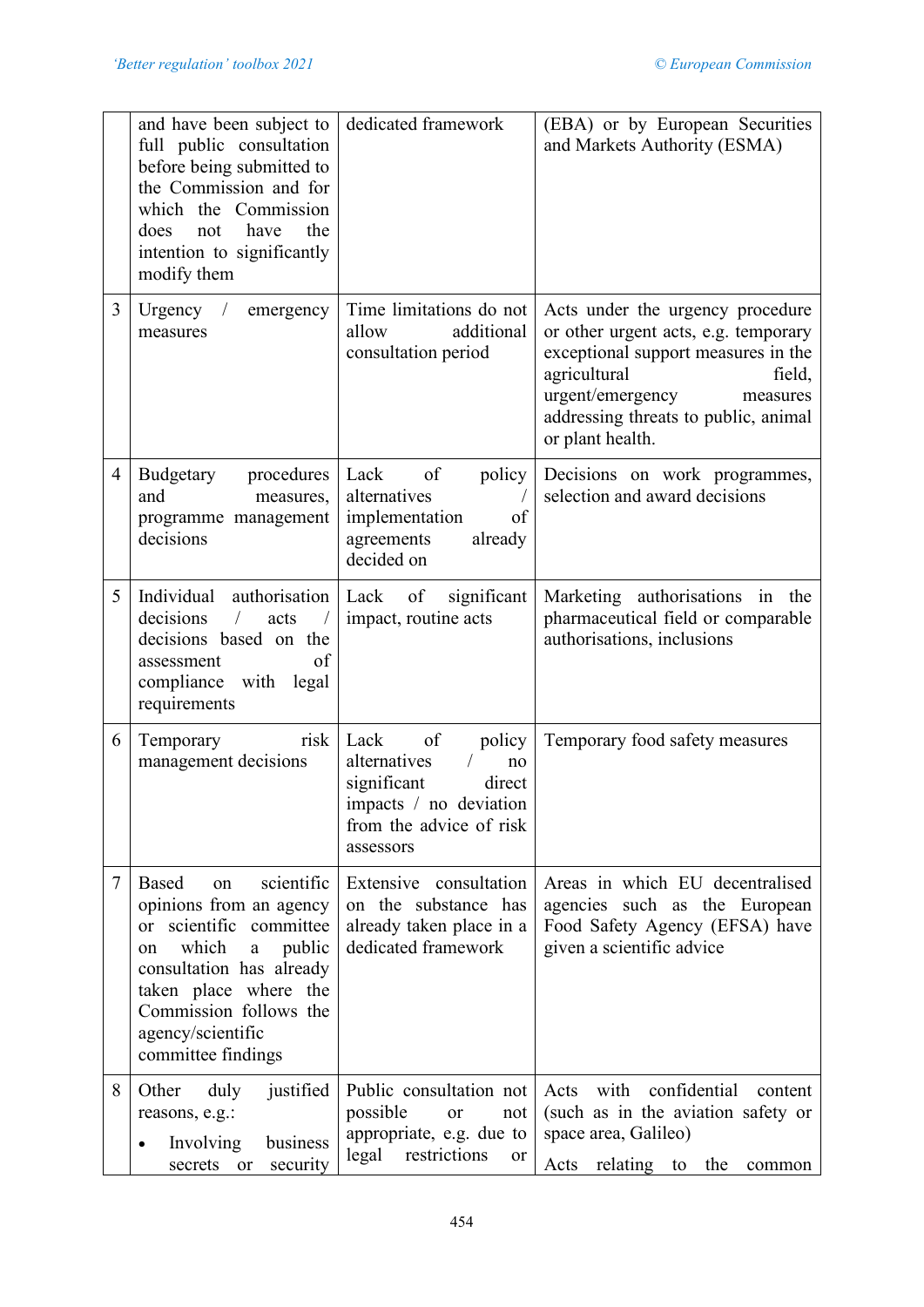| threats                | practical constraints. | organisation of the markets in                                                        |
|------------------------|------------------------|---------------------------------------------------------------------------------------|
| • Influence on markets |                        | agricultural products, measures<br>relating to aid to certain Member<br><b>States</b> |
|                        |                        | Authorisations to Member States<br>relating to own resource<br>calculations           |

# **4.5. General principles governing publication of draft acts for feedback**

# • **Feedback is the default approach**

The default is that draft delegated and implementing acts and RPS measures are published for the 4-week feedback. Exceptions to this rule must be applied in a restrictive manner.

# • **Targeted or public stakeholder consultation does not replace the feedback**

Many DGs carry out extensive targeted stakeholder consultations in the preparatory phase, both for implementing and delegated acts. Such early targeted consultations do not replace the feedback, which gives the public at large the possibility to react to and comment on the actual draft act. In some cases, e.g. when an impact assessment is required, a public consultation is carried out in the preparatory stages, which, similarly to targeted consultations, does not replace the feedback mechanisms (given that the purpose of the latter is to allow stakeholders to comment on the actual draft text).

# • **Urgency cannot be the result of insufficient planning**

Urgency is justified in those cases in which strict deadlines are provided for in the legal basis. It cannot be used to make good for insufficient planning in the earlier stages but may be used in truly exceptional circumstances of political urgency.

# • **Feedback also applies to very technical acts**

The majority of delegated and implementing acts are very technical and may in reality only trigger comments from a specialised group of stakeholders. The feedback applies nevertheless and gives the public at large the possibility to react on the actual draft act.

# • **Feedback can also be sought if exceptions would apply**

DGs may still decide to use the feedback mechanism even though it may be justified not to publish the draft act.

# • **Limited margin to act**

This is meant to cover cases in which the Commission's margin is limited due to prior commitments, notably in the context of international agreements or existing legislation. Obviously, discretion in relation to delegated and implementing acts is always circumscribed and limited by the empowerment itself but this is not enough to justify relying on the exception.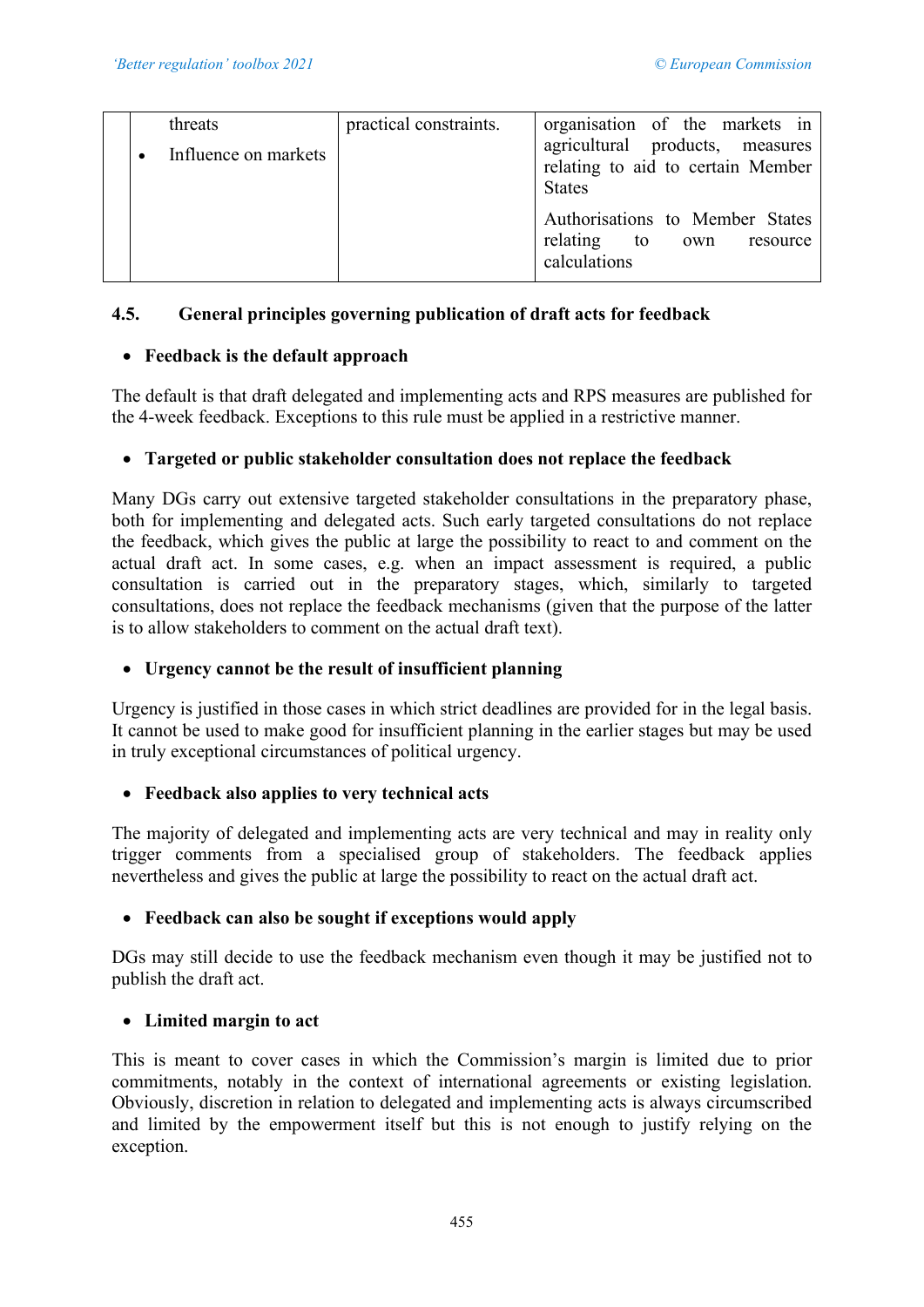## • **Procedures with set deadlines**

In some cases, the basic act includes a specific procedure for the Commission with set deadlines. Here it may not be possible to add a four-week public feedback period.

# • **Technical Barriers to Trade (TBT) notification**

The TBT notification does not replace the need for feedback. In practice, the two processes can go in parallel, with the 4-week feedback running together with the 60-to-90-day TBT notification.

## • **Risk management measures**

Depending on the legal framework risk management measures can be **individual measures** (e.g. a decision addressed to a company allowing it to place a specific substance on the market, as is the case for example for medicinal products and GMOs) or **general measures** (e.g. an amendment of an annex or a list allowing for the use of a substance up to a certain concentration limit, e.g. cosmetics). **All individual authorisation decisions are exempted** from the feedback mechanism.

Risk management **measures of general application can also be exempted from the feedback** under exception 7, provided that they are:

- (1) based on a scientific opinion from an agency or scientific committee (not a consultant);
- (2) subject to a prior public consultation that has taken place on the scientific opinion, (not on the draft measure) and the recommendations concerning the risk management are clearly spelled out); and
- (3) drafted following the agency / scientific committee findings (i.e. the recommendation is essentially translated into legal text and all that is added is the entry into force / applicability / transitional measures for products on the market, without adding new elements).

## **5. PROVIDING INPUT ON SIMPLIFICATION THROUGH 'HAVE YOUR SAY: SIMPLIFY!'**

The Commission has set up the Fit for Future Platform  $(F4F)^{753}$  $(F4F)^{753}$  $(F4F)^{753}$  to support the work on simplification of EU laws and reducing unnecessary costs. F4F also examines whether EU laws are future-proof.

F4F will gather evidence on topics identified in an [annual work programme.](https://ec.europa.eu/info/law/law-making-process/evaluating-and-improving-existing-laws/refit-making-eu-law-simpler-less-costly-and-future-proof/fit-future-platform-f4f/annual-work-programme_en) This includes seeking input from stakeholders and citizens on simplification possibilities through '*[Have](https://ec.europa.eu/info/law/better-regulation/have-your-say-simplify)  [Your Say:](https://ec.europa.eu/info/law/better-regulation/have-your-say-simplify) Simplify!*'

The input received and any accompanying document are published on the '*[Have Your Say:](https://ec.europa.eu/info/law/better-regulation/have-your-say-simplify) [Simplify!](https://ec.europa.eu/info/law/better-regulation/have-your-say-simplify)*' webpage as well as the Fit for Future Platform's website.

The Platform will consider this input and may use it when preparing opinions to the Commissions with suggestions on how to simplify and reduce costs linked to EU laws.

<span id="page-15-0"></span><sup>753</sup> See Tool #2 (*The regulatory fitness programme (REFIT) and the Fit for Future Platform*)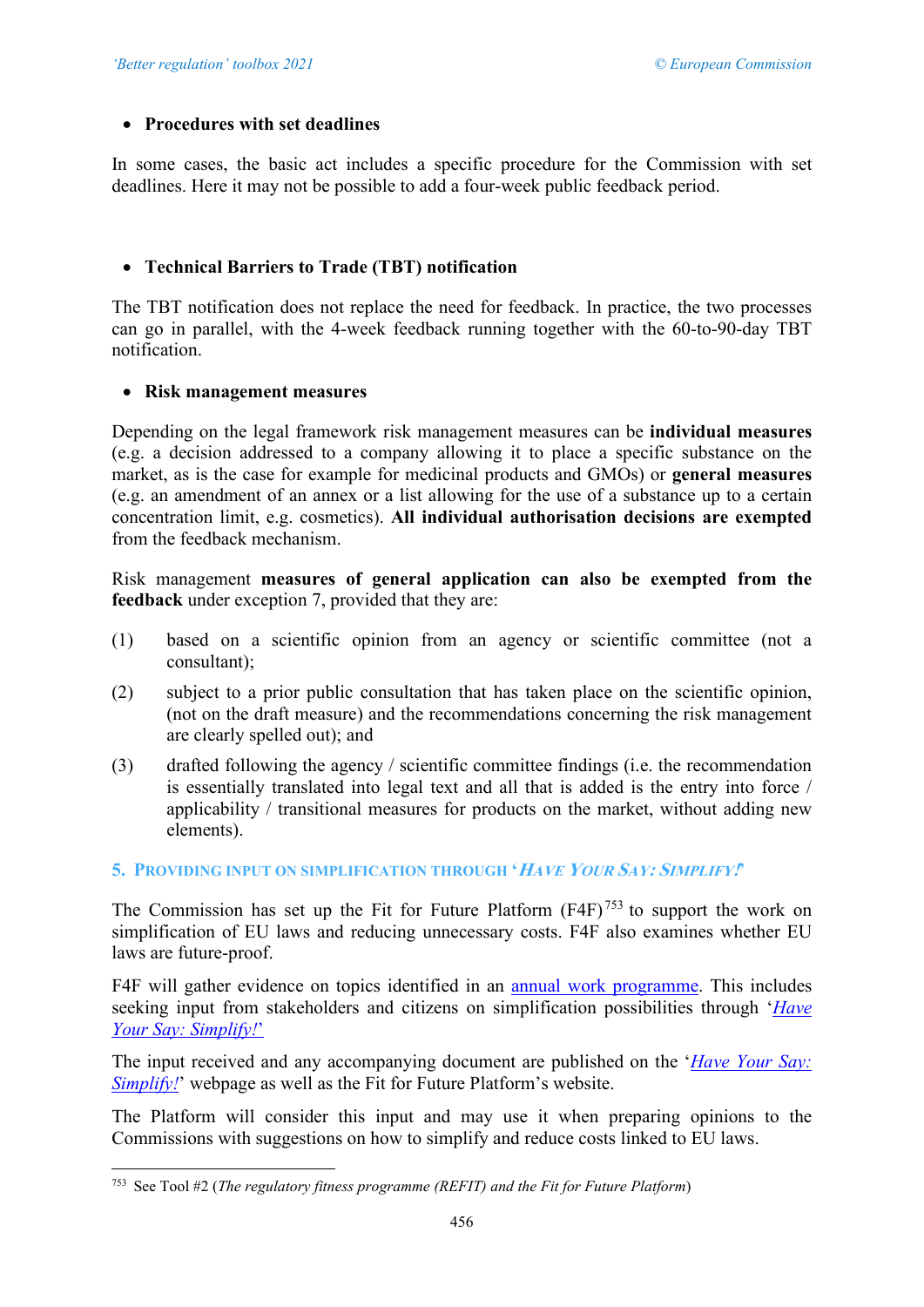If a suggestion is not considered (for instance, because it does not concern simplification and unnecessary costs reduction, or because it has to do with national legislation rather than EU laws), an explanation will be sent to the person or organisation who submitted it.

The EU helpdesk Europe Direct provides an explanation to anyone who has submitted a suggestion that falls outside the mandate of the Platform.

## **6. FREQUENTLY ASKED QUESTIONS**

The list of FAQ is regularly updated and published on [GoPro.](https://webgate.ec.europa.eu/fpfis/wikis/display/REGISTRY/Stakeholders%20consultation)

#### **7. FURTHER READING AND REFERENCES**

- [GoPro pages;](https://webgate.ec.europa.eu/fpfis/wikis/display/REGISTRY/Stakeholders%20consultation)
- Updated [Guidelines on Delegated](https://webgate.ec.europa.eu/fpfis/wikis/display/REGISTRY/Delegated+acts) and [Implementing Acts.](https://webgate.ec.europa.eu/fpfis/wikis/display/REGISTRY/Comitology)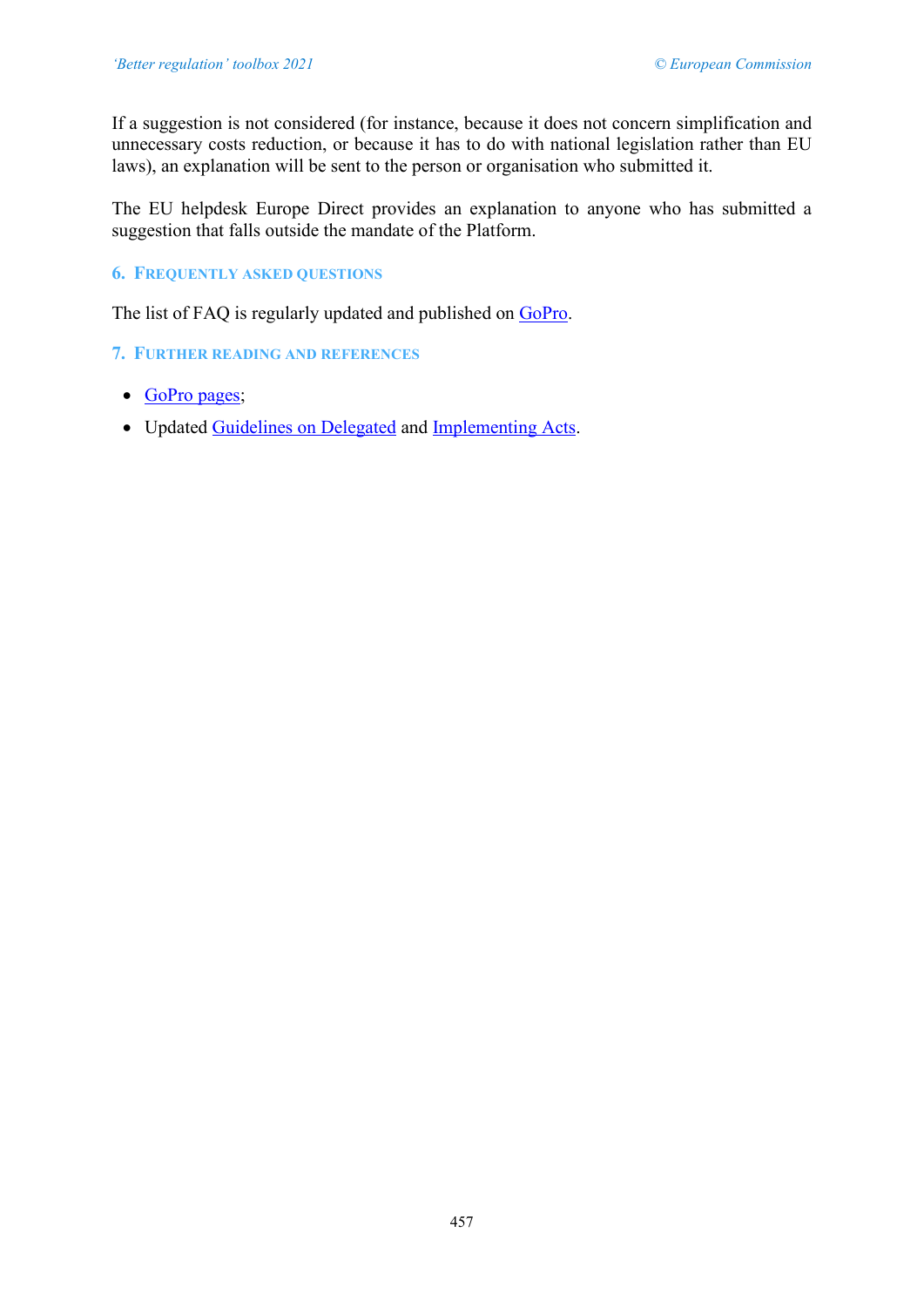# <span id="page-17-0"></span>**TOOL #52. CONSULTATION STRATEGY**

Consulting stakeholders is an important means to collect information for evidence-based policymaking. Their views based on insights from practical experience as well as quantitative data at their disposal can help deliver higher quality and more credible policy initiatives, by feeding into impact assessments, evaluations, and fitness checks. Stakeholder consultation also ensures transparency and legitimacy of the policy development process and contributes to a more successful policy implementation.

For all Commission initiatives, whether or not a public consultation is carried out  $^{754}$  $^{754}$  $^{754}$ , a consultation strategy is necessary, and the 'better regulation' procedural and methodological requirements apply.

Stand-alone public consultations, i.e. those that are not linked to the preparation of an initiative, an impact assessment, an evaluation or a fitness check, are not covered by this tool. However, if they are published on the '*[Have Your Say](https://ec.europa.eu/info/law/better-regulation/have-your-say)*' web portal, they need to follow all the relevant procedural steps covered in this tool.

## *Box 1. The consultation strategy – key elements*

- A consultation strategy is a key requirement for Commission initiatives that involve consulting stakeholders, including those accompanied by an impact assessment (IA), a major evaluation and fitness check, and should build on the overall mapping of available evidence and identified gaps.
- The consultation strategy should cover the following key elements: consultation scope and objectives, identification of stakeholders, envisaged consultation activities, their timing, language regime, and the communication plan to promote the consultation (communication actions in function of the identified consultation objectives, targeted stakeholders and consultation activities, e.g. on social media, web, face-to-face, press, publications).
- The consultation strategy should be finalised and discussed by the interservice group (ISG). If no interservice group is established, the consultation strategy should be endorsed by the Secretariat-General and, where relevant, associated DGs.
- The consultation strategy should be outlined in the 'call for evidence<sup>[755](#page-17-2)</sup>, in particular in the section on 'better regulation instruments − consultation strategy', to inform all stakeholders and to invite them to provide their feedback.
- In the case of a 'back-to-back'<sup>[756](#page-17-3)</sup> approach, a single consultation strategy is sufficient.

## **1. INTRODUCTION**

The purpose of the consultation strategy is to design an effective and efficient consultation approach. It should build on the overall mapping of *available* and *needed* information<sup>[757](#page-17-4)</sup> for a specific initiative, major evaluation or fitness check and be fed by a thorough and structured

<span id="page-17-1"></span><sup>754</sup> See Tool #51 (*Consulting stakeholders*) for the specific cases when a public consultation needs to be carried out.

<span id="page-17-2"></span><sup>755</sup> See Tool #51 (*Consulting stakeholders*).

<span id="page-17-3"></span><sup>756</sup> See Tool #50 ('*Back-to-back' evaluation and impact assessment*)*.*

<span id="page-17-4"></span><sup>757</sup> This information includes views, practical experience, and data.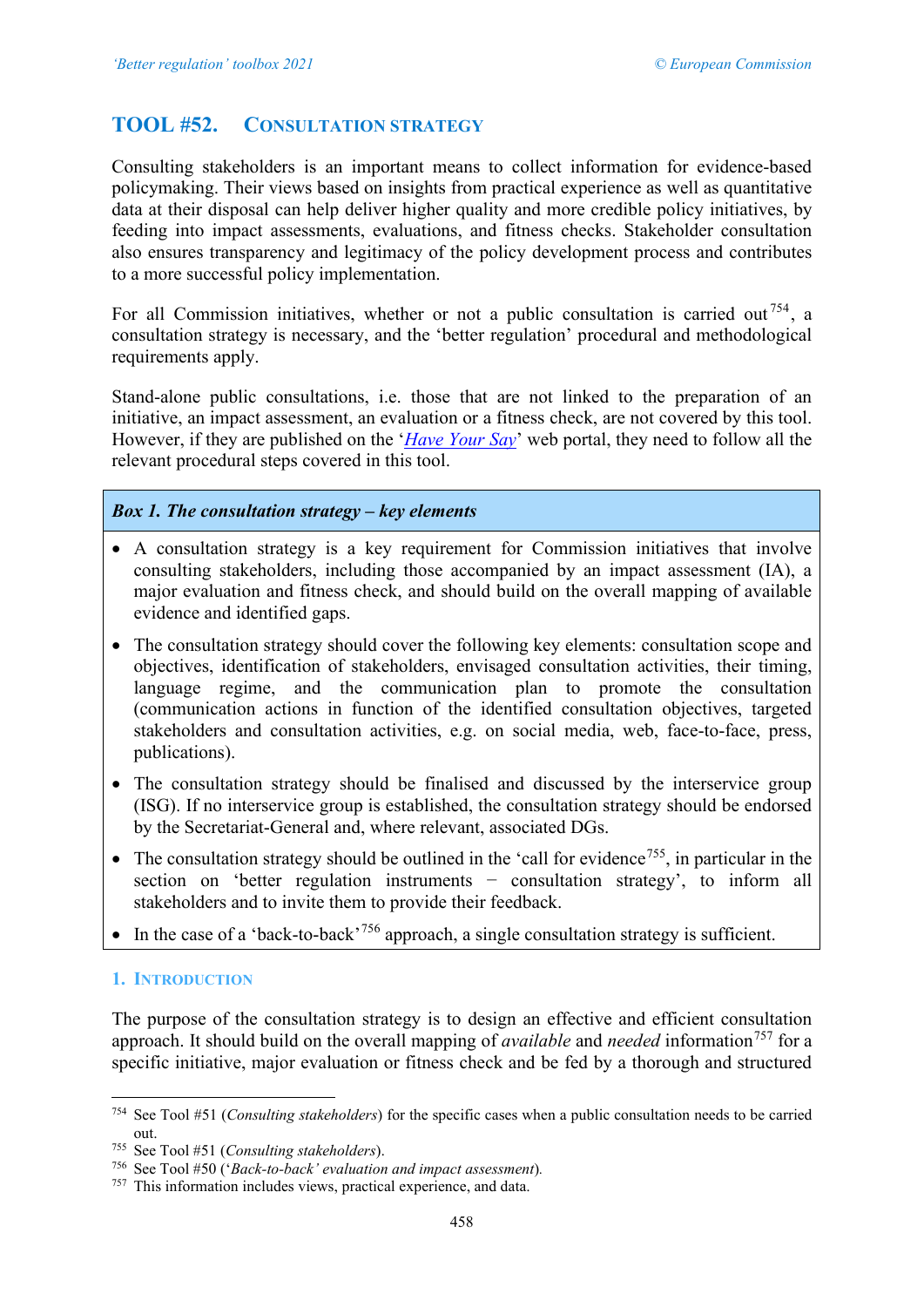desk review of relevant sources<sup>758</sup>. The consultation strategy should aim to ensure that all relevant evidence and expertise is collected, including data about costs, societal impacts, and the potential benefits of the initiative. It should explicitly cover environmental impacts (see Tool #36) and digital aspects (see Tool #28), when relevant. Evidence and expertise collected from stakeholders should complement evidence obtained from other sources (e.g. from the work of the external contractors/consultants).

Designing a consultation strategy is a key requirement for each initiative accompanied by an impact assessment, and by a major evaluation and fitness check. When requesting political validation<sup>759</sup>, the political level should be informed of which 'better regulation' instruments are intended to be used, including planned data collection and consultation activities.

The key elements to cover in the consultation strategy are: the consultation scope and objectives; the stakeholder groups; the envisaged consultation activities and their timing, as well as the languages in which the consultation activities will be published (language regime). The DG and SG 'better regulation' and communication units are available to support DGs in the drafting of the consultation strategy and outreach plans.

## **2. SETTING THE CONSULTATION SCOPE AND OBJECTIVES**

# *Box 2. Consultation scope and objectives – key elements[760](#page-18-2)*

- Be clear from the outset what is 'in-scope' and 'off-scope' due to legal or political limits.
- Map the available sources and information in a concrete and topic-related way. This also includes a check of past, but still valid stakeholder consultation work.
- Identify information gaps that can be filled in via consultation activities and the type of information needed for each topic: quantitative data or qualitative data.
- The consultation strategy should also include a phase where the received consultation results are assessed for their completeness. If needed, other tools can then be used to fill any remaining gaps.
- Define the concrete and topic-related scope of stakeholder involvement.
- Include sensitive, controversial, or highly uncertain issues.
- Be aware of potential blind spots that consultation work should detect.
- Specify which of the consultation activities (public consultation, consultations with social partners, experts, EU decentralised agencies and other EU bodies, lobbyists, Eurobarometer surveys, focus groups, randomly selected samples of citizens, public hearings, 'citizen dialogues', or others) will be used and how the selected activities will complement each other.
- Be clear on the specific purpose of public consultations, their intended use and the official EU languages into which the questionnaires and other consultation documents (e.g. background information, the 'call for evidence' document, reports with the results) will be translated.

<span id="page-18-0"></span><sup>758</sup> See Tool #4 (*Evidence-informed policymaking*)

<span id="page-18-1"></span><sup>759</sup> See Tool #6 (*Planning and validation of initiatives*)

<span id="page-18-2"></span><sup>760</sup> Practical examples for systematic scoping is available o[n GoPro.](https://webgate.ec.europa.eu/fpfis/wikis/display/REGISTRY/Stakeholders%20consultation)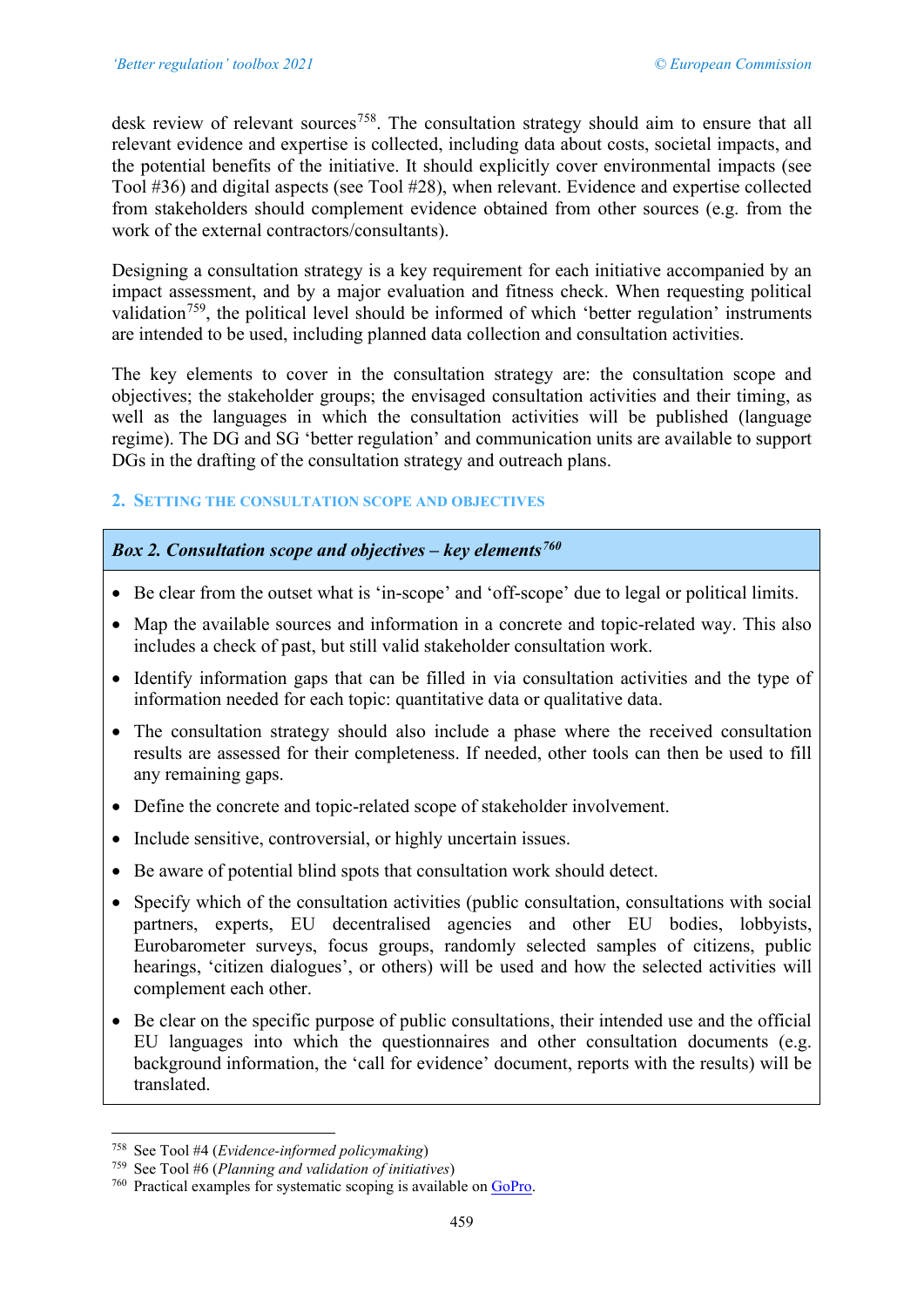There is no single approach to consultation. In practice, a consultation strategy will include a combination of consultation methods (i.e. public/targeted) and tools (i.e. the 'call for evidence', questionnaire, document, meeting, hearing, interview, workshop).

Below are considerations to keep in mind when defining the consultation scope for major evaluations and fitness checks as well as impact assessments and other policy initiatives.

# *Evaluations and fitness checks*

Consultation activities in the context of evaluations or fitness checks should contribute to the subsequent analysis of the five evaluation criteria: effectiveness, efficiency, EU added value, relevance, and coherence. These consultation activities are usually based on consultation documents which may include background information and existing evidence related to the evaluation criteria and a questionnaire aiming to collect views, expertise, and information of stakeholders or to test/validate already existing analysis. This does not mean that each consultation activity needs to address all evaluation criteria; always consider the right scope of planned consultation activities keeping in mind stakeholders that they target. The stakeholder contributions feed into the evaluation report.

As indicated in the Tool #51 (*Consulting stakeholders*), for evaluations of policies and programmes of broad public interest and for fitness checks, a public consultation is highly recommended. Upon decision of the lead DG, the ISG should be consulted whether a public consultation is needed to support an evaluation. Targeted or specialised consultations of specific stakeholder groups or experts can be more relevant to gather specific technical input in relation to the questions on the evaluation criteria.

## *Initiatives accompanied by impact assessments*

Consultation activities in the context of an impact assessment (including public consultation) should cover its key elements to be addressed: the problem definition, the subsidiarity and the EU dimension to the problem, possible policy options and their likely impacts. Like for evaluations and fitness checks, this does not mean that each consultation activity needs to address all these aspects; always consider the right scope of planned consultation activities keeping in mind stakeholders that they target. When modifying existing interventions, the scope for efficiency improvement (regulatory cost reduction) and simplification measures not affecting the achievement of objectives should also be covered.

The consultation is usually based on consultation documents rather than the draft legal text, which comes only later in the policy preparation process. These consultation documents may include background information, existing evidence and ideas related to the key elements to be addressed in the impact assessment and a questionnaire aiming to collect views, expertise, and information of stakeholders on these key elements or to test/validate already existing analysis. The stakeholder contributions feed into the impact assessment and help shape the draft legal text.

Given the variety of Commission initiatives accompanied by an impact assessment, there is no one-size-fits-all solution on how to consult. The consultation strategy must envisage a public consultation included in the 'call for evidence'[761](#page-19-0) published on '*[Have Your Say](https://ec.europa.eu/info/law/better-regulation/have-your-say)*' web

<span id="page-19-0"></span><sup>761</sup> In some cases, DGs might opt for publishing first the 'call for evidence' and launch the public consultation later. See Tool #51 (*Consulting stakeholders*) for further details.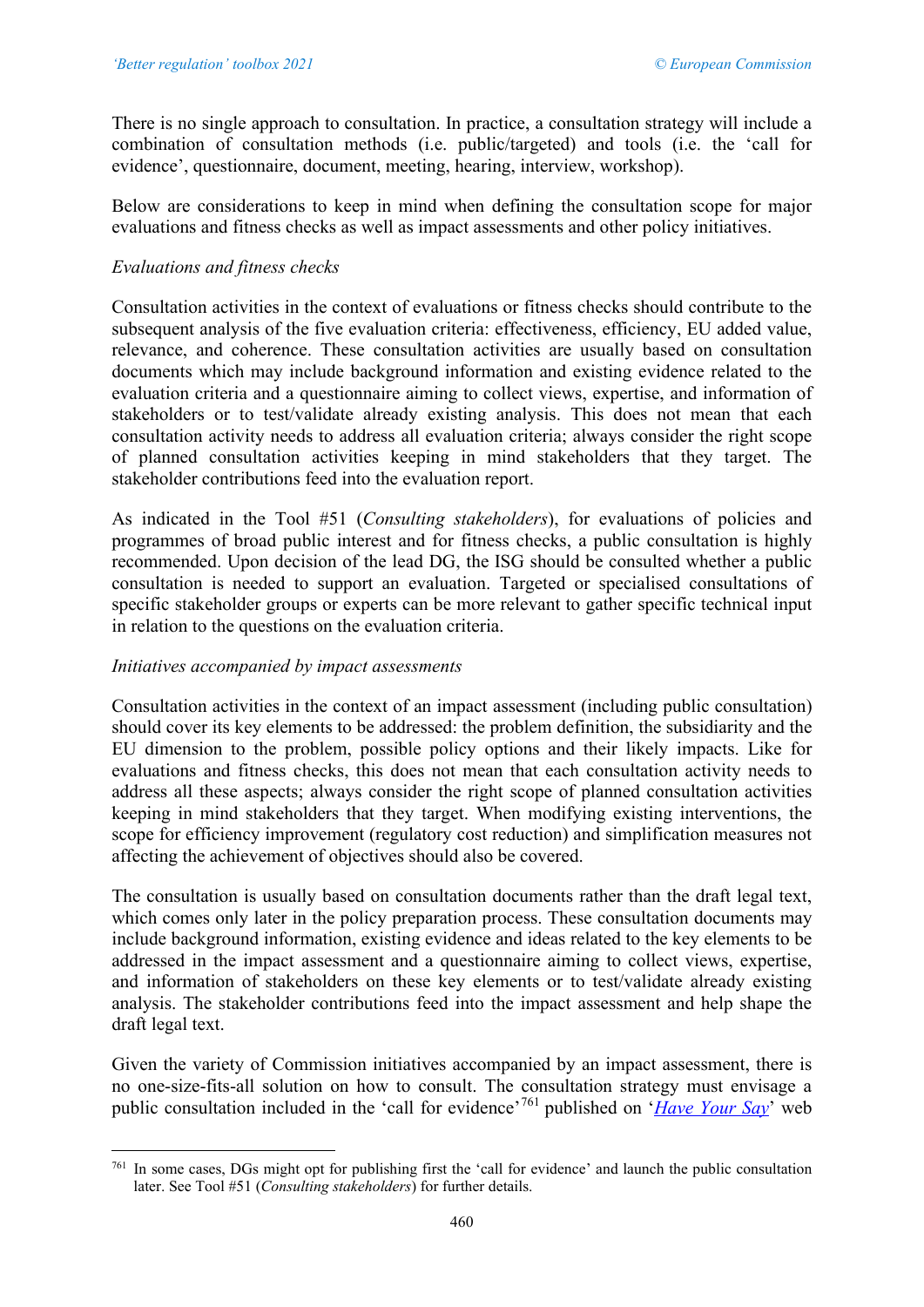portal. The public consultation should be complemented with more targeted or specialised consultations of specific stakeholder groups, experts or EU decentralised agencies and other EU bodies, which can be more relevant to gather specific technical input and expertise in relation to the impact assessment questions.

## *Political and/or sensitive initiatives not accompanied by an impact assessment*

A public consultation is not always necessary for political and/or sensitive initiatives not accompanied by an impact assessment. In these cases, it is at the discretion of a DG whether a public consultation is needed. For such initiatives, the 'call for evidence' can be complemented with targeted or specialised consultations of specific stakeholder groups, experts or EU decentralised agencies and other EU bodies, which can be more relevant to gather specific technical input.

#### **3. STAKEHOLDER MAPPING**

## *Box 3. Stakeholder mapping – key elements*

- Identify all stakeholder categories relevant for or interested in the policy area concerned.
- Sort stakeholder groups according to the level of interest, influence, and expertise on the initiative to which the consultation refers.
- Identify if there is a sectoral social dialogue or other sectoral committee that would be relevant to consult regarding the scope of the policy area concerned.
- Do not limit mapping to the 'obvious' stakeholders, identify target groups that run the risk of being excluded – underserved groups. ISG members should contribute to identify these target groups.
- Keep in mind data protection considerations when making use of existing stakeholder lists gathered during previous consultations or in the context of networks, expert groups or stakeholders listed in the Transparency Register − stakeholders should have previously indicated that they wish to be contacted again concerning a consultation with the same purpose.

## **3.1. Identification of stakeholder groups**

The identification of the concrete stakeholders to be consulted can be done in an unstructured and/or structured way<sup>[762](#page-20-0)</sup>. The table in box 4 gives an overview of the main stakeholder categories identified by the Commission services.

| <b>Box 4. Stakeholder categories</b> <sup>763</sup> (non-exhaustive list): |                                                                                                                    |
|----------------------------------------------------------------------------|--------------------------------------------------------------------------------------------------------------------|
| <b>Citizens</b>                                                            | The general public: individual non-expert citizens<br>Individual expert citizens responding on their own<br>behalf |

<span id="page-20-0"></span><sup>&</sup>lt;sup>762</sup> The [JRC Policy LAB](http://blogs.ec.europa.eu/eupolicylab/) can provide support

<span id="page-20-1"></span><sup>763</sup> Organisations and businesses eligible to register in the Transparency Register that choose not to register should be considered as a separate category 'non-registered organisations/businesses' unless they are recognised as representative stakeholders via relevant Treaty provisions.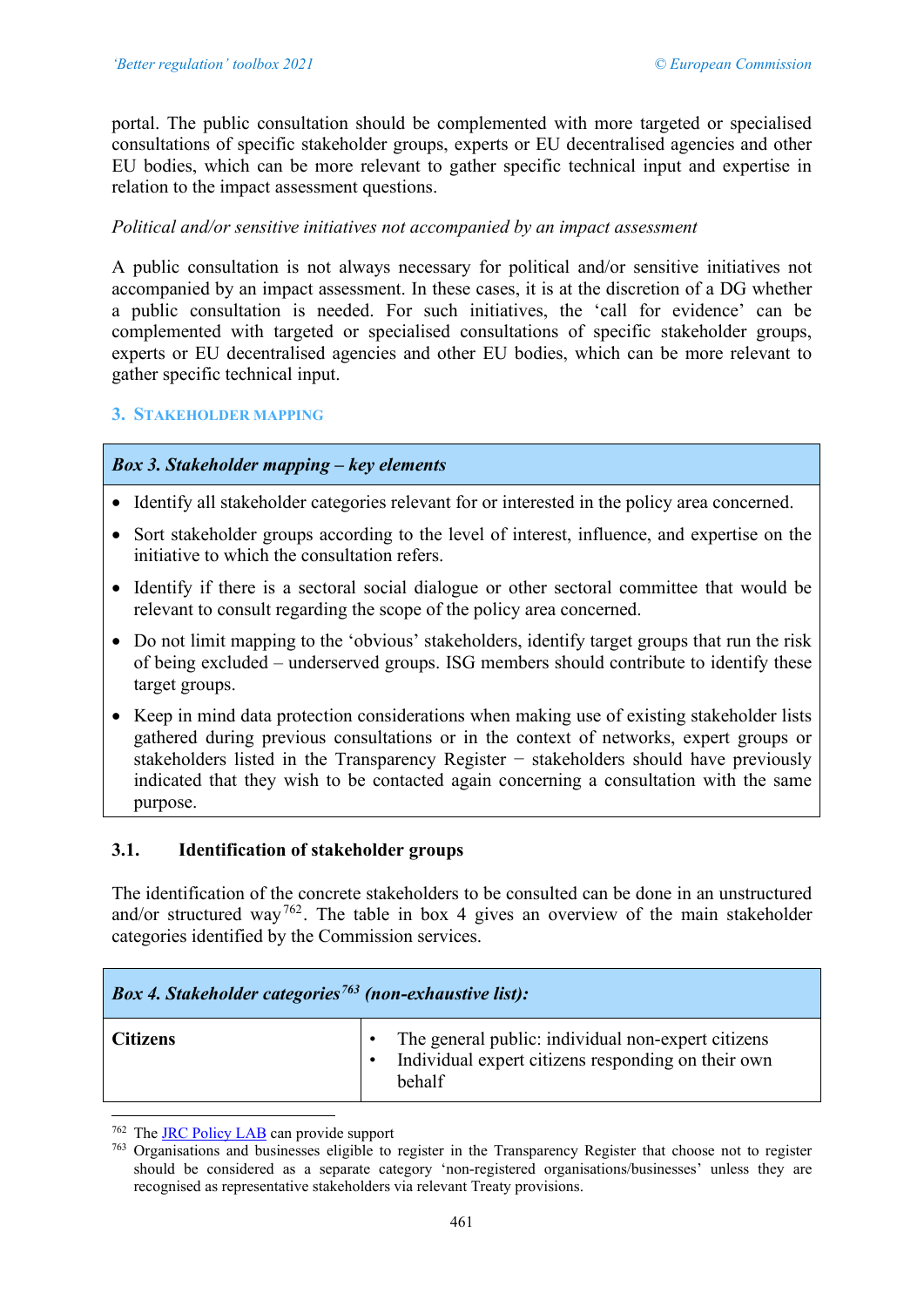| Businesses <sup>764</sup>                                                                                                                      | Large-sized enterprises<br><b>SMEs</b><br>$\bullet$<br>Microenterprises<br>$\bullet$<br>Self-employed<br>$\bullet$                                                                                                                                                                                                                             |
|------------------------------------------------------------------------------------------------------------------------------------------------|------------------------------------------------------------------------------------------------------------------------------------------------------------------------------------------------------------------------------------------------------------------------------------------------------------------------------------------------|
| Social partners and<br>representatives of professions<br>and crafts                                                                            | Chambers of commerce<br>$\bullet$<br>Employers' organisations<br>$\bullet$<br>Business organisations<br>$\bullet$<br>Trade union organisations<br>$\bullet$<br>Representatives of professions or crafts<br>$\bullet$                                                                                                                           |
| Non-governmental<br>organisations                                                                                                              | Non-governmental organisations<br>$\bullet$<br>Platforms<br>$\bullet$<br>Networks<br>$\bullet$<br>Similar associations<br>$\bullet$                                                                                                                                                                                                            |
| Consultancy                                                                                                                                    | Professional consultancies<br>$\bullet$<br>Law firms<br>$\bullet$<br>Self-employed consultants<br>$\bullet$                                                                                                                                                                                                                                    |
| <b>Research and academia</b>                                                                                                                   | Think-tanks<br>$\bullet$<br><b>Research institutions</b><br>Academic institutions                                                                                                                                                                                                                                                              |
| <b>Organisations representing</b><br>regional, local, and municipal<br>authorities, other public or<br>mixed sub-national entities             | Regional, local, or municipal structures<br>$\bullet$<br>Other sub-national public authorities<br>$\bullet$<br>Transnational associations and networks of public sub-<br>$\bullet$<br>national authorities<br>Other public or mixed entities, created by law whose<br>$\bullet$<br>purpose is to act in the public interest                    |
| National public authorities,<br><b>EU</b> decentralised agencies<br>and other bodies (EU<br>agencies) and international<br>public authorities. | National and regional/local governments<br>$\bullet$<br>National and regional/local Parliaments<br>$\bullet$<br>National and regional/local public authorities or<br>$\bullet$<br>agencies<br>EU institutions, EU decentralised agencies and other<br>$\bullet$<br>bodies (EU agencies)<br><b>Intergovernmental organisations</b><br>$\bullet$ |

It might be useful to start with a brainstorming: just list those people, businesses or organizations, social partners, representatives of professions and crafts who may be affected by the policy, who have influence on or an interest in its conclusion or revision. Discuss who has relevant information and expertise and who is responsible for implementation or application of a policy.

# **3.2. The 'six tests for stakeholder identification'**

This stakeholder identification tool consists of six questions with a set of sub-questions, which can be used for a structured approach to identify stakeholders (see box 5).

<span id="page-21-0"></span> $\overline{764}$  For the identification of the business size please consult th[e User guide to SME identification.](http://ec.europa.eu/DocsRoom/documents/15582/attachments/1/translations/en/renditions/native)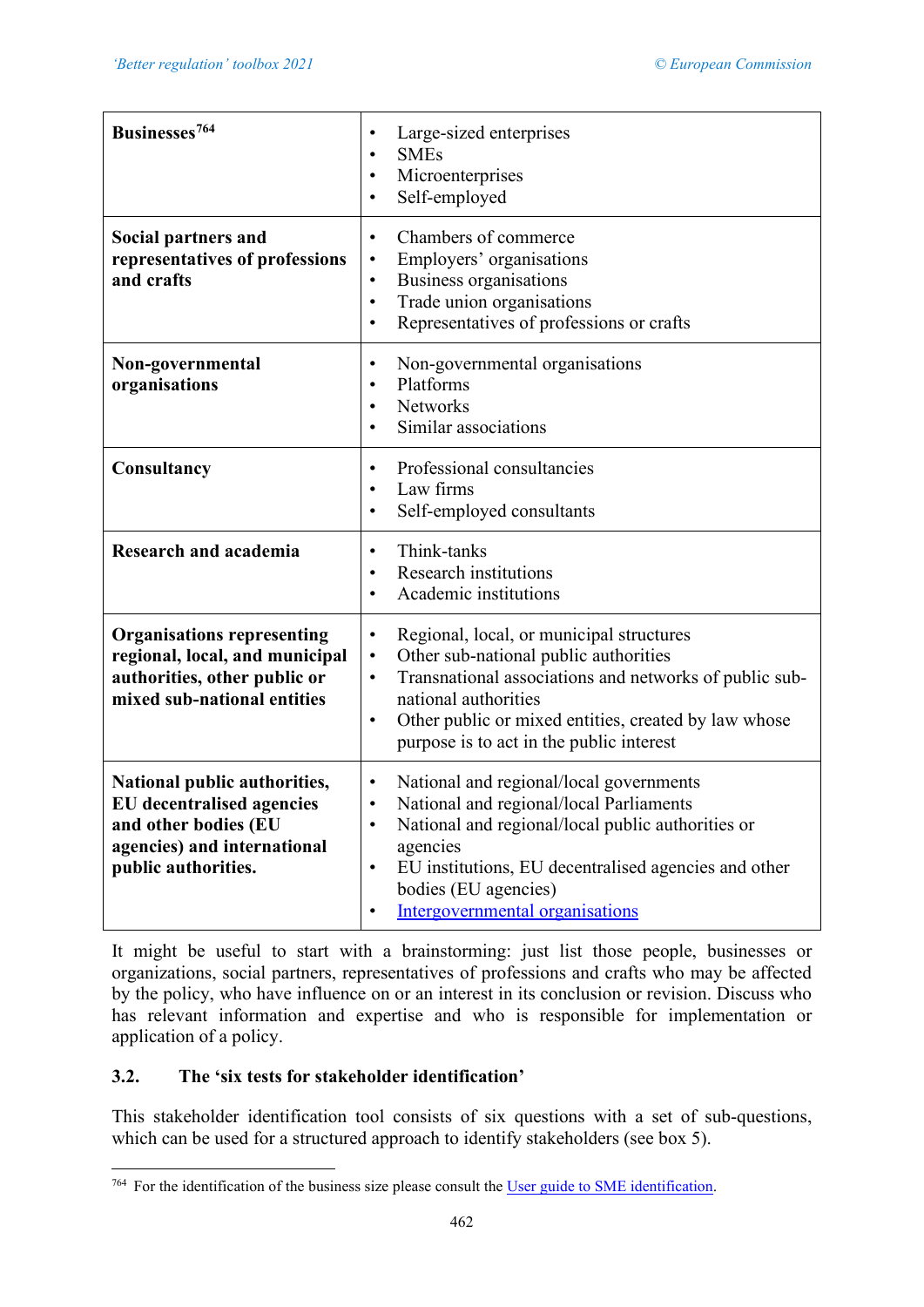It helps to list those that are impacted, needed for implementation, and having expertise and/or interest in the subject.

# *Box 5. The six tests for stakeholder identification[765](#page-22-0)*

# *Test 1. Who is directly impacted?*

- Whose daily/weekly lives will change because of this policy?
- Who cannot easily take steps to avoid being affected by this policy?
- Who will have to change their behaviour because of this policy?

# *Test 2. Who is indirectly impacted?*

- Whose daily lives will change because others have been directly impacted by the policy?
- Who will gain or lose because of changes resulting from this policy?

*Test 3. Who is potentially impacted?*

- In particular circumstances, who will have a different experience as a result of this decision?
- Are there individuals or groups who will have to adjust their behaviour if specific conditions apply?

# *Test 4. Whose help is needed to make it work?*

- Are there vital individuals or groups in the delivery chain?
- Who will have the ability to obstruct implementation unless co-operating?
- Who understands the likely impact of this decision on other stakeholders?

# *Test 5. Who thinks they know about the subject?*

- Who has studied the subject and published views on it?
- Who has detailed know-how and expertise that those implementing the policy should also understand?
- Are there individuals or groups that will be perceived as knowledgeable on the subject?

# *Test 6. Who will show an interest in the subject?*

- Are there organisations, authorities, bodies, or individuals who think they have an interest?
- Has anyone been campaigning about the issue?
- Is there anyone publishing or broadcasting views on this subject?

<span id="page-22-0"></span><sup>765</sup> Source: The Consultation Institute, London (Bedfordshire)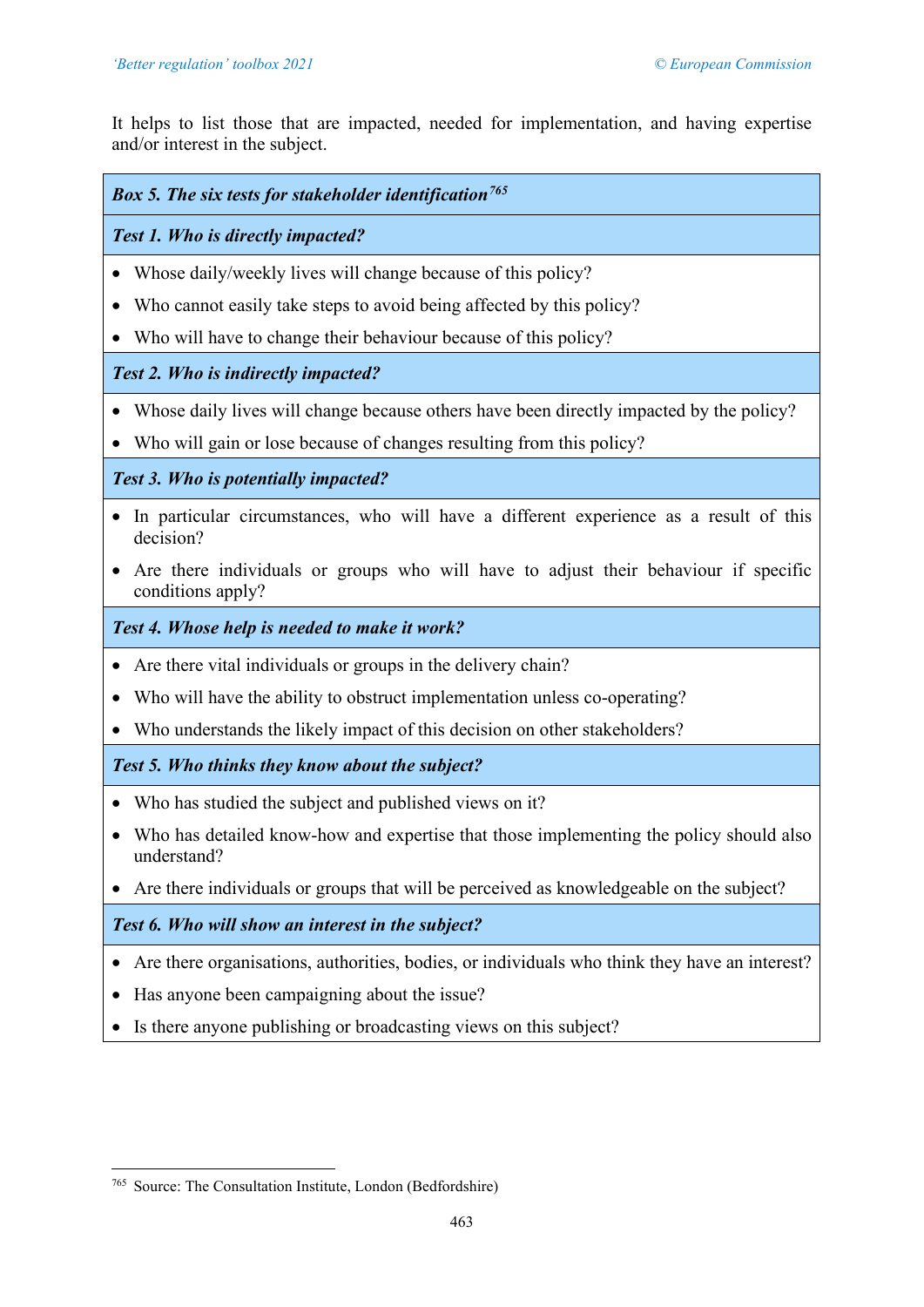#### **4. DETERMINING THE APPROPRIATE CONSULTATION METHOD AND TOOLS**

#### *Box 6. Consultation method and tools – key elements*

- The most appropriate consultation activities depend on the nature of the initiative, the scope of the consultation, the identified stakeholders, as well as on time and resources required and available.
- If you prepare an impact assessment, it is mandatory to include a 12-week internet-based public consultation in your consultation strategy as it ensures transparency and accountability and gives any stakeholder the possibility to contribute. For evaluations of policies and programmes of broad public interest and for fitness checks, a public consultation is highly recommended. The ISG, upon decision of the lead DG, should be consulted whether a public consultation needs to be conducted.
- The public consultation should be complemented, where appropriate, by other consultation activities to engage all relevant stakeholders and to target potential information gaps.
- In case of a 'back-to-back'  $766$  approach to evaluation and impact assessment, a single 12-week internet based public consultation is sufficient. It should be complemented by other targeted consultation activities.
- Plan early and consider the timing and sequencing of the proposed consultation work and operational arrangements (i.e. internal and external resources, translations<sup>767</sup>).
- All consultation work, including any activity outsourced to contractors, should follow the Commission's 'better regulation' guidelines.
- Ensure that persons with disabilities can participate in consultations on an equal basis.

Based on the scoping and stakeholder mapping for the concrete policy initiative, evaluation or fitness check the most appropriate consultation activities should be identified.

There is no one-size-fits-all solution regarding the type of consultation activities. In addition, not all identified stakeholders need to be addressed in every consultation activity, but all stakeholders should have the opportunity to contribute somehow.

However, following the scoping and stakeholder mapping steps, information should be available which allows identifying the most appropriate:

- mix of public and targeted consultations,
- sequence of consultation activities.
- degree of interactivity for the various stakeholder groups,
- level of effort needed to stimulate contribution of stakeholders; this includes considerations like language regime and accessibility participation of persons with disabilities.

If an external service provider or a facilitator  $768$  (who should comply with the minimum standards for stakeholder consultation and follow the 'better regulation' guidelines) is

<span id="page-23-2"></span><span id="page-23-0"></span><sup>766</sup> See Tool #50 on (*'Back-to-back' evaluation and impact assessment*)

<span id="page-23-1"></span><sup>767</sup> DGT should be contacted as early as possible so that language needs of the target audience(s), length of documents, timing and available translation resources can be properly assessed and considered.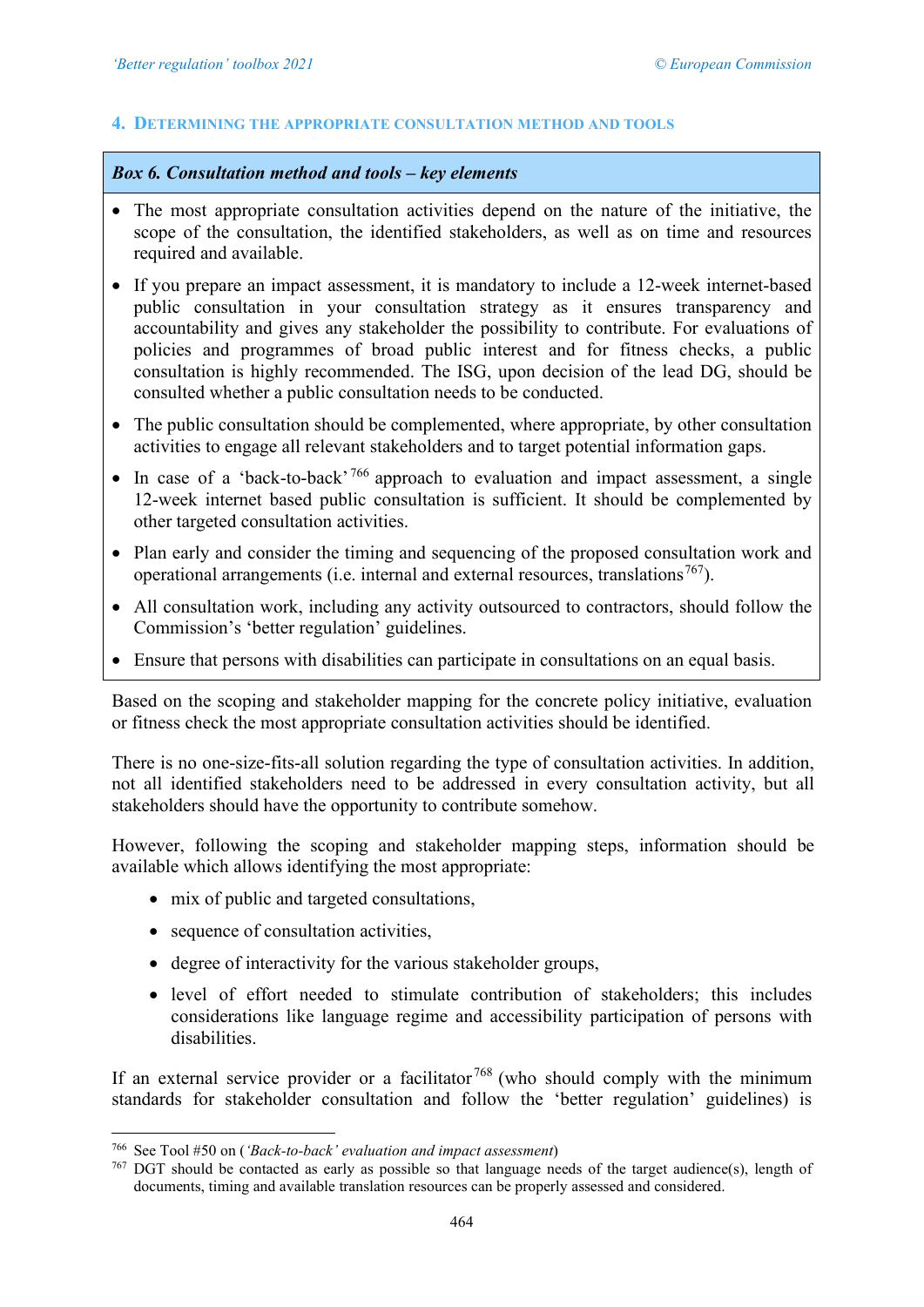considered for certain consultation work, it should be ensured that the contractors involved have no interest in the policy area which is subject to consultation and can operate in an independent way on behalf of the Commission.

The 'call for evidence'<sup>[769](#page-24-0)</sup> and the section on 'better regulation instruments – consultation strategy' in particular, will summarise all the consultation activities to be carried out.

# **4.1. Overview of key consultation methods − public, targeted, and exploratory consultations**

The key elements of public, targeted, and exploratory consultations are described below:

- **Public consultations**: A public consultation allows the public as well as stakeholders to contribute freely. The objective is to gather input and views from a broad range of stakeholders. The most common tool used is a web-based consultation (questionnaire) published on the '*[Have your say](https://ec.europa.eu/info/law/better-regulation/have-your-say_en)*' web portal<sup>[770](#page-24-1)</sup>. Respondents can contribute by logging into the EU Survey questionnaire using their EU or social media login.
- **Targeted consultation:** A targeted consultation activity addresses specific well-defined stakeholder groups and invites them to participate. In a restricted targeted consultation activity, stakeholders are pre-selected and only the explicitly invited stakeholder groups or individuals can participate in the consultation activity (e.g. focus group, workshop, targeted survey). In the case of a restricted targeted consultation, the criteria used to select the stakeholders as well as information on who has been selected and to what stakeholder group they belong should be indicated on the consultation page. A DG takes full responsibility for the preparation, organisation, and follow-up of the consultation activity. This includes its announcement on the policy website, the publication of contributions or a narrative of them, and information on the way forward and next steps. Wherever applicable, targeted consultation of social partners should be defined in the consultation strategy. These consultations may take various forms such as:
	- o Dedicated hearings on initiatives with significant social or employment implications
	- o Consultation in the relevant Sectoral Social Dialogue Committees on specific initiatives with social and employment implications
- **Exploratory consultations:** Exploratory consultations are preliminary in nature, do not yet address the broad public, but are targeted to those that 'have the information'. They may provide insights to determine if any problem exists and could be addressed by EU action or sketch the potential scope of a genuinely new policy. It thus may contribute to the agenda setting of the Commission. They can help identifying how far the Commission should invest in further studies and consultation work on a specific topic and are carried out before validation for a concrete new initiative is sought and before stakeholder consultation linked to a concrete initiative takes place – e.g. they may feed the design of a green paper.

<sup>768</sup> The JRC.I.2 Policy lab and the 'Community of participatory management' is available to facilitate participatory stakeholder consultation activities like workshops, conferences, policy labs.<br><sup>769</sup> See Tool #51 (Consulting stakeholders)

<span id="page-24-1"></span><span id="page-24-0"></span><sup>769</sup> See Tool #51 (*Consulting stakeholders*) 770 For detailed information, see Tool #51 (*Consulting stakeholders*)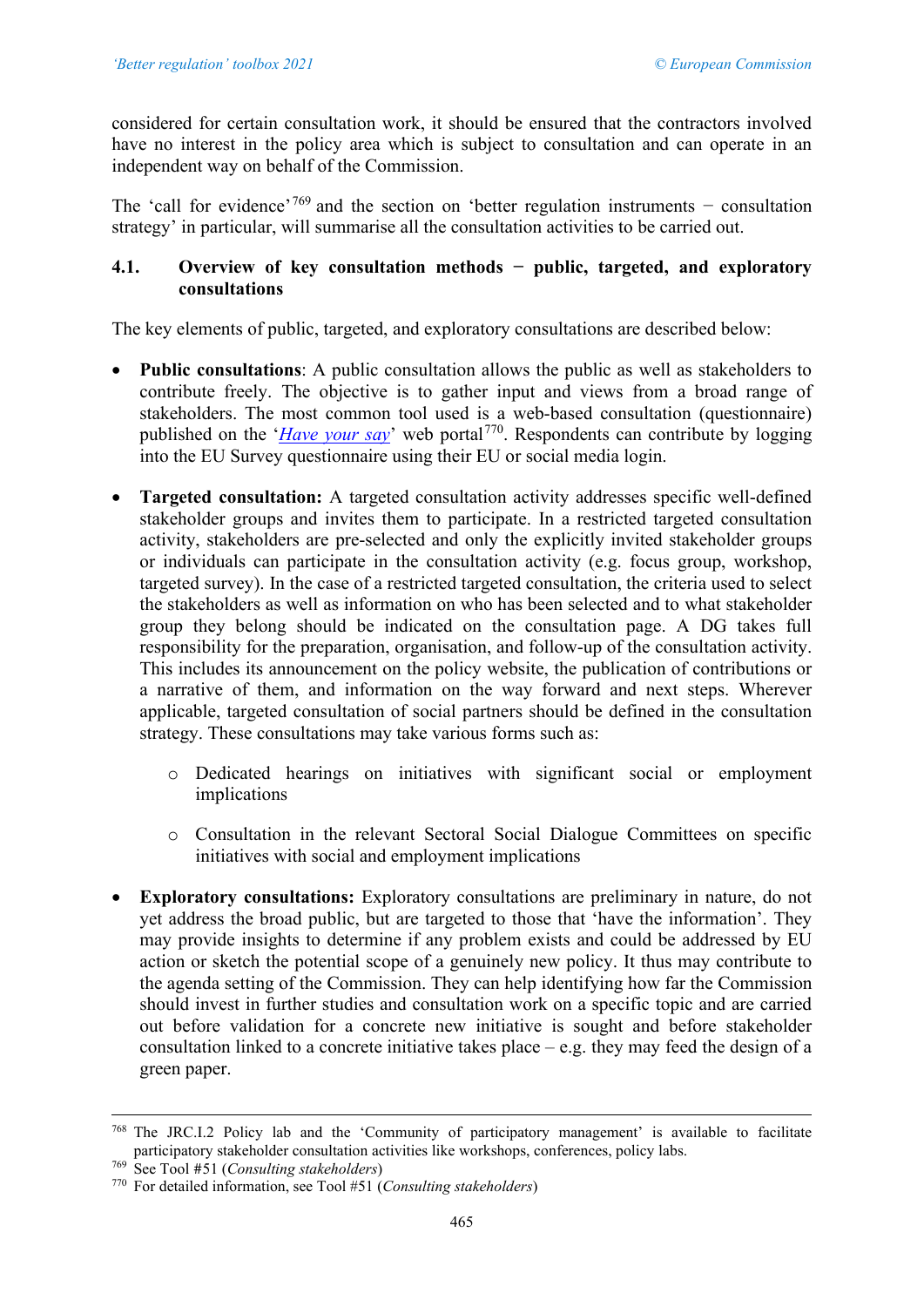Exploratory consultations need to be part of the DG work plan and validated at DG level. As with a targeted consultation, a DG takes full responsibility for the preparation, organisation, and follow-up of the consultation activity. This includes its announcement on the policy website, the publication of contributions or a narrative on them, and information on the next steps. Where relevant, associated DGs should be informed or consulted on consultation documents (background papers, questionnaires, etc.) and be kept informed on the outcome of the consultation.

Exploratory consultations do not waive formal consultation requirements in case they trigger the preparation of a concrete Commission initiative. Information on the exploratory consultation should be incorporated in the scoping part of the consultation strategy of the new initiative.

# **4.2. Other, frequently used consultation methods**

Table 1 presents other frequently used consultation methods and their use.

| <b>Method</b>                                       | <b>Used for</b>                                                                                                                                                                                                                            |
|-----------------------------------------------------|--------------------------------------------------------------------------------------------------------------------------------------------------------------------------------------------------------------------------------------------|
| Conferences, public<br>hearings & events            | Gathering input from a larger number of targeted stakeholders through direct<br>interaction.                                                                                                                                               |
| Eurobarometer<br>surveys                            | Gathering views of European citizens through representative samples of targeted<br>populations. Can also target professional stakeholders (e.g. in-depth studies).                                                                         |
| Expert groups of the<br>Commission                  | Gathering inputs and advice from experts on a well-defined mandate.                                                                                                                                                                        |
| EU decentralised<br>agencies and other<br>EU bodies | Gathering inputs and expertise in relation with their mandates                                                                                                                                                                             |
| Focus groups                                        | Gathering information through group discussion of citizens/stakeholders with<br>similar features.                                                                                                                                          |
| Interviews                                          | Collecting information via in-depth, more or less structured conversations with<br>individuals.                                                                                                                                            |
| Public consultations                                | Gathering inputs from a broad range of stakeholders through different instruments.<br>Mandatory for impact assessments, major evaluations, fitness checks, Commission<br>Communications launching a consultation process and green papers. |
| Consultations<br>targeting SMEs -<br>the SME panel  | Gathering information directly from SMEs via the Enterprise Europe Network,<br>managed by DG GROW (see Tool #23).                                                                                                                          |
| Social partners'<br>consultations                   | For social policies and labour markets, gathering joint positions by employers and<br>workers organisations at cross-industry or sectoral level; or individual<br>contributions by the relevant organisations (see Tool $#10$ ).           |
| Workshops,<br>meetings, and<br>seminars             | Collecting specific information from targeted stakeholders through direct<br>interaction.                                                                                                                                                  |

#### **Table 1: Use of consultation methods (in alphabetical order)**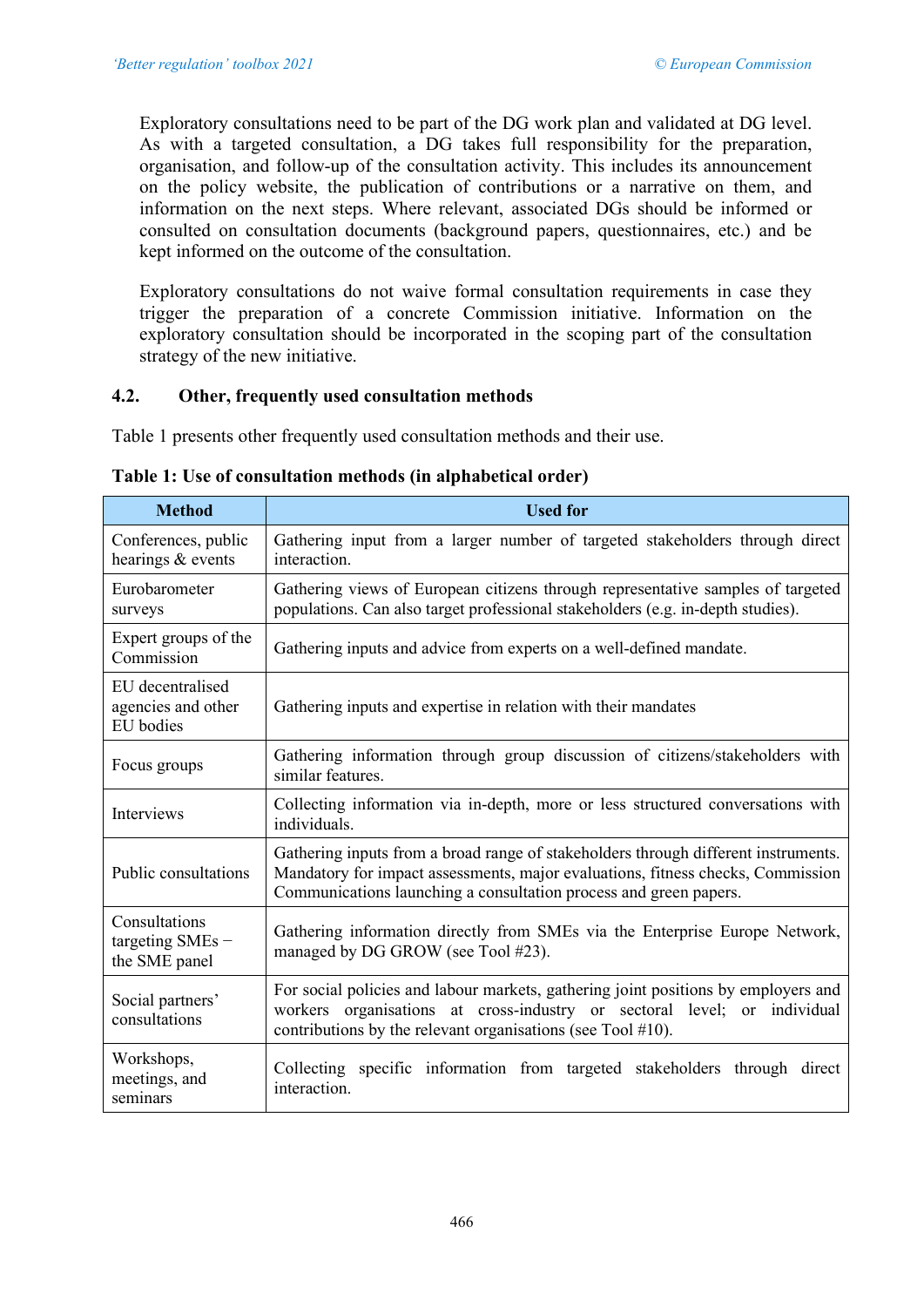# <span id="page-26-0"></span>**TOOL #53. CONDUCTING CONSULTATION ACTIVITIES**

# *Box 1. Conducting and analysing consultation activities – key elements*

- Consultation activities should be conducted in line with the stakeholder consultation strategy. The latter should be described in the 'call for evidence'<sup>[771](#page-26-1)</sup>.
- Ensure that consultation documents are explicit, clear, and understandable, including for non-experts. Avoid the use of technical and/or EU jargon.
- Questions in consultation questionnaires should be relevant, short and simple, and be designed in a neutral manner. The right balance between open and closed questions should be struck.
- Contributions to consultations, both public and targeted, must be published, either with personal information or anonymously, according to the option chosen by the respondent.
- Reflect well on the questionnaire design: it determines the type of analysis that can be performed on contributions.
- Proper reference needs to be made to data protection rules<sup>772</sup>.
- Organisations should be urged to register in the Transparency Register. Contributions received from organisations that choose not to register will be processed as a separate category 'non-registered organisations/businesses' [773](#page-26-3) unless they are recognised as representative stakeholders via relevant Treaty provisions<sup>[774](#page-26-4)</sup>.
- Consider the target audience when deciding on type of graphs and output resulting from the analysis.
- A basic analysis should go beyond the collective results (for example, "78% of all respondents agreed that (…)") and should consider the responses by stakeholder group, country, area of activity etc.
- A factual summary report must be published within 8 weeks after closing the public consultation. This report should remain factual and neutral and therefore not contain a qualitative interpretative assessment of contributions, which should be done in the synopsis report later in the process  $775$ .
- Consider sufficient resources for analysing the contributions received.

# **1. ANNOUNCING CONSULTATION ACTIVITIES**

Consultation activities should be prepared as early as possible, and the public – especially the targeted stakeholders – should be adequately informed about the planned launch of a consultation activity:

<span id="page-26-1"></span><sup>771</sup> See Tool #51 (*Consulting stakeholders*)

<span id="page-26-2"></span><sup>772</sup> See Tool #55 (*Horizontal matters − publication of responses, data protection, access to documents and transparency register*)

<span id="page-26-3"></span><sup>773</sup> See section on stakeholder categories in Tool #52 (*Consultation strategy*)

<span id="page-26-4"></span><sup>774</sup> European Social Dialogue, Articles 154-155 TFEU.

<span id="page-26-5"></span><sup>775</sup> For further information on the factual summary and the synopsis report, see Tool #54 (*Analysing data and informing policymaking*)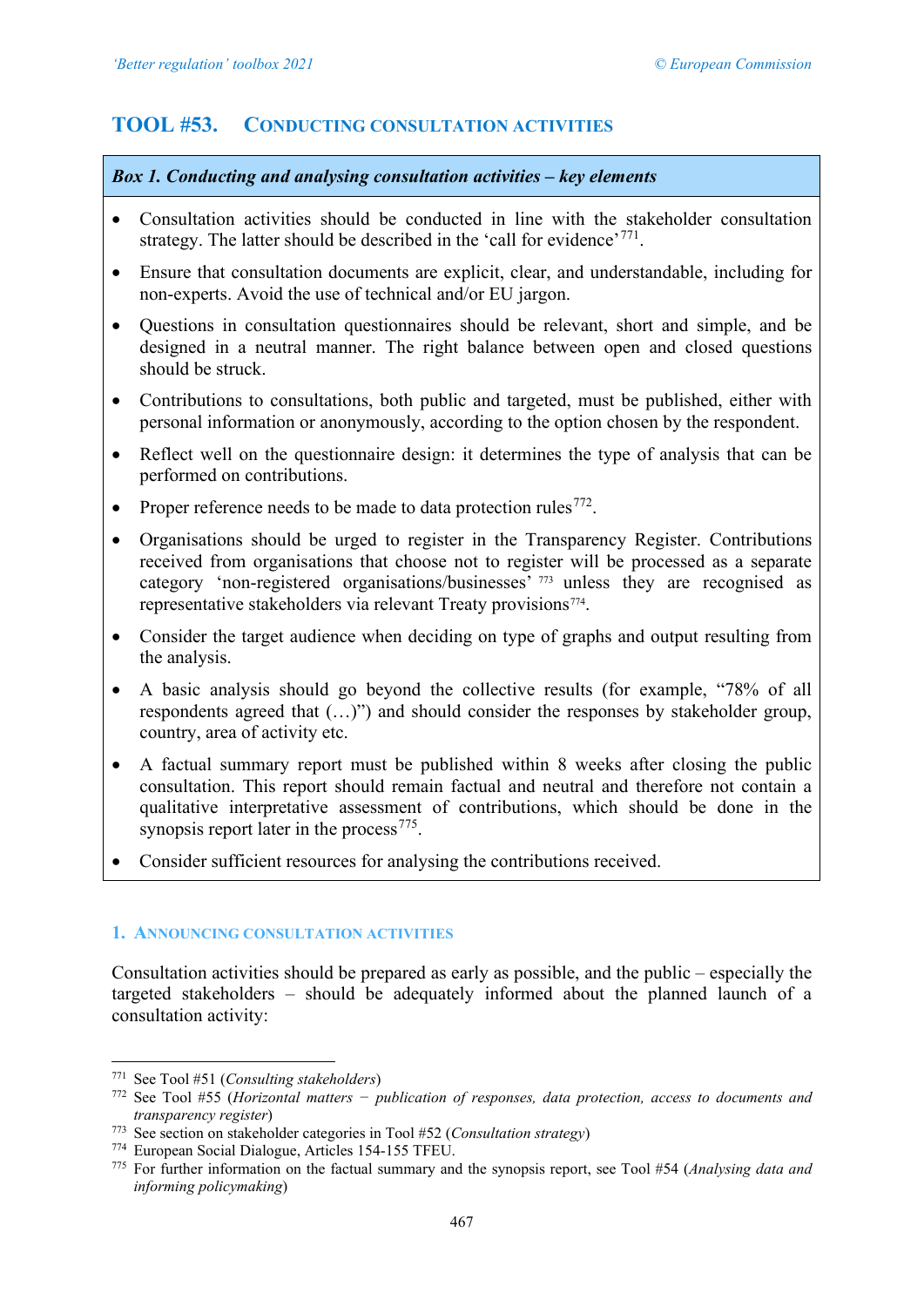- Update the information on the specific upcoming consultation activity on the policy consultation website[776](#page-27-0). Add concrete dates, agenda, and other relevant information.
- In case of a targeted consultation activity, ensure balanced stakeholder participation, use clear and transparent criteria for selecting participants and provide information about these criteria on the policy website.
- Reach out to and invite relevant stakeholder groups to participate in the most effective way. Announce the upcoming event through various communication channels (e.g. press releases, social media<sup>777</sup>), and use networks and other multipliers<sup>778</sup>.
- For both feedback mechanisms launched on the '*[Have your say](https://ec.europa.eu/info/law/better-regulation/have-your-say_en)*' web portal and public consultations using EU Survey and launched on the '*[Have your say](https://ec.europa.eu/info/law/better-regulation/have-your-say_en)*' web portal, a privacy statement is published on '*[Have your say](https://ec.europa.eu/info/law/better-regulation/have-your-say_en)*'. However, for targeted consultation activities, a distinct privacy statement will be needed.

## **2. RUNNING A CONSULTATION ACTIVITY**

When consulting stakeholders, it is essential to ensure that the documents and questionnaires used in the consultation activities are of the highest quality. They should be written in plain language − short and simple sentences with no EU jargon. Acronyms should be spelled out and explained.

There are different conceptual approaches to consulting stakeholders:

- using a **clearly defined and structured list of questions**. This can for example take the form of an (online) questionnaire or questions to be asked in person / over the phone.
- using a **more generic approaches**, either by simply requesting general views on a topic or by having stakeholders comment on a specific document such as a Commission Communication launching a consultation process or a green paper.
- **combining both approaches**, e.g. a generic green paper open for general input including embedded structured questions.

While more generic approaches most often use open questions, structured approaches (from now on 'questionnaires') should feature an appropriate mix of both open and closed questions.

## **2.1. Methodological and practical guidance on questionnaires**

There is no 'right' answer on how to design a questionnaire. Whether a questionnaire is suitable – meaning likely to deliver the information needed – depends on a range of factors. After having decided to use a questionnaire, this implies choosing an appropriate structure for

<span id="page-27-0"></span><sup>776</sup> See Tool #52 (*Consultation strategy*). The '*[Have your say'](https://ec.europa.eu/info/law/better-regulation/have-your-say_en)* web portal features a timeline for each initiative which announces all next steps in the policymaking cycle. In parallel, DG's websites should be updated with further information on upcoming consultation activities.

<span id="page-27-1"></span><sup>&</sup>lt;sup>777</sup> Advert e.g. on Twitter or Facebook account of the DG; teaser question to wake interest and link directly to a consultation activity.

<span id="page-27-2"></span><sup>778</sup> Contact e.g. the 500 Europe Direct Centres in the Member States, Representations of the EU in Member States, umbrella organisations of stakeholder groups, SME-Panel or Network of local SMEs.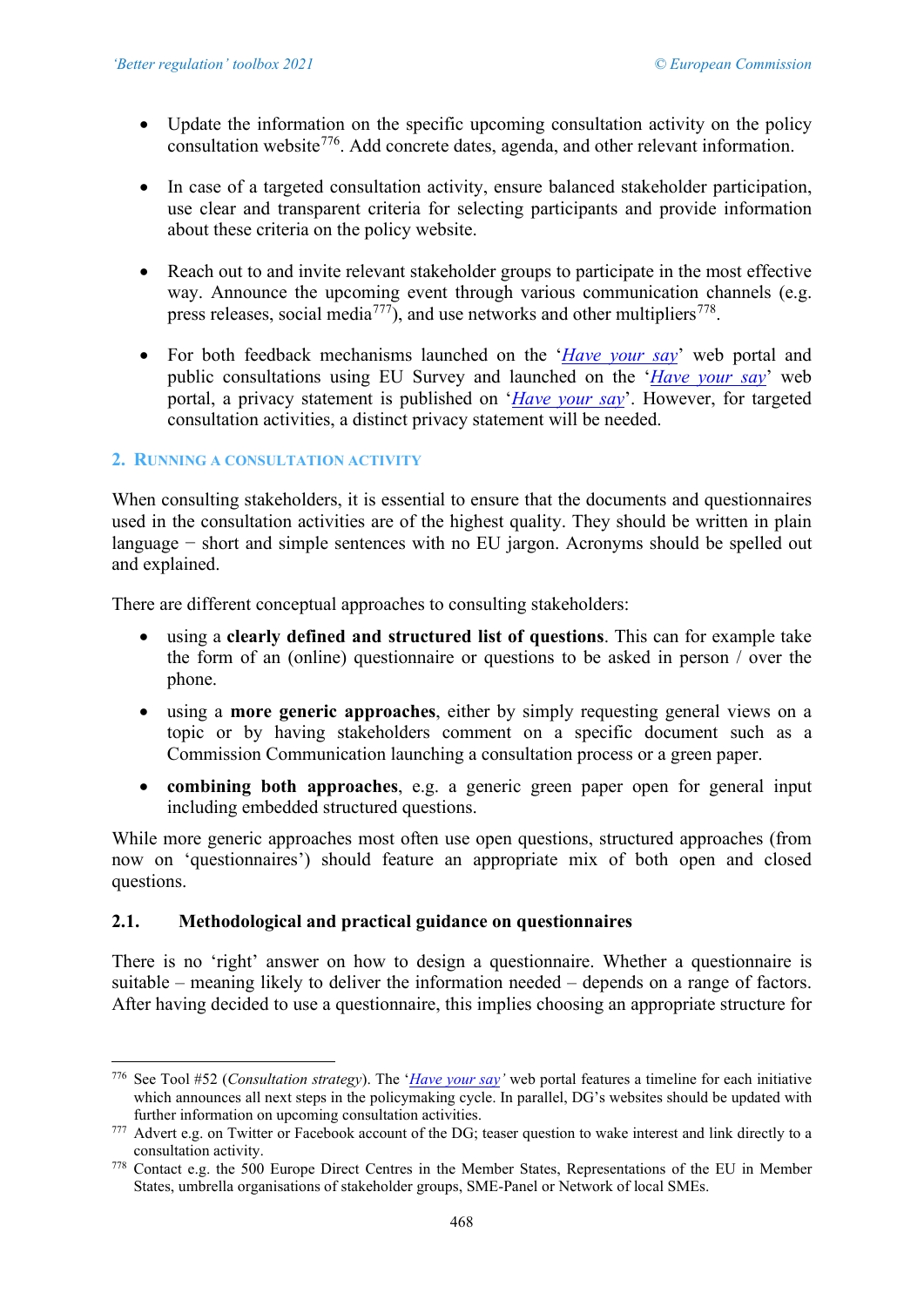it, designing the questions as clearly and simply as possible, and finding the most appropriate means to run the questionnaire.

Developing a good questionnaire takes time and preparations should therefore start as early as possible. A good questionnaire increases the quality of answers and, in turn, leads to more impactful input to policymaking.

For questionnaires for public consultations, the 'better regulation' coordination desks in the Directorates-General as well as in the Secretariat-General provide methodological support and procedural information. Questionnaires are discussed and reviewed by the interservice groups set up to follow the work on new initiatives and/or evaluations / fitness checks.

# *2.1.1. When to use a questionnaire?*

Given the many consultation activities they can be used for, questionnaires can almost always be helpful when consulting stakeholders. Much depends on *how* they are used: if little prior knowledge is available, a questionnaire consisting of mostly open questions can help to get a better understanding of the issue. If the existing body of knowledge is substantial, closed questions can be used to rank potential solutions and open questions can be used to collect good practices or detailed information. Furthermore, the use of a clearly structured questionnaire often makes it easier to subsequently analyse the answers received.

|             | <b>Box 2. Strengths and limitations of questionnaires</b>                                                                                                                                                                                                                                                                                                                                                                                                                                                                                                                                                                                                               |
|-------------|-------------------------------------------------------------------------------------------------------------------------------------------------------------------------------------------------------------------------------------------------------------------------------------------------------------------------------------------------------------------------------------------------------------------------------------------------------------------------------------------------------------------------------------------------------------------------------------------------------------------------------------------------------------------------|
| Strengths   | • Allow collecting information in a structured manner.<br>• Facilitate the analysis of responses (e. g. descriptive statistics provided by<br>EU Survey tool).<br>• May be perceived as less time consuming for respondents, resulting in a<br>high(er) number of contributions.<br>• Allow for a broad outreach to stakeholders.                                                                                                                                                                                                                                                                                                                                       |
| Limitations | • Do not allow for more detailed input from respondents, as replies to most of<br>the questions are pre-defined.<br>• Risk of bias in the way questions are drafted and various options are<br>presented;<br>• For open questions – the number of open questions and the length of free<br>text for replies is usually limited.<br>• Depending on the design of the question aire, response choices are limited,<br>and some answers might be excluded in the first place (especially if limited<br>range of responses is offered).<br>• While the results from consultations are not statistically representative,<br>there is a risk that they are perceived as such. |

# *2.1.2. Questionnaire design*

When designing a questionnaire, start with the **scope** of the questionnaire, as identified in the consultation strategy<sup>779</sup>. What is it that you really need to know from the public and/or the

<span id="page-28-0"></span><sup>779</sup> For further information, see Tool #52 (*Consultation strategy*)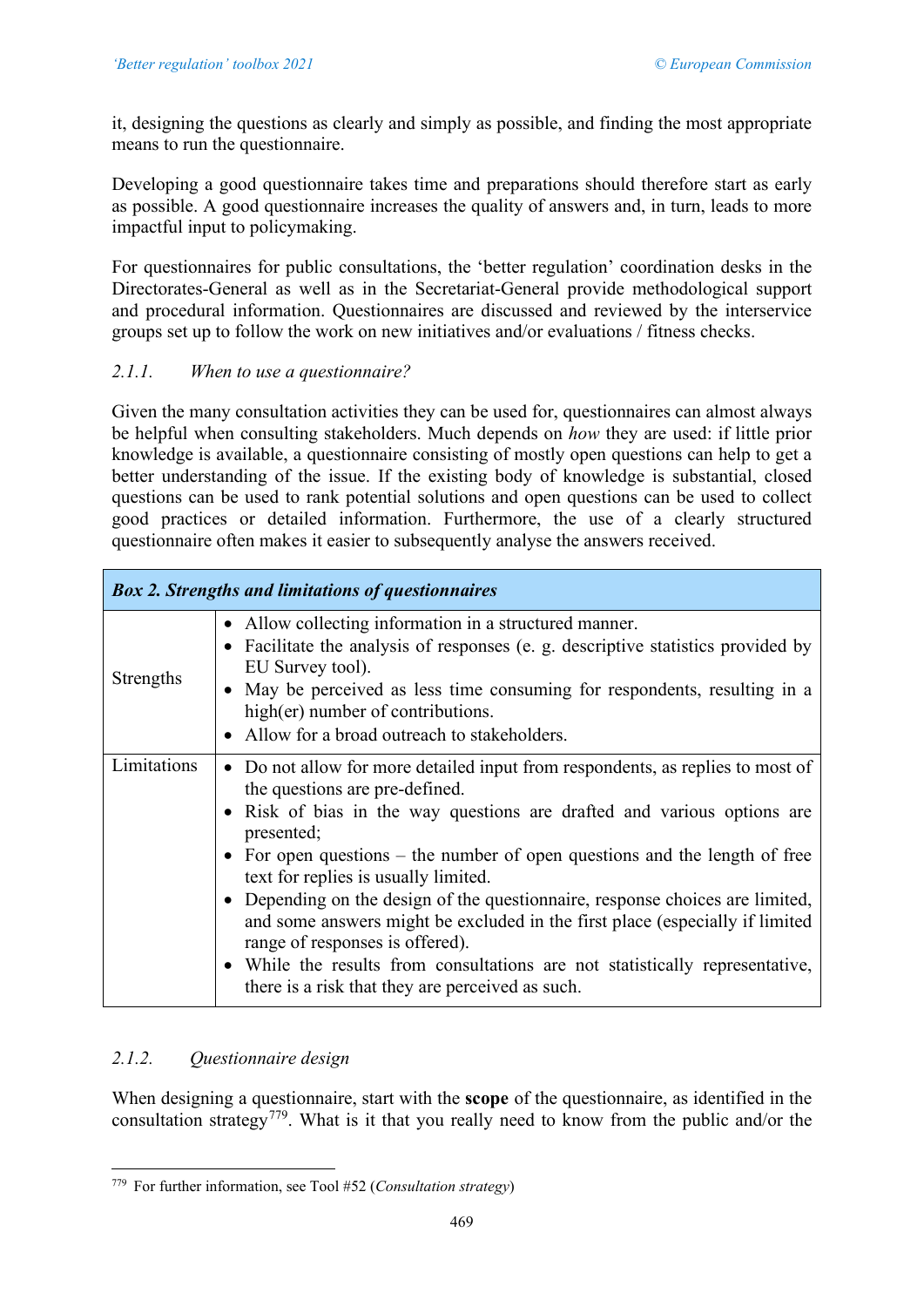stakeholders? Only ask those questions that are likely to provide you with the necessary information. Otherwise, try to reformulate or remove the question.

Consider how to meaningfully structure the questionnaire. Only use **sections** that are clear from the perspective of the public and/or the stakeholders. For example, a division into subthemes is much more meaningful than a division into questions for an evaluation and questions for an impact assessment (in the case of a back-to-back consultation). Such a themed section could, for example, consist of several closed questions and an associated text box for further thoughts and explanations.

As both expert and non-expert stakeholders are targeted, it is recommended that the questionnaire is divided in two parts:

- the first part would consist of general questions that can be answered by a nonspecialist public,
- whereas the second, more detailed part would be addressed predominantly to experts. However, even if parts of the questionnaire or specific questions are particularly relevant for certain stakeholder groups, other stakeholders might have relevant input. All questions in public consultations should be open to all stakeholders – also for transparency reasons.

In case an initiative is targeted particularly at national, regional, and local authorities, or has a strong impact in certain areas, some questions can directly target these authorities.

Every questionnaire should contain an **introduction** which explains – in simple terms – the background and context: What is the initiative about? What is the aim of the initiative? What is the aim and scope of this consultation? In addition, consider beginning each section with a brief explanatory paragraph, especially when the questionnaire is addressed to non-experts.

As the Commission does not accept anonymous contributions, all questionnaires need to include a **stakeholder identification section**. This section asks for relevant information about the respondent (e.g. which stakeholder category he or she belongs to; contact details for follow-up questions). As many of these questions are used invariably for all public consultation questionnaires, the Secretariat-General has prepared a template (Better Regulation Portal-BRP Public Consultation) that can be accessed directly in [EU Survey.](https://ec.europa.eu/eusurvey/home/welcome)

A questionnaire is usually a **combination of closed questions** (with pre-defined answers from which the respondent must choose) **and open-ended questions** (leaving the possibility to the respondent to formulate his/her own answer). A right balance between closed and open questions should be struck. This depends also on the aim of the respective questionnaire.

**Closed questions** are easier to answer and analyse. They should be mainly used to gather quantitative data. When used to collect opinions, the questions and range of answers should be carefully reflected upon to avoid bias.

**Open questions** should mainly be used to gather qualitative data. They offer stakeholders the possibility to explain their views, to add individual information/concerns, and to refer to issues not yet addressed in the questionnaire. Open questions thus help to get a broader and potentially deeper picture, to refine the substantiation of responses. They will improve the qualitative assessment of the contributions. A good compromise could consist of using open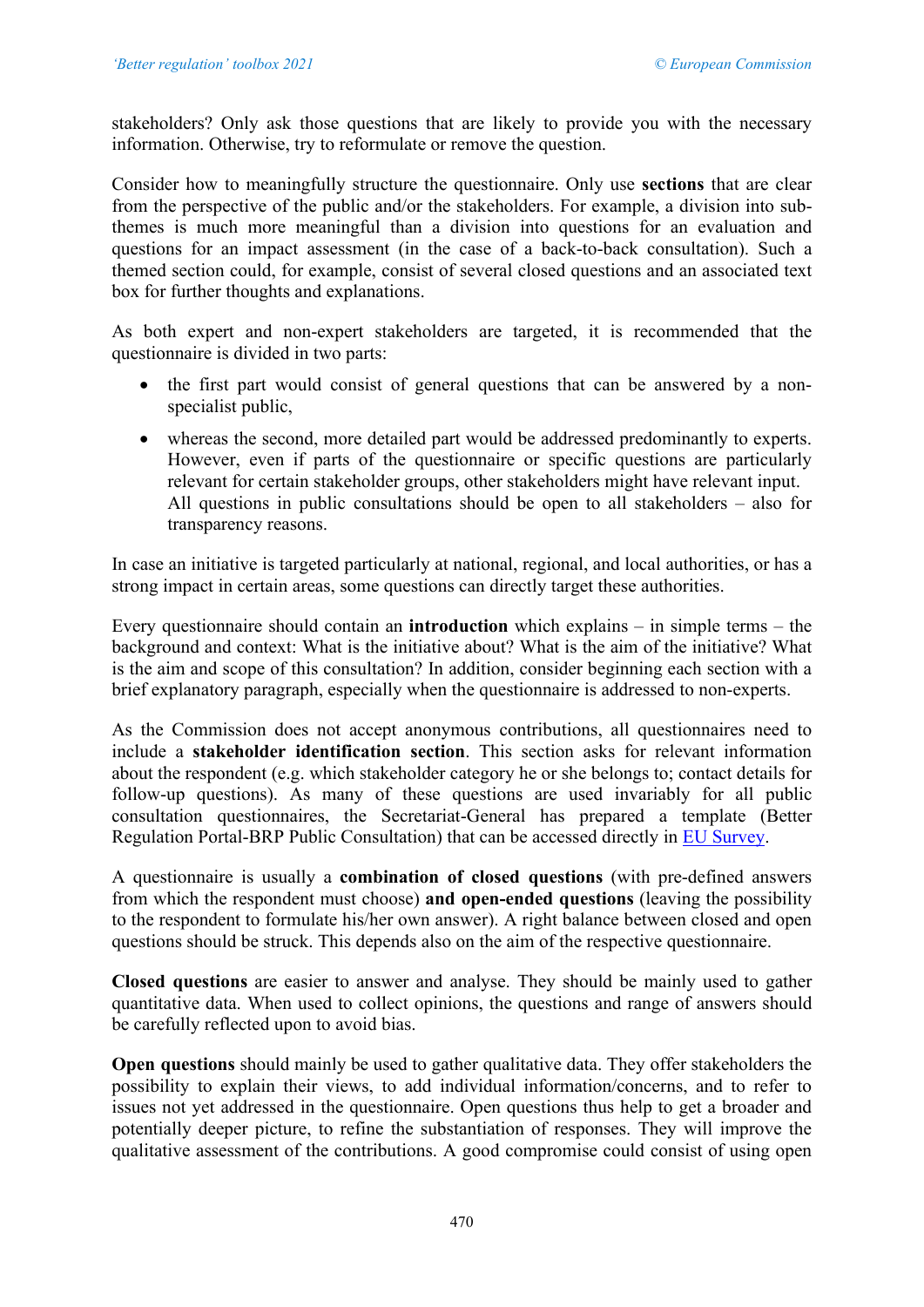questions when particularly interested in the views of stakeholders on a particular issue and to cap the length of replies (character limit).

| <b>Box 3. Closed versus open questions</b> |                                                                                                                                                                                                                                       |                                                                                                                                                                                                                                                  |
|--------------------------------------------|---------------------------------------------------------------------------------------------------------------------------------------------------------------------------------------------------------------------------------------|--------------------------------------------------------------------------------------------------------------------------------------------------------------------------------------------------------------------------------------------------|
|                                            | <b>Strengths</b>                                                                                                                                                                                                                      | <b>Limitations</b>                                                                                                                                                                                                                               |
| Closed<br>questions                        | • Suitable to collect quantitative<br>data<br>Quick to answer & analyse<br>Data can be reported statistically,<br>and answers to various questions<br>cross-tabulated                                                                 | • Force respondents to choose pre-set<br>answer options (usually tick/circle<br>answers) $\rightarrow$ can exclude useful<br>points                                                                                                              |
| Open<br>Questions                          | • Suitable to collect qualitative data<br>Allow respondents to give the<br>answers they want in the way<br>they want (open space).<br>• Useful for obtaining insights into<br>the reasons behind the responses<br>to closed questions | • Less suitable to collect quantitative<br>data<br>• Difficult to carry out statistical<br>analysis.<br>Can be time consuming to code and<br>$\bullet$<br>interpret, particularly if there are<br>many responses<br>1n<br>numerous<br>languages. |

It is usually **recommended to start a questionnaire with simpler, more general questions, aimed at a non-specialist public**. These often take the form of closed questions. They can then be followed up with more detailed or complex questions that often take the form of open questions or tables containing a series of closed questions.

It is recommended to **always offer respondents the possibility to submit separate documents** (position papers, background documents) to accompany the responses to the questionnaire or to add free text to some more complex questions. The EU Survey Better Regulation Portal (BRP) template for public consultations, includes as standard the possibility for respondents to submit additional documents.

It is also recommended to provide **an indication of the estimated time required to fill in the questionnaire.** It may also be useful to measure the actual time it takes to reply to the questionnaire. The longer it takes, the less likely are contributions from non-experts. In that case, try to reduce the number of questions, simplify the questionnaire or reserve one part of the questionnaire for experts.

It is equally recommended to **pilot** draft questionnaires, i.e. 'test' them with selected respondents. For example, asking a few colleagues to reply to the draft questionnaire and to identify problems – either technical or methodological – can help improving the quality and thus usefulness of the questionnaire.

# *2.1.3. Question design*

In addition to focusing on the design of the overall questionnaire, it is important to ensure that its building blocks – the individual questions – are equally well chosen and designed.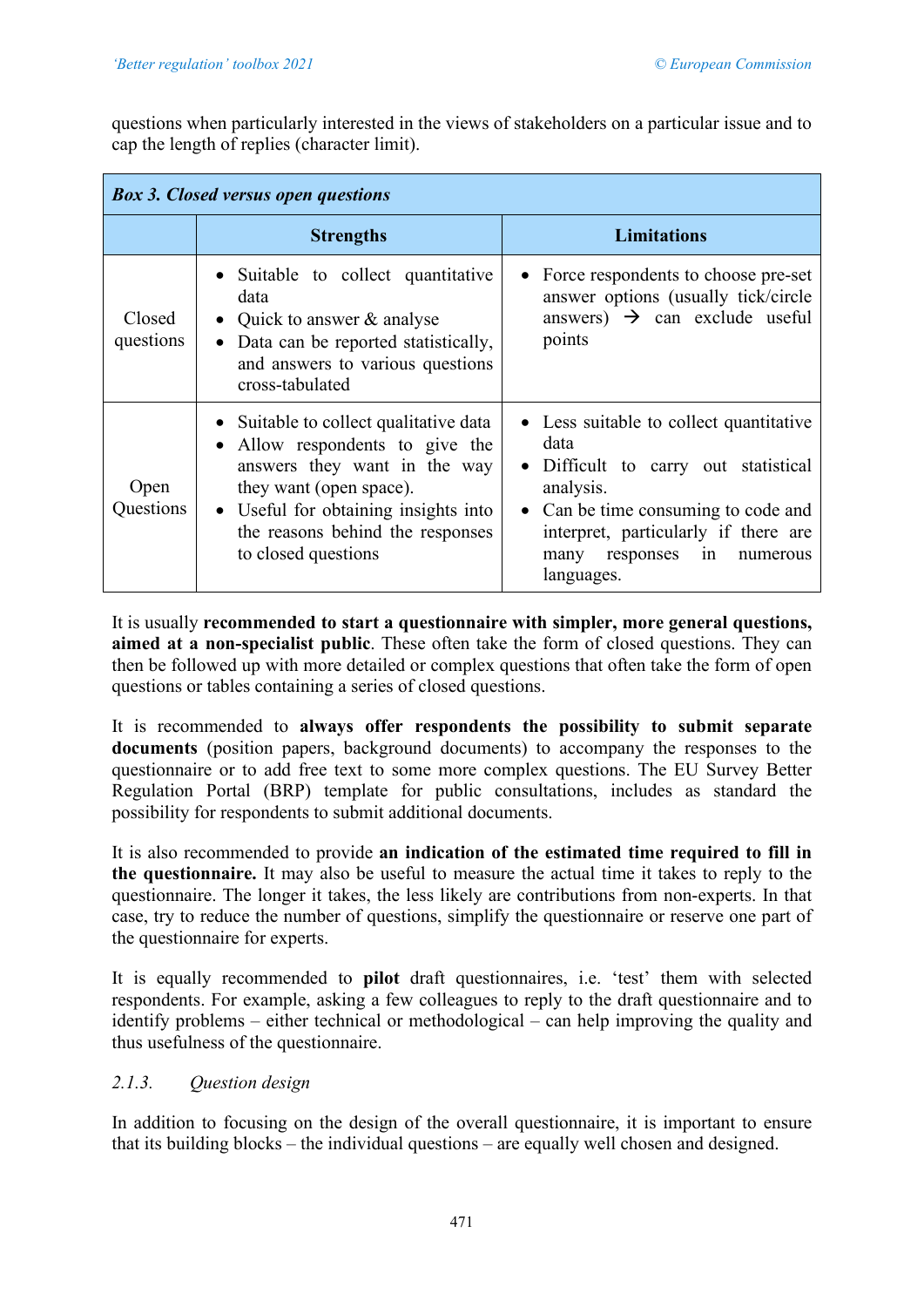Questions and their answer options should be **relevant, non-biased, short, and simple**. Note that short questions and answer options will also make it easier to present the results in tables and figures in the subsequent analysis.

The **language used should be adequate and adapted** to the stakeholders:

- abbreviations should not be used, and jargon should be avoided or, at least, explained
- ambiguous words or questions (e.g. double negatives) should be avoided
- language should be consistent throughout the questionnaire<sup>780</sup>.

**Questions need to be designed in a neutral manner**, meaning that they should not 'push' respondents to answer in any way. This includes using a balanced answer scale, such as a five-point scale with two positive answer options, two negative answer options and a neutral option.

**Answer scales** need not only to be balanced, but they also need to reply to the question at hand and need to ensure that respondents can always appropriately answer the question. The latter point is particularly important for mandatory questions as it might otherwise result in a misleading answer. If not all possible answer choices can be envisaged, it is recommended that respondents be given the possibility to select 'other'. In addition, it is also recommended to allow for an 'I do not know' and/or 'Not applicable' option as well as providing respondents the possibility to add further comments or explain their answers in a text box.

# *2.1.4. Online questionnaire tools*

While questionnaires can be used for a variety of consultation activities, many are used for public consultations. The Commission has therefore developed a free, open source and easyto-use tool, [EU Survey.](https://ec.europa.eu/eusurvey/home/welcome) The functionalities of this tool are constantly being improved and an up-to-date overview is available [online.](https://ec.europa.eu/eusurvey/home/about)

EU Survey has been developed with the needs of the Commission in mind (e.g. its interface is available in all official EU languages; it fulfils high standards of data protection; it complies with European accessibility requirements<sup>[781](#page-31-1)</sup> and standards). Given its technical compatibility with the europa.eu portal, Commission services must use this tool for all public consultations to be published to '*[Have Your Say](https://ec.europa.eu/info/law/better-regulation/have-your-say)*' web portal. A specific template for the public consultations launched by the Commission has been developed to this purpose. The EU Survey team can be [contacted](mailto:EC-HELPDESK-IT@ec.europa.eu) to prevent or solve any technical problems related to the questionnaire.

# **2.2. Methodological and practical guidance on generic consultation approaches**

# *2.2.1. When to use generic approaches?*

In some situations, relying on questionnaires might not produce the necessary results. More general approaches can – sometimes in combination with a short list of guiding questions – be useful alternatives. Requesting general comments from stakeholders or having

<span id="page-31-0"></span><sup>780</sup> For example, if several questions relate to 'the period 2016-2018', all questions should use the same formulation. Deviating from this formulation by referring to 'the last four years' would, at best, unnecessarily confuse the respondents and might even have a different meaning, thus resulting in different answers.

<span id="page-31-1"></span><sup>781</sup> See annex I of Directive 2019/882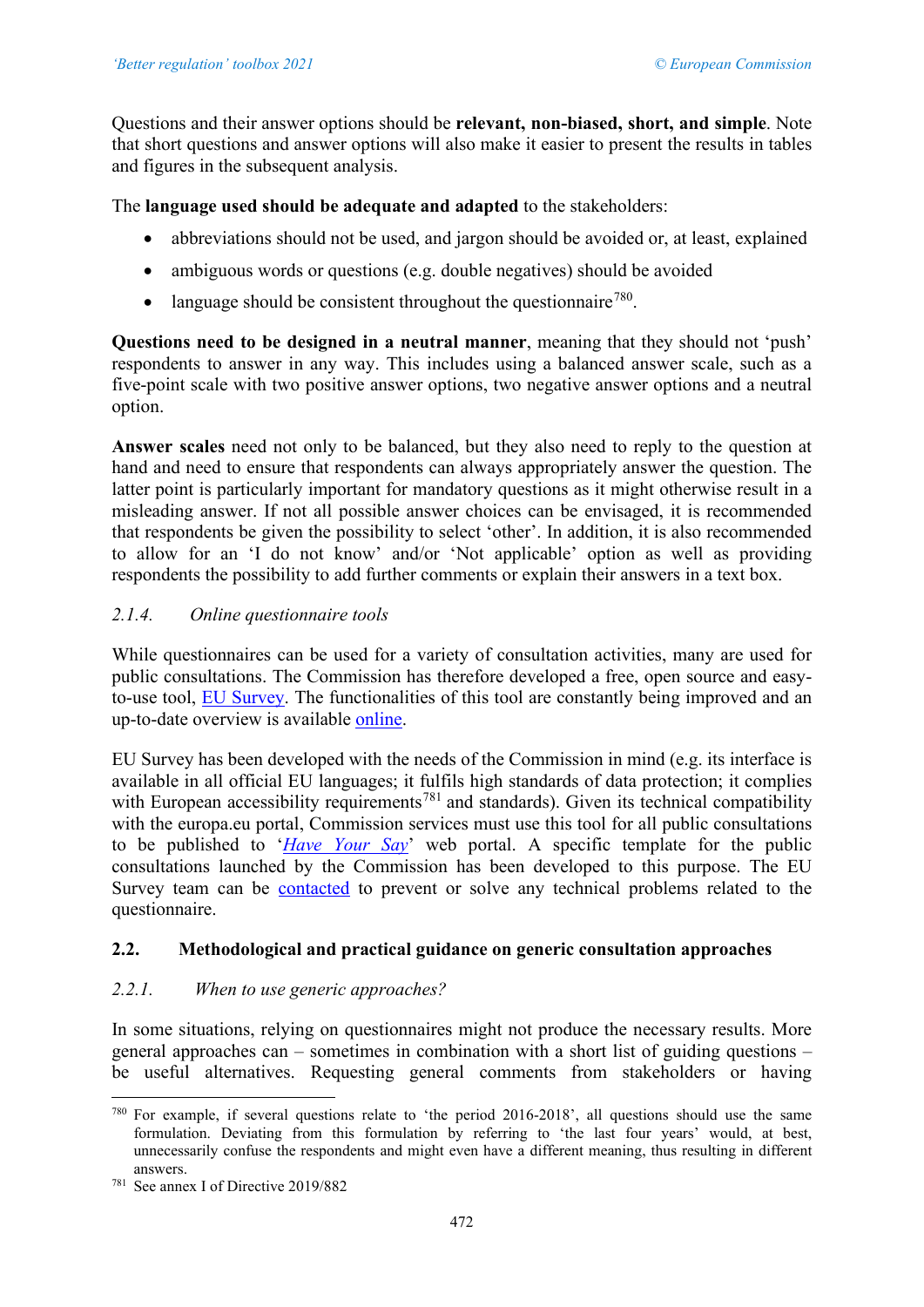stakeholders comment on a policy document such as a green paper or a communication launching a consultation process might help to avoid the bias inherent in questionnaires. They can also be useful for starting a comprehensive debate in a policy area.

# *2.2.2. Green papers*

Green papers are documents published by the European Commission to stimulate discussion on given topics at European level. They invite all stakeholders to participate in a consultation process and debate based on the ideas and suggestions they put forward. They are published on the '*[Have Your Say](https://ec.europa.eu/info/law/better-regulation/have-your-say)*' web portal and open for stakeholder input for at least 12 weeks. Example: Demographic change in Europe: green paper on ageing<sup>782</sup>.

# *2.2.3. Commission communications launching a consultation process*

A communication launching a consultation process is a consultation document in the form of a communication adopted by the College. The same rules apply as to green papers. When they are published on the '*[Have Your Say](https://ec.europa.eu/info/law/better-regulation/have-your-say)*' web portal, **these consultative communications should follow the process and rules in place applicable to public consultations**.

Examples of such communications include the [Communication from the Commission to the](https://eur-lex.europa.eu/resource.html?uri=cellar:5d00da86-090d-11e5-8817-01aa75ed71a1.0003.02/DOC_1&format=PDF)  [EP and Council concerning a consultation on fishing opportunities for 2016 under the](https://eur-lex.europa.eu/resource.html?uri=cellar:5d00da86-090d-11e5-8817-01aa75ed71a1.0003.02/DOC_1&format=PDF)  [Common Fisheries Policy](https://eur-lex.europa.eu/resource.html?uri=cellar:5d00da86-090d-11e5-8817-01aa75ed71a1.0003.02/DOC_1&format=PDF) or the [Commission Communication to the Council, EP, CoR and](http://ec.europa.eu/regional_policy/sources/consultation/urb_agenda/pdf/comm_act_urb_agenda_en.pdf)  [EESC launching a public consultation on the EU Urban Agenda.](http://ec.europa.eu/regional_policy/sources/consultation/urb_agenda/pdf/comm_act_urb_agenda_en.pdf)

<span id="page-32-0"></span><sup>782</sup> [https://ec.europa.eu/info/law/better-regulation/have-your-say/initiatives/12722-Demographic-change-in-](https://ec.europa.eu/info/law/better-regulation/have-your-say/initiatives/12722-Demographic-change-in-Europe-green-paper-on-ageing/public-consultation_en)[Europe-green-paper-on-ageing/public-consultation\\_en](https://ec.europa.eu/info/law/better-regulation/have-your-say/initiatives/12722-Demographic-change-in-Europe-green-paper-on-ageing/public-consultation_en)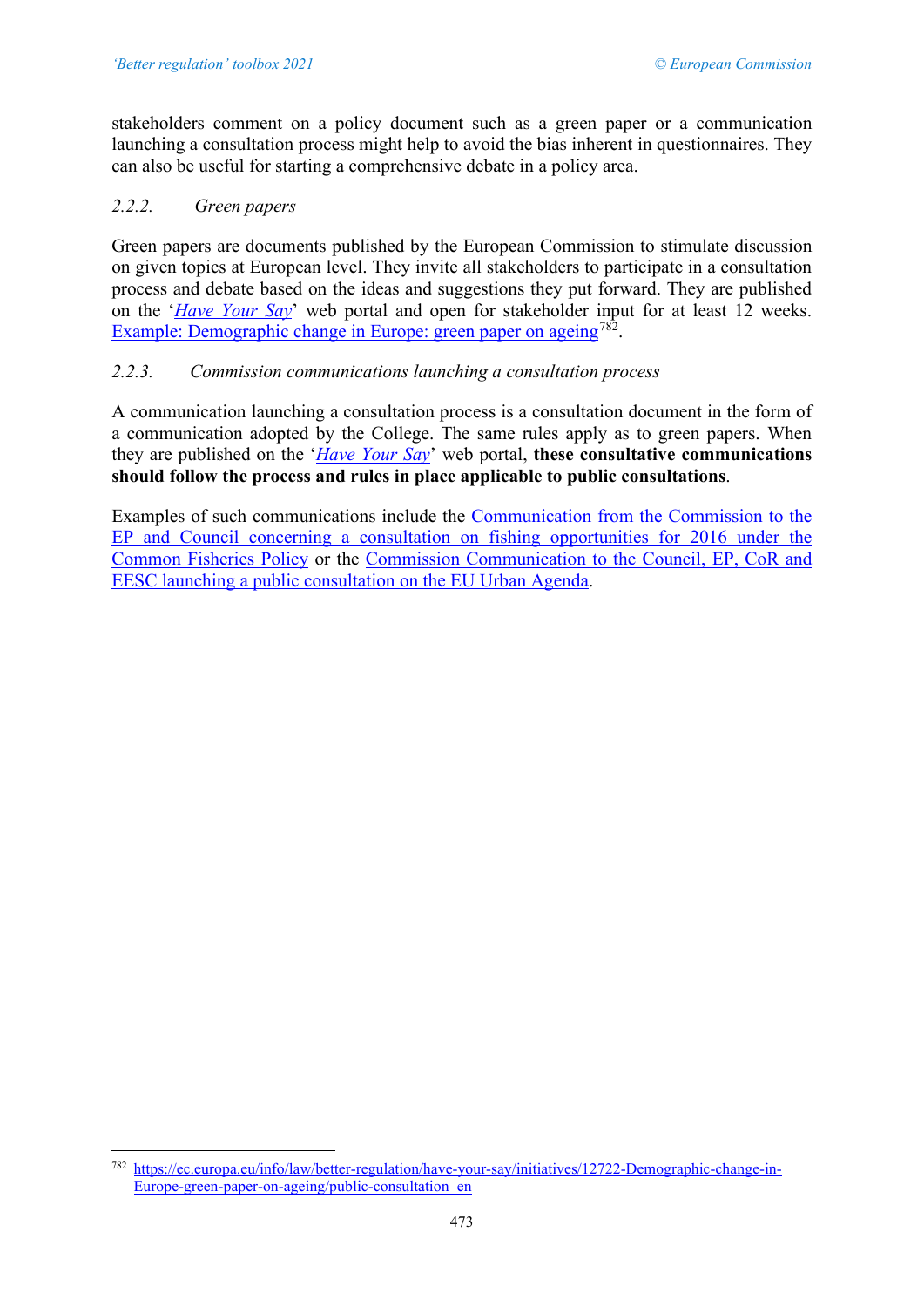# <span id="page-33-0"></span>**TOOL #54. ANALYSING DATA AND INFORMING POLICYMAKING**

At the end of the consultation process, it is essential to analyse all the input received from stakeholders and the public and present an overview and the conclusions of the consultation work carried out in the context of a policy initiative under preparation, an evaluation, or a fitness check.

Within 8 weeks from the closure of the public consultation, a short **factual summary report** must be published. Section 2.1 of this tool provides further guidance on this.

Furthermore, the outcome of all consultation activities must be presented in a more thorough analysis either in an annex to the impact assessment report, the evaluation report, or the fitness check, or in a self-standing **synopsis report** where none of these is prepared. Section 2.2 of this tool provides further guidance on this.

Consultation activities should also be reported in the explanatory memorandum of Commission proposals and delegated acts, where relevant.

#### **1. ANALYSIS OF CONTRIBUTIONS TO CONSULTATION QUESTIONNAIRES**

#### **1.1. Overview[783](#page-33-1)**

There is no 'right' answer to the question how to best analyse data input for questionnaires, which often consists of a mix between 'open' and 'closed' questions<sup>784</sup>. Rather, there is a wide range of factors to consider in order to ensure that a reasonably robust analysis can be performed within the constraints of available time and resources, and considering that the number of responses may be higher than expected.

An efficient method is to structure the data associated to the replies in a data-analysis exploitable way (e.g. involve transferring the data to a 'master' Excel spreadsheet containing responses to both 'closed' and 'open' text questions). With this in mind, it becomes obvious that a consultation which allows for broad ranging submissions (including position papers in different formats like Word and pdf) requires a structured process of the information received via different sources.

There are primarily two levels of consultation data/results analysis:

- *Basic analysis,* which can be undertaken by those with a reasonably proficient data literacy.
- *Advanced analysis*, which can be undertaken by those with specific skills to use specialised software aimed at assisting with the analysis of data (e.g. campaign detection  $785$ , entity recognition, computer-aided analysis of open text responses, correlations, cluster analysis etc.

In certain cases, in particular where a large number of contributions have been received, it may be desirable to outsource the analysis and reporting to a professional contractor (polling or market research company).

<span id="page-33-1"></span><sup>783</sup> For further detail see also Commission study ['Consultation Support and Development of Advice'](https://bookshop.europa.eu/en/consultation-support-and-development-of-advice-pbKA0217018/?CatalogCategoryID=YR4KABstrdkAAAEjLocY4e5K)

<span id="page-33-2"></span><sup>784</sup> See section on 'Methodological and practical guidance on questionnaires' of the Tool #53 (*Conducting consultation activities*)

<span id="page-33-3"></span><sup>785</sup> Commission's data analytics tool CODA can be used to identify potential campaigns.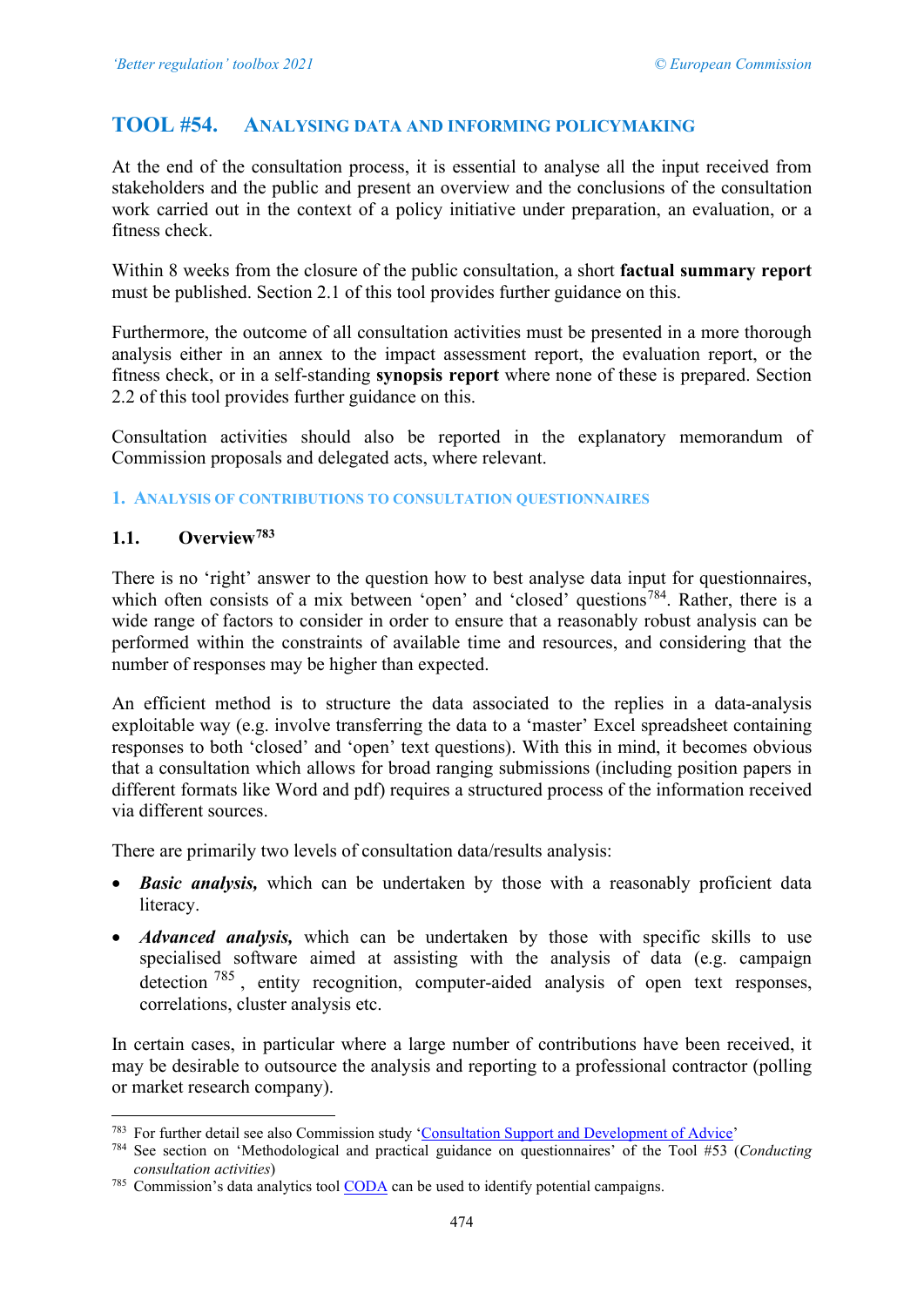Note that when reporting on the outcome of the consultation, the methodologies and tools should be explained for transparency reasons.

Contributions received represent the views of those that responded. Respondents to public consultations are self-selecting and are not a statistical sample of the EU population<sup>786</sup>.

However, in some cases, the respondents may represent a very high percentage of the population of specific stakeholder groups that are directly impacted by the subject of the consultation. For example, potential changes affecting particular industry groups may trigger responses from all the relevant manufacturers.

# **1.2. Data preparation in view of the analysis**

There are three main considerations in the analysis of contributions:

- time and resources for analysis of **closed questions** depend less on the number of responses but more on the complexity of questions and possible replies;
- time and resources for analysis of **open questions** depend significantly on the number of responses and, to a lesser extent, to the diversity of languages in which they were submitted;
- time and resources to complement the analysis of the responses with other information associated to the consultation (e.g. geographical identification, personal information collected, distribution in time of responses).

# *1.2.1. Data cleansing*

The collected data in contributions to the questionnaires may be incomplete, contain duplicates or errors. The need for data cleansing will arise from problems in the way that data is entered and stored.

Data cleansing is the process of preventing, identifying, addressing and, eventually, correcting these errors. Common tasks include record matching, identifying inaccuracy of data, overall quality of existing data, deduplication, and column segmentation. Such data problems can also be identified through a variety of analytical techniques. For example, with financial information, the totals for specific variables may be compared against separately published numbers believed to be reliable. Unusual amounts above or below pre-determined thresholds may also be reviewed. Quantitative data methods for, e.g. outlier detection can be used to identify and possibly get rid of likely incorrectly entered data. Textual data spellcheckers can be used to lessen the number of mistyped words, but it is harder to tell if the words themselves are correct.

The first step of the data analysis is to simply check the admissibility/eligibility of the data/contributions. For example, contributions received before the consultation started should be deleted – as these will most likely be associated with final testing and checking of the questionnaire. Contributions received a few hours after the formal closure time must be subject to a validation screening and could be accepted if there may have been valid reasons for the delay. Contributions received long after the closure of the consultation, should be subject to an assessment by the lead DG on whether they can be considered in the public consultation results (depending on the reasons of the delay), discarded or considered

<span id="page-34-0"></span><sup>786</sup> See also section 1.3 on analysis of data.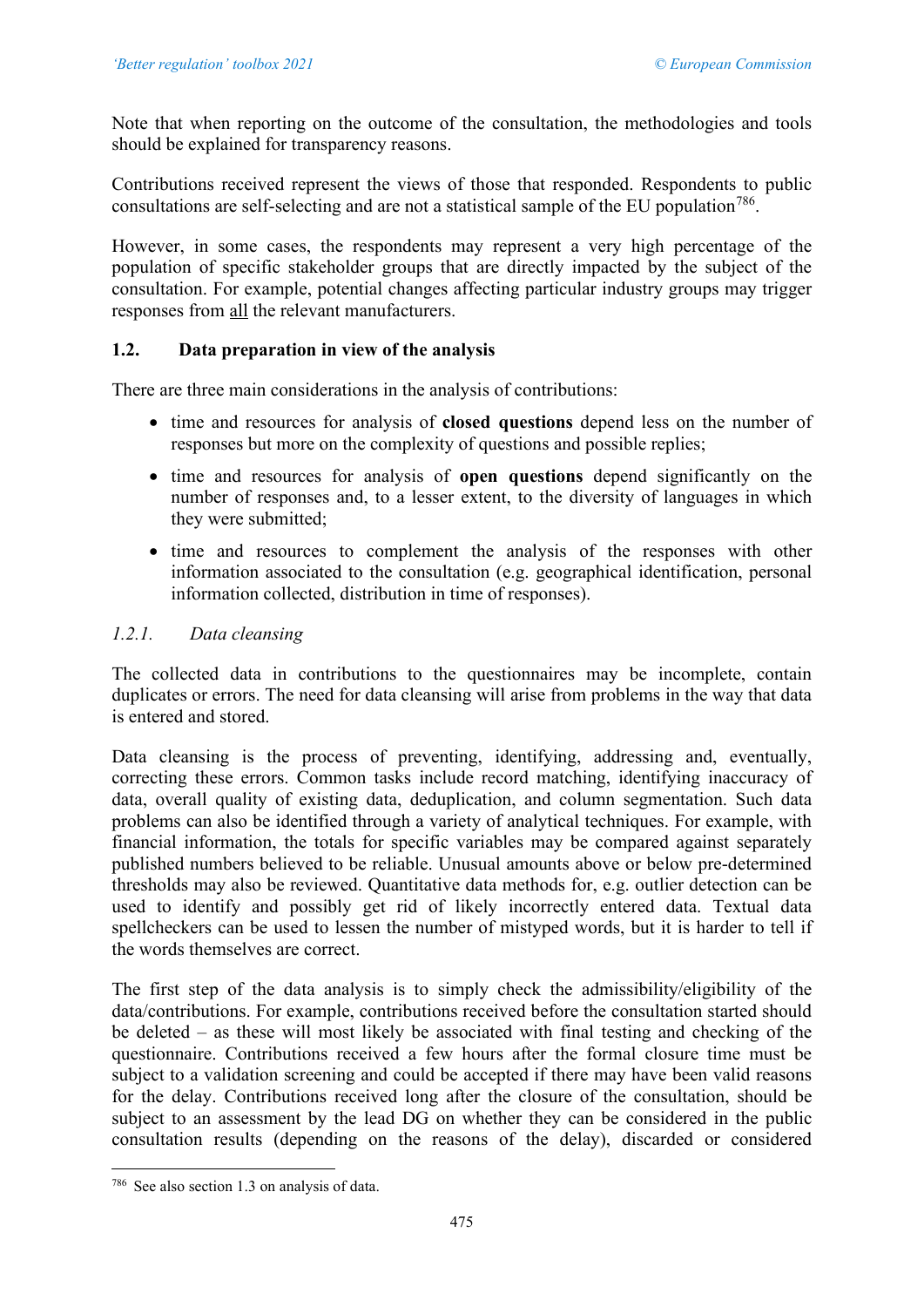separately in the synopsis report. Contributions received outside the dedicated timing or tool (EU Survey) subject to the assessment of the lead DG can still be considered and should be reported as such in the synopsis report.

Mischievous (or mistaken) entries can be checked and validated if considered necessary (for example, individuals claiming to represent a national government).

Duplicates are identical entries across all the questions (including, or not, name and location). Such entries may be entered deliberately or accidentally. The first step is to identify duplicates and assess their numerical relevance.

In case Excel is used, the 'remove duplicates' data tool should be used. CODA tool developed by and available to Commission services can also do this 'cleaning'.

A more advanced approach is to use statistical software (for example [STATA\)](http://www.stata.com/new-in-stata/) to readily group the duplicates allowing the user to determine quickly whether duplicate entries may be a range of common names or whether it is an obvious deliberate multiple entry.

*Box 1. Summary procedure for considering duplicates* 

- Identify the level of duplicate responses (anything over 1% is probably indicative of duplicates).
- Assess if the duplicates are genuine input (for example related to a campaign promoted by an organisation) and take a business decision on how to handle duplicates (e.g. remove them, consider them as appropriate input).
- Assess the overall impact of duplicates on the outcomes of the consultation (e.g. if the duplicates count for 90% of the responses, removing them will have consequences on the interpretation of the results).
- Remove 'obvious' duplicates.
- Review and possibly remove remaining duplicates.
- If in doubt, leave duplicate entries in place (as their overall impact on the results will be low).

# *1.2.2. Campaigns*

#### *Overview*

Where respondents have responded to a public consultation with the same answers this may be a coincidence, or it may be part of a co-ordinated campaign. **Campaigns are very effective to generate interest amongst stakeholders and to highlight key messages for policy makers. At the same time, they present a challenge for those analysing the responses to a public consultation**. It is therefore essential to identify campaigns, analyse them separately and present results adequately.

## *Presence of campaigns*

Once a public consultation is launched, it should be continuously monitored. As such, occasional searches on the internet and social media may reveal the presence of organised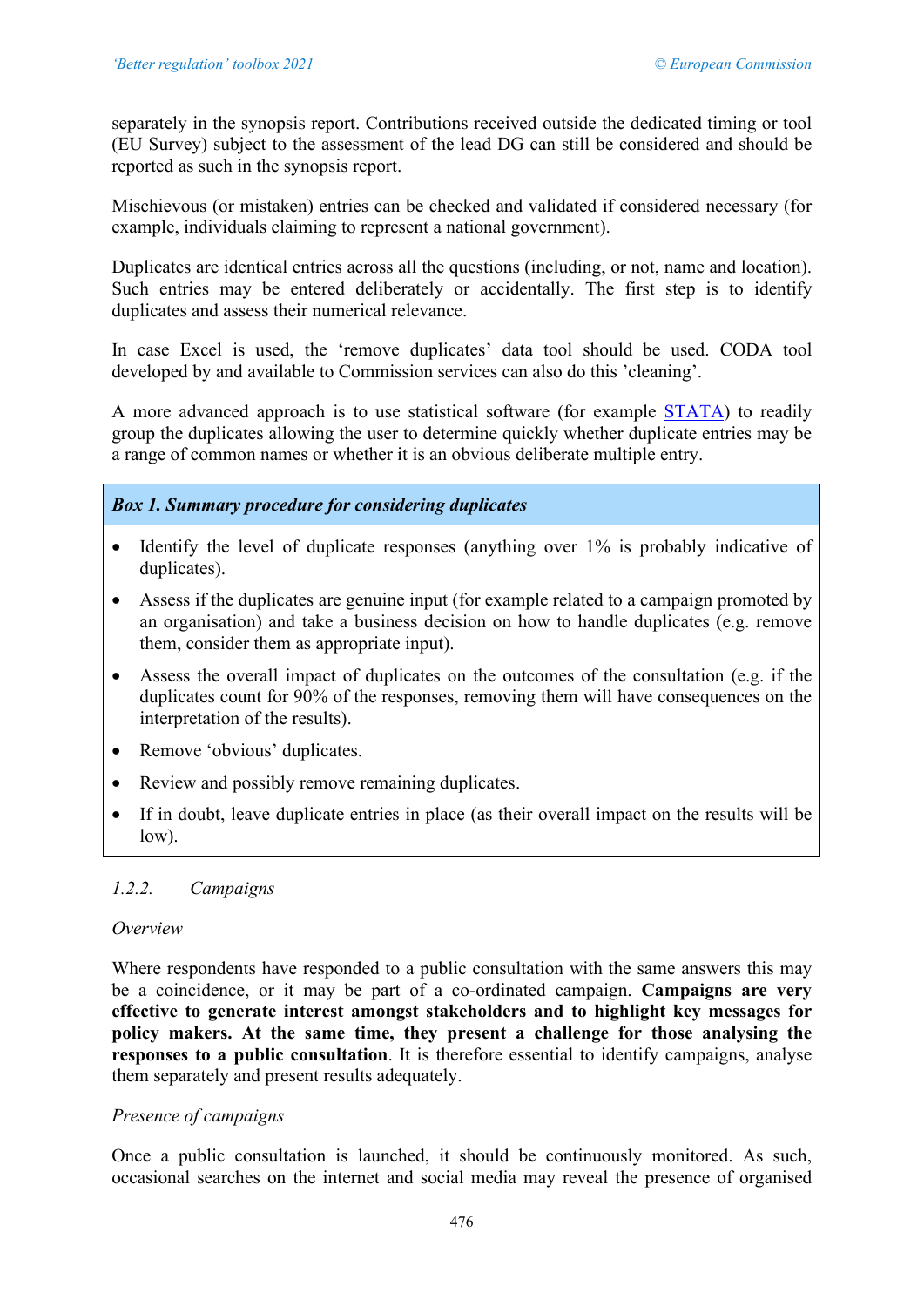campaigns which are suggesting answers to the questionnaire.

Once the consultation has finished, identifying campaigns through this method will become less effective as the information is changed/removed or simply overtaken by new events.

## *Identifying campaigns – basic analysis*

Where there is a limited number of responses (e.g. 100 or less) to a public consultation, it is possible to 'manually' assess them and check whether these are the **same across all closed questions or the same or almost the same across open questions.** This suggests a campaign – particularly if the respondents represent a particular sub-group of stakeholders (by activity and/or interest and/or location).

As a rule of thumb, the minimum threshold should be 10 or more identical responses (across all the closed questions) to count as a 'campaign'. On the other hand, if there were 10 identical responses from very diverse groups of respondents to a short questionnaire with a total of 10 000 responses, this would rather be a coincidence.

#### *Identifying campaigns – advanced analysis for closed questions*

Although common data tools such as Excel can be used to assist with the manual identification of campaigns, it is more efficient to use professional statistical software as offered by the Commission (advanced analytics) or available on the market (e.g.  $STATA^{787}$ ). Some tools are quite intuitive and may efficiently serve the campaign detection purposes for services. Professional software is more complex, compared to common data analytical tools as offered, by example, by Excel, and may require someone with training or prior knowledge of the programme in order to use it.

## *Identifying campaigns – advanced analysis for open questions*

While some campaigns suggest a series of responses to closed questions, other campaigns may recommend that their supporters should adopt some standard text in their open text responses. As such, the responses may not be exactly the same, but some key messages will be repeated.

The most efficient way to identify the presence of campaigns in responses to open questions is to use software designed for qualitative data analysis such as the Commission tool 'CODA' or the commercial tool [NVivo,](http://www.qsrinternational.com/product) but there are also other [similar tools available.](http://www.predictiveanalyticstoday.com/top-qualitative-data-analysis-software/)

## *Identifying campaigns – advanced analysis for all questions*

Although professional software may be used to look for duplicates across all fields, this may not be efficient. For instance, analysis across closed questions may yield a campaign supported by a particular stakeholder. However, the wording used in the supporting comment boxes may vary slightly due to differences in use of capital letters, mistyping, etc. As such, if the search for campaigns would extend across both closed and open questions, many campaign responses may be missed.

<span id="page-36-0"></span><sup>787</sup> There are various other well-known statistical packages which can provide additional functionality beyond that provided by Excel, including: R, MiniTab, SAS, SPSS, etc.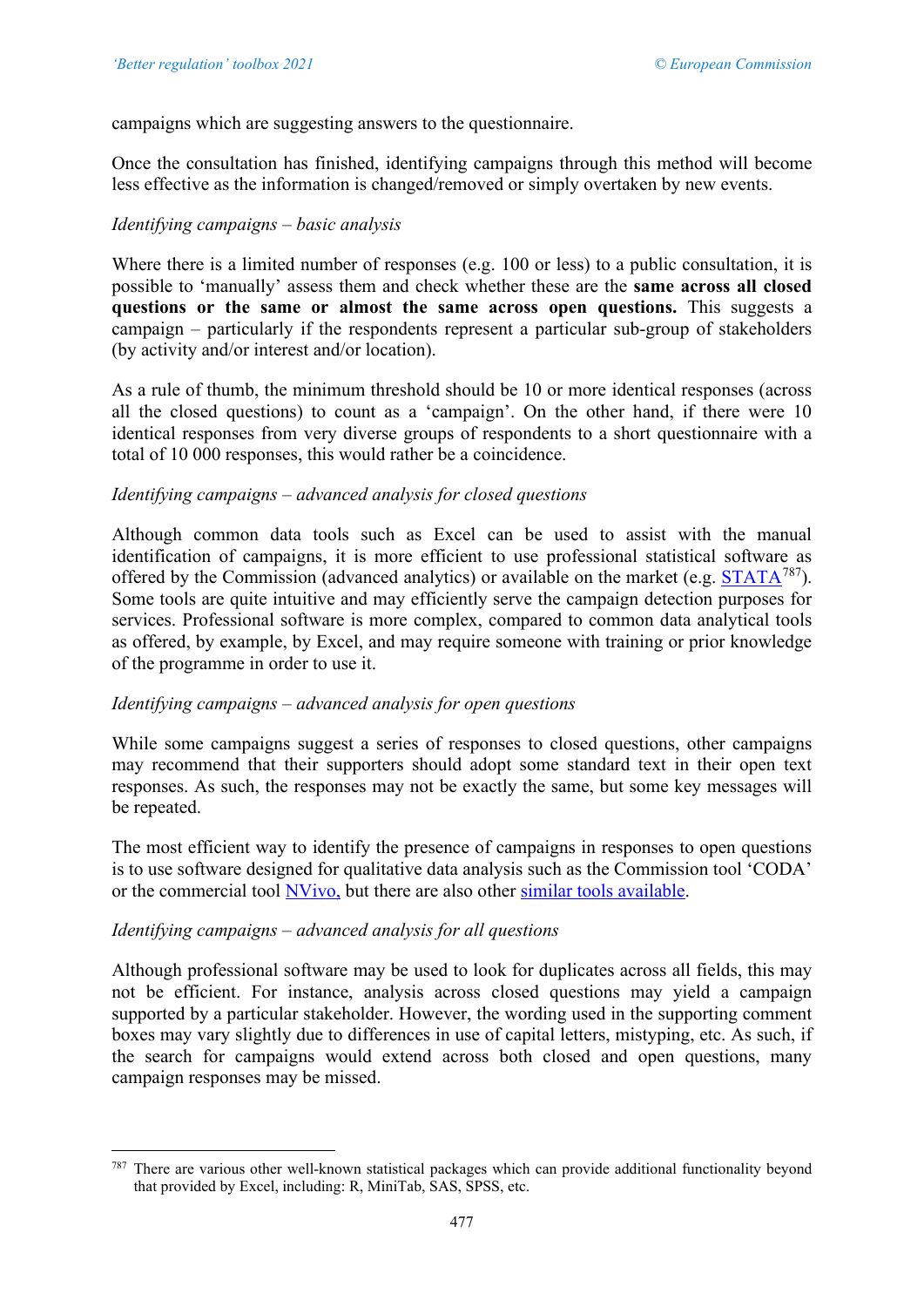# *Segregating campaigns and reporting*

It is recommended to look for campaigns in both 'closed' and 'open' questions. Once campaigns have been identified, the associated responses should be segregated and analysed separately from the non-campaign responses.

**If campaigns are identified, they should be referred to in the factual summary report as well as in the synopsis report**. Reporting on campaigns should include the number of respondents supporting the campaign as well as a summary of their points of view – either in text or tabular form.

# *1.2.3. Data moderation*

Feedback comments and suggestions which contradict the [rules in place for providing](https://ec.europa.eu/info/law/better-regulation/rules-feedback-and-suggestions)  [suitable content](https://ec.europa.eu/info/law/better-regulation/rules-feedback-and-suggestions) to Commission's consultation must be removed. Feedback or suggestions containing abusive, obscene, vulgar, slanderous, hateful, and xenophobic, off-topic language, unrelated to the proposed legislation, or could be linked to illegal or pirated software etc. are considered unsuitable content and must be removed from the '*[Have Your Say](https://ec.europa.eu/info/law/better-regulation/have-your-say)*' web portal.

In case such feedback or contribution is accompanied by a position paper, DGs could also discard the latter as being related to a contribution not observing the rules for feedback and suggestions. However, it is ultimately at the discretion of the lead DG to assess if the uploaded document is to be taken into consideration.

The lead DG must keep a detailed track of such feedback comments and suggestions as well as of the reasons based on which they were discarded. For transparency reasons, DGs must also mention the number of the responses they discarded in the factual summary report as well as in the synopsis report.

# **1.3. Analysis of data**

# *1.3.1. Analysis of closed questions*

## *Basic analysis*

Basic analysis of closed questions generates information such as: '*67% of respondents considered that the legislative framework was delivering benefits.'* Such information is not so helpful to policy makers unless qualified by the perspective of the stakeholder, for example: '*Although 74% of industry respondents considered that the legislative framework was delivering benefits, only 32% of citizens agreed with this view.';* or '*Less than 30% of Danish respondents considered that the legislative framework was delivering benefits, while 67% of Estonian respondents agreed with this view*.' Even this information is of limited value if there were only 6 respondents from Estonia while there were 240 from Denmark. For an accurate analysis of contributions, the number of respondents should always be mentioned when putting forward the percentages, which used individually could be misleading.

Basic statistical terms include:

- mean: the total of a distribution of values divided by the number of values;
- median: the mid-point in a distribution of values;
- mode: the value that occurs most frequently in a distribution;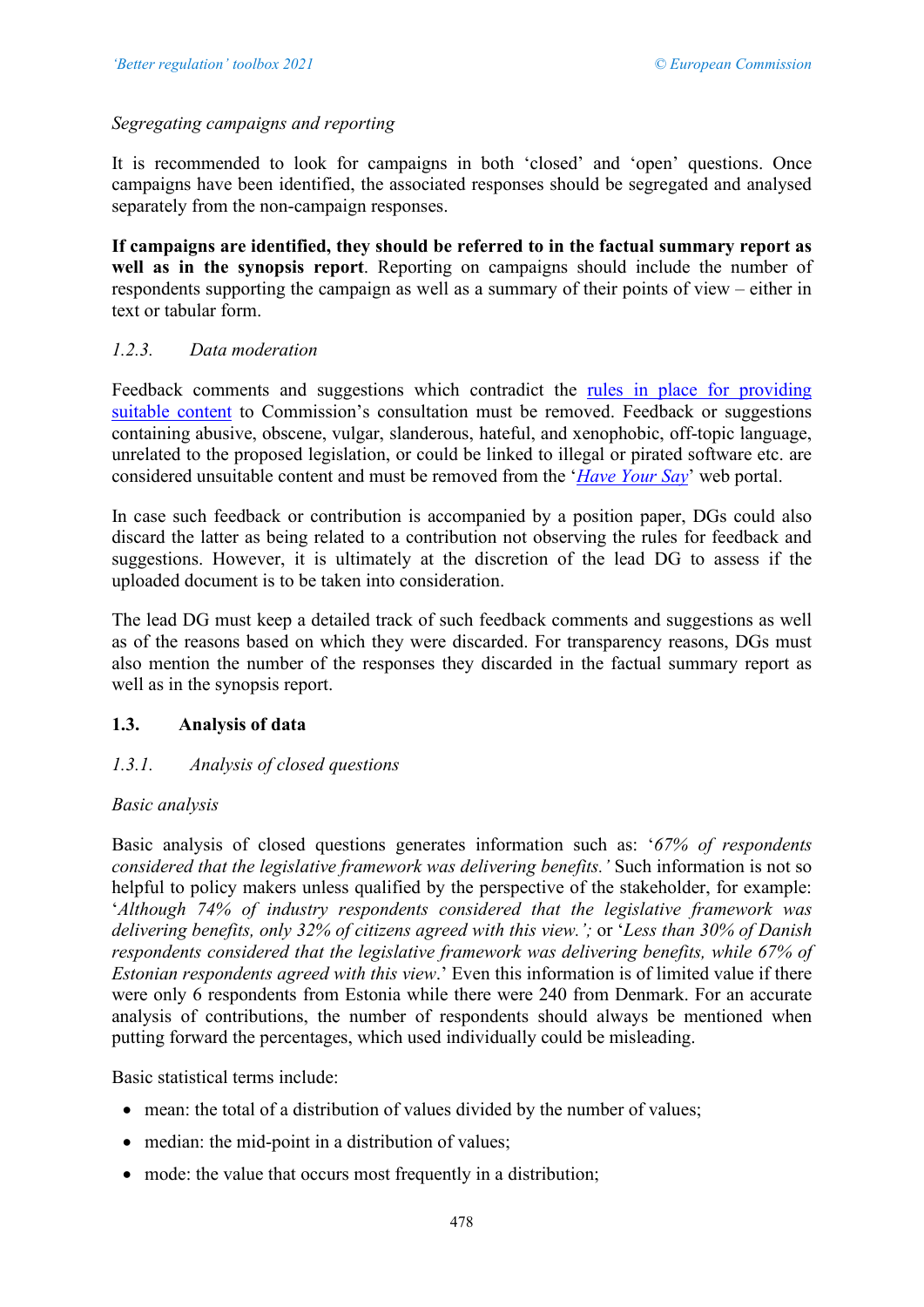- standard deviation: a measure of dispersion around the mean;
- percentages: a rate, number, or amount in each hundred to express any proportion or share in relation to a whole:
	- when to report percentages − when values are high enough for them to mean something. It is generally bad practice to report percentages if the total number of values is lower than 100, as a percentage point bigger than  $> 1$ ;
	- when reporting changes over time, the difference between percent and percentage points (p.p.):
		- *percent* is used for a measure of changes in values;
		- *percentage point* is used for a measure of change in percentages;
		- $\bullet$  e.g.:
		- Last year, in a workforce of 300, 30 people (10%) were smokers.
		- This year, in the same workforce of 300, 15 people (5%) are smokers.
		- The number of smokers has fallen by 50% or the percentage of smokers has fallen by 5 percentage points;
	- It is **good practice to calculate and report percentages** *and* **valid percentages** (percentages of those who answered the question) so that readers can see response rate on questions.
	- **Avoid using only percentages in the presentation of results**, make always the link with the amount of responses they correspond to.
		- Example: Q: Do you receive a disability benefit of any kind? Yes: 83 No : 256;  $\Rightarrow$  out of a total of 460 who returned a questionnaire ( $\equiv$ N)

| $(N=460)$       |     | $\frac{0}{0}$ | Valid |
|-----------------|-----|---------------|-------|
| Yes             | 83  | 18.04         | 24.50 |
| No              | 256 | 55.65         | 75.50 |
| Not<br>answered | 121 | 26.31         | ۰     |

#### *More advanced analysis*

Respondents to a **public consultation** are self-selected, which means that **the responses are not drawn from a representative sample**. While it is accepted that advanced statistical analysis has an important role for some types of analysis, such statistics provide limited added value to results from a self-selecting (i.e. non-randomly selected) sample and can potentially be misleading. In other words, statistics provide little additional information (of use to the policy maker) beyond that obtained by the analysis presented here.

However, this should not suggest that further analysis beyond the 'basic' analysis cannot be undertaken.

*Interpretation of data − weighting and representativeness of respondents and replies*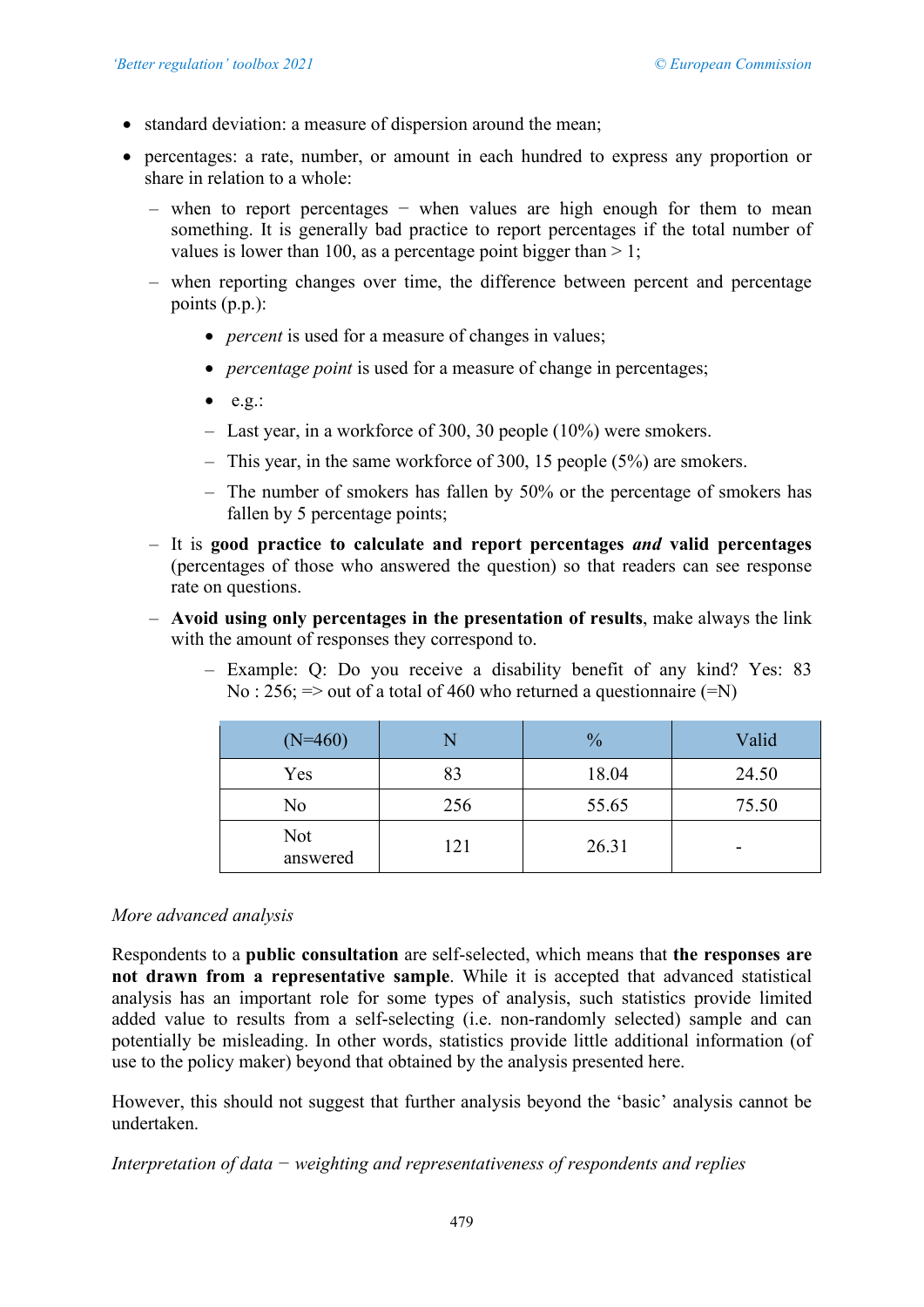There is a fundamental difference between a survey, such as Eurobarometer<sup>788</sup>, and public consultation (see the previous paragraph).

Data gathered through public consultation does not provide a representative view of the EU population.

**Weighting** of data is a statistical technique of making answers count for more or less to ensure they are representative of the population. You can only use this technique if you have a good understanding of the demographic make-up of the population and returns.

It is generally very difficult to get this understanding and therefore **it is not recommended** to apply weighting techniques **for the analysis of data from public consultations.**  If you need to have representative views, other tools, such as Eurobarometer, should be considered.

Note that when reporting back on the outcome of the consultation the methodologies and tools should be explained for transparency reasons, including if weighting techniques have been applied.

# *Box 2. Interpretation of data – key aspects*

Consultations aim to gather evidence, which is used as input for policy preparation and contributes to informed decision-making. It is therefore **essential to provide the right context of the consultation when presenting the outcome**, including information on who participated and whom respondents represent:

- when analysing<sup>[789](#page-39-1)</sup> and presenting the results, **distinction should be made between the different stakeholder categories** that contributed to the consultation. A short description should be provided about the different stakeholders (background, whom they represent, etc.);
- do, preferably, the **'stakeholder credibility test'** and consider its outcome in the analysis:
	- *longevity*: Has the stakeholder organisation been established long enough to acquire the wisdom in the policy field?
	- *expertise*: How well does it know the subject matter?
	- *representativeness*: Who exactly does it represent and how well does it do so?
	- *track record*: How useful/credible has its contribution been in the past?
	- *reputation*: How seriously do other people take this organisation?
- contributions from **citizens** should be analysed as a separate stakeholder category;
- **campaigns should be identified** and the relevant responses should be segregated, analysed and presented separately from the non-campaign responses (see para 1.2.2);
- **avoid using only percentages** when presenting results; they should be linked to the corresponding amount of responses (see para 1.3.1).

<span id="page-39-0"></span><sup>788</sup> <http://ec.europa.eu/COMMFrontOffice/publicopinion/index.cfm>

<span id="page-39-1"></span><sup>789</sup> See also 'better regulation' guidelines, chapter II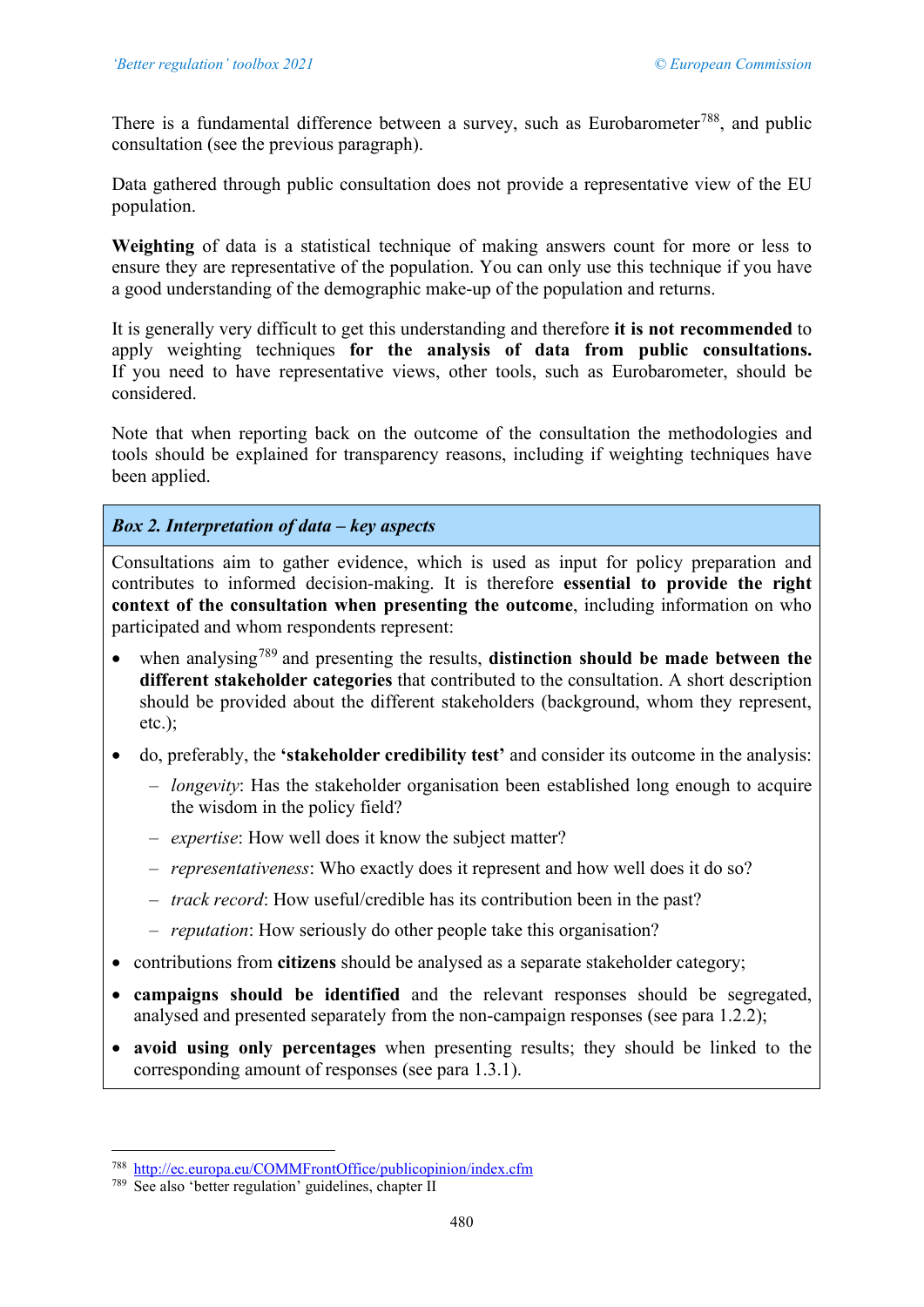# *1.3.2. Analysis of open questions*

#### *Overview*

Textual input to open questions is considered as qualitative data, which is, compared to quantitative data, richer and more complex and therefore it cannot be treated statistically. However, this does not mean that systematic and rigorous analysis techniques cannot be applied. Qualitative data, more than quantitative, is extremely prone to bias, and systematic analysis helps prevent this. Under the approach to basic analysis, responses would most commonly be grouped into broad stakeholder groups (typically citizens/NGOs, international, national, local and/or regional authorities, industry, others). Under the simplest approach, responses from a particular group for a particular question could then be quickly read to get an overview of the two or three most recurrent points being made.

## **2. INFORMING POLICYMAKING**

## **2.1. Factual summary report**

For each consultation activity, it is good practice to publish factual information on the input received from stakeholders to ensure transparency. Apart from the publication of consultation documents and any written contribution, this also includes a factual summary report on the issues raised.

Following the closure of a public consultation published on the '*[Have Your Say](https://ec.europa.eu/info/law/better-regulation/have-your-say)*' web portal, it is mandatory to publish a factual summary report within 8 weeks<sup>790</sup>. The factual summary report should not go beyond 5 DGT pages. It is published on the '*[Have Your Say](https://ec.europa.eu/info/law/better-regulation/have-your-say)*' web portal.

The factual summary report should not be confused with the synopsis report, to be drafted at the end of *all* consultation activities (see section 2.2 below).

The purpose of factual summary report on the stakeholders' input is to give a first, succinct overview on 'what has been said'. It should be neutral, as it precedes the in-depth analysis and interpretation of consultation results. As these factual summaries may contain views and positions from stakeholders not necessarily shared by the Commission or may refer to issues on which a decision has not yet been taken, an appropriate disclaimer<sup>[791](#page-40-1)</sup> should be added. Basic statistics on the number of the participants to the consultation activities, their country of origin, their stakeholder type and other relevant basic figures should be provided. The Commission services can draw the necessary statistical information from the '*[Have Your Say](https://ec.europa.eu/info/law/better-regulation/have-your-say)*' internal interface. When referring to percentages in the presentation of results, the link with the number of responses they correspond to, out of the total of the replies, should always be made (i.e.  $75\%$  of the respondents  $-150$  out of 200).

The factual summary following a public consultation should contain the following main elements:

<span id="page-40-0"></span><sup>790</sup> The 8-week timeframe is indicative for public consultations with a large number of responses.

<span id="page-40-1"></span><sup>791</sup> Disclaimer: "*This document should be regarded solely as a summary of the contributions made by stakeholders [add consultation activity] on the [add title of policy initiative or evaluation or fitness check]. It cannot in any circumstances be regarded as the official position of the Commission or its services. Responses to the consultation activities cannot be considered as a representative sample of the views of the EU population.*"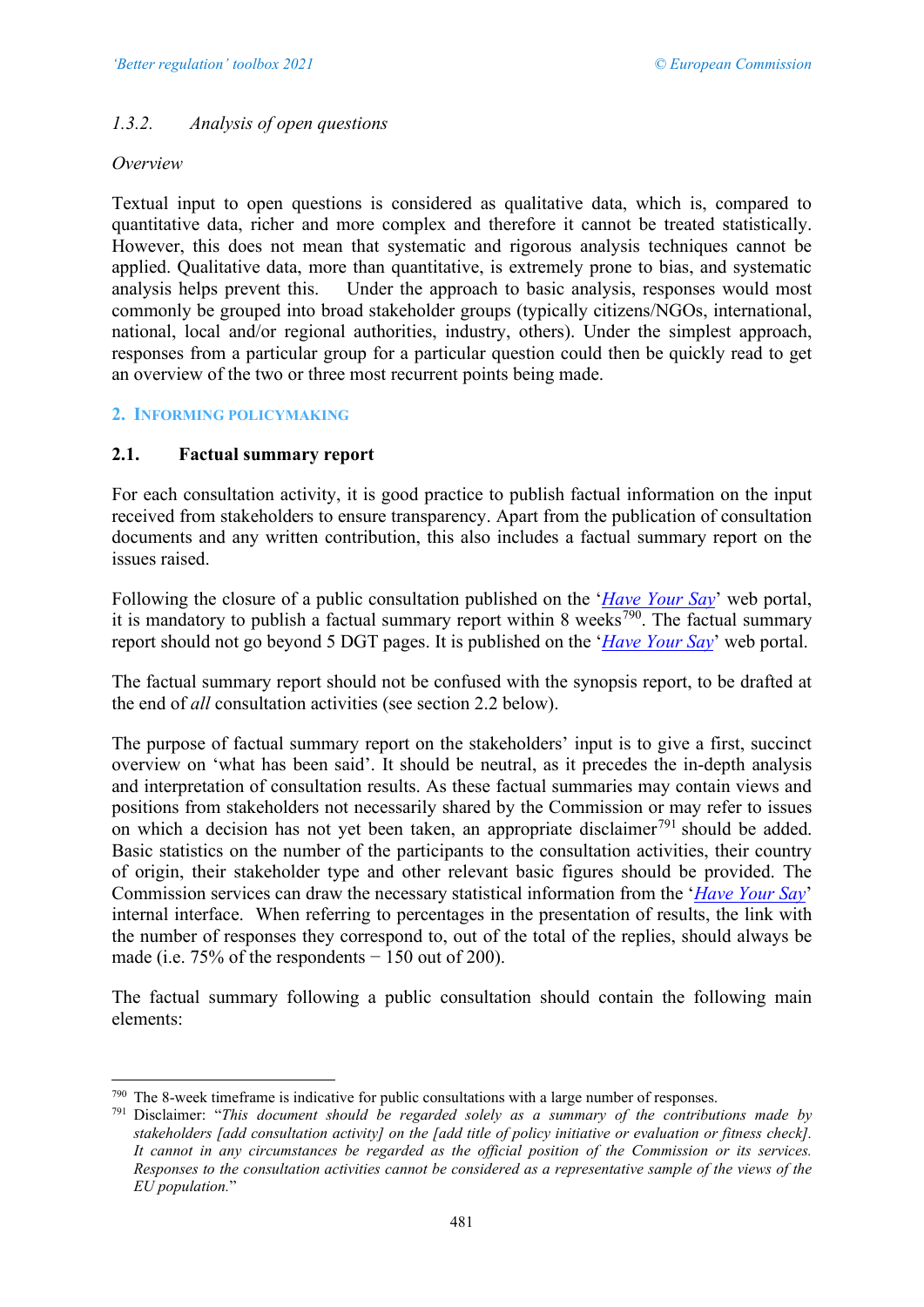# *Box 3. Factual summary report (max. 5 pages)*

Give a concise and balanced overview of contributions received during a specific consultation activity

| Give factual information on input<br>received     | Who contributed?<br>Whom are they representing? Reference should be<br>made to EU decentralised agencies and other<br>bodies (EU agencies), to the national Parliaments<br>as well as to national, local and regional authorities<br>(national, regional or local) having contributed, if<br>any, and to the issues they put forward.<br>What aspects are addressed?<br>$\bullet$<br>What are their views and concerns?<br>Which communication channels were used for<br>contributions? |
|---------------------------------------------------|-----------------------------------------------------------------------------------------------------------------------------------------------------------------------------------------------------------------------------------------------------------------------------------------------------------------------------------------------------------------------------------------------------------------------------------------------------------------------------------------|
| Stay neutral                                      | • Document the input as received<br>Avoid qualifying it, taking position or giving<br>$\bullet$<br>feedback                                                                                                                                                                                                                                                                                                                                                                             |
| Aggregate at an appropriate level                 | Cluster information<br>$\bullet$                                                                                                                                                                                                                                                                                                                                                                                                                                                        |
| Inform on the process                             | Inform on what was done so far in terms of<br>$\bullet$<br>consultation activities and on the next steps                                                                                                                                                                                                                                                                                                                                                                                |
| Inform on results/data processing<br>and security | Systematically check whether the contributions<br>submitted are unique and not artificially created<br>and report on such checks<br>Information on the number of discarded responses,<br>if any, for not observing the rules for feedback and<br>suggestions <sup>792</sup>                                                                                                                                                                                                             |
|                                                   | Information on identified campaigns for public<br>consultations (where organisations call their<br>members to participate in the consultation with<br>suggested responses)                                                                                                                                                                                                                                                                                                              |
| Add disclaimer                                    | Emphasise that the contributions received cannot<br>be regarded as the official position of the<br>Commission and its services and thus does not bind<br>Commission.<br>Contributions<br>public<br>the<br>to<br>consultations<br>cannot be considered<br>as<br>a a<br>representative sample of the views of the EU<br>population.                                                                                                                                                       |

<span id="page-41-0"></span><sup>792</sup> <https://ec.europa.eu/info/law/better-regulation/rules-feedback-and-suggestions>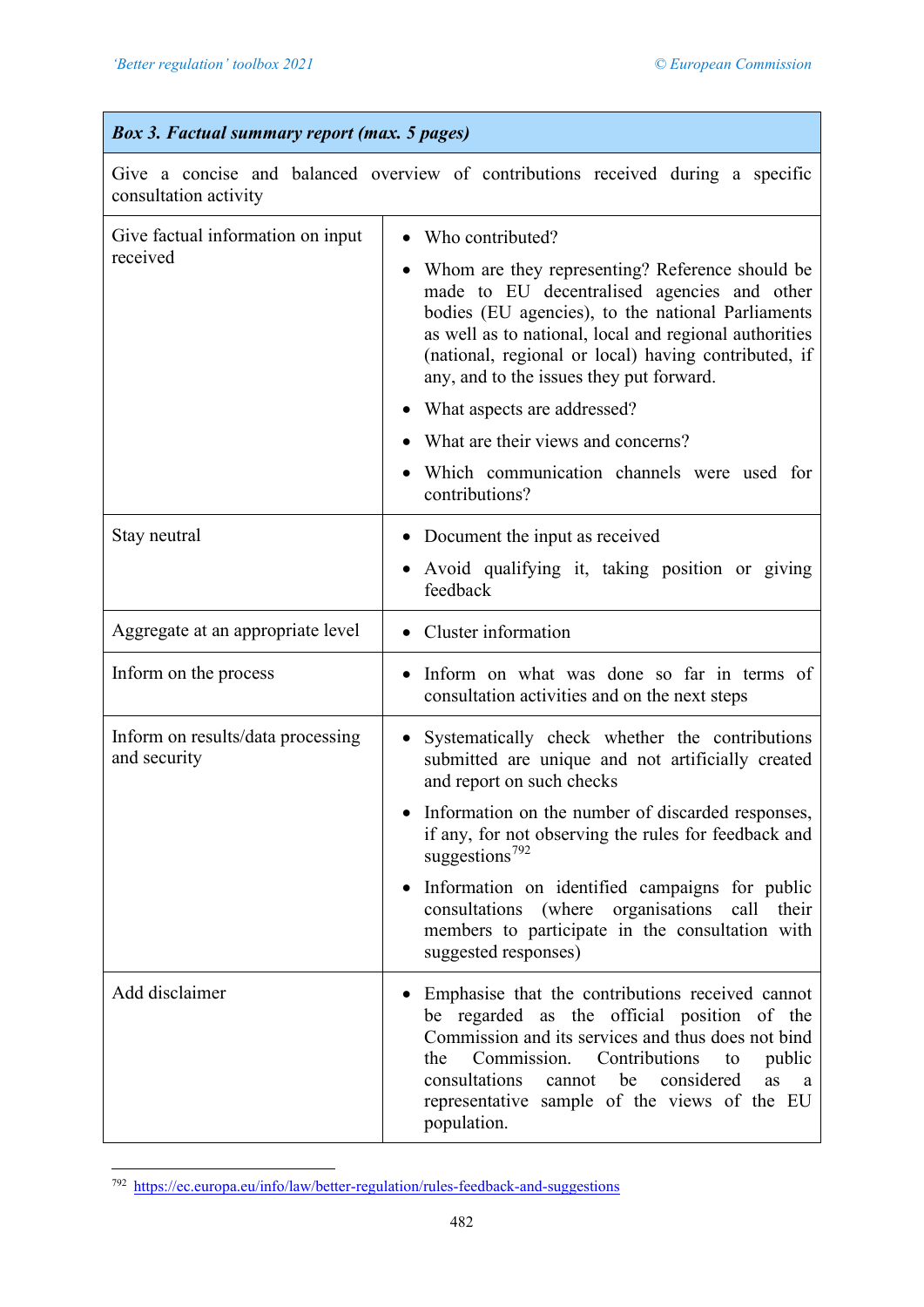| Publish on ' <i>Have Your Say</i> ' | • The factual summary should be published on the<br>' <i>Have Your Say</i> ' web portal, within 8 weeks after<br>the closure of the public consultation. |
|-------------------------------------|----------------------------------------------------------------------------------------------------------------------------------------------------------|
|                                     | • The factual summary report should not exceed 5<br>DGT pages.                                                                                           |

# **2.2. Synopsis report**

The synopsis report covers *all* consultation activities (the 'call for evidence', the public and targeted consultations, conferences, workshops or focus groups, etc.), ad hoc contributions directly linked to the preparation of the policy, evaluation or fitness check and information on the input received through the 'call for evidence'<sup>793</sup>.

The synopsis report is usually annexed to the impact assessment report, evaluation report, fitness check, or can be self-standing. It is published in English on the '*[Have Your Say](https://ec.europa.eu/info/law/better-regulation/have-your-say)*' web portal once the proposal is adopted by the College or the evaluation / fitness check is finalised.

It summarises the results of all consultation activities in relation to a particular initiative and gives both a qualitative and a quantitative analytical overview of these results. Its aim is twofold:

- to inform policymaking on the outcome of all consultation activities (public, targeted, exploratory consultations, workshops, focus groups, interviews etc.), while differentiating the views of the different categories of stakeholders.
- to inform stakeholders on how their input has been considered and to explain why certain suggestions could not be taken up.

The synopsis report should be prepared as soon as possible after the last consultation activity has taken place and be discussed and endorsed by the interservice group (ISG) or if an ISG is not established, with the Secretariat-General. The report<sup>[794](#page-42-1)</sup> accompanies the initiative through interservice consultation up until adoption and is published on the consultation webpage of the initiative once this has been adopted by the College or the evaluation / fitness check has been finalised.

# *2.2.1. Content of the synopsis report*

Whether in a self-standing report or integrated into the impact assessment, evaluation, or fitness check, the synopsis must comprise the following general elements:

- a key outline of the consultation strategy, referring to the consultation objectives as defined therein, identified stakeholders and selected consultation methods and tools;
- documentation of each consultation activity;

<span id="page-42-0"></span><sup>793</sup> See Tool #51 (*Consulting stakeholders*)

<span id="page-42-1"></span><sup>794</sup> See paragraph 2.2.2 'Format of the synopsis report'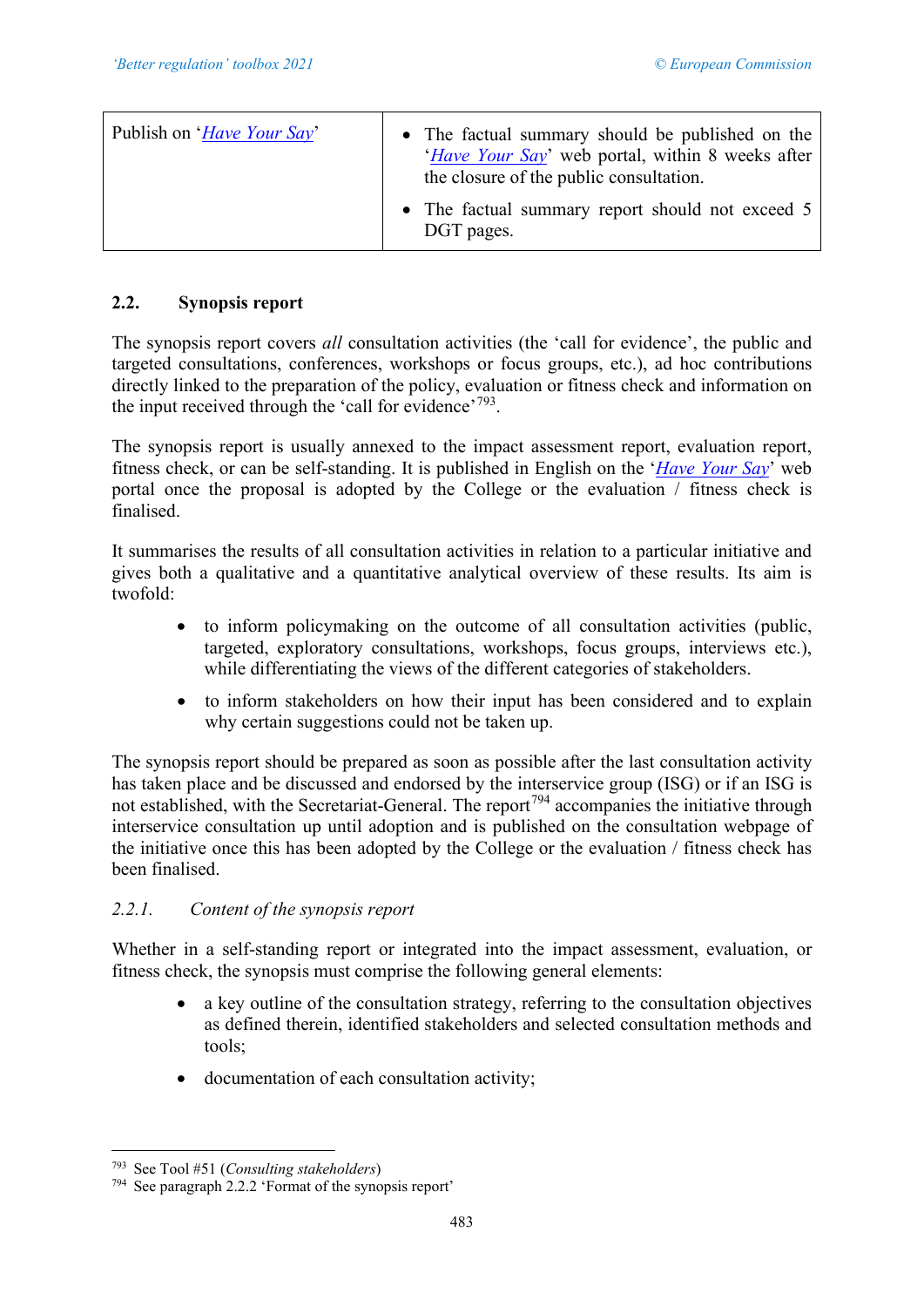- information on which stakeholder groups participated, which interests they represented and whether all identified stakeholder groups have been reached;
- reference to quantitative data on the number of the participants to the consultation activities, their country of origin, their stakeholder type, the potential number of moderated contributions (not in accordance with the feedback rules<sup>[795](#page-43-0)</sup>), should also be made, using some visual aids like tables and graphs;
- when referring to percentages in the presentation of results, a link with the number of responses they correspond to, out of the total of the replies, should always be made (e.g. 75% of the respondents (150 out of 200));
- short description of the methodology and tools used to process the data;
- description of the results of each consultation activity, including qualitative and interpretative analysis; if different consultation activities have been undertaken in the context of the same consultation scope, a comparison of their results including interdependencies, consistencies or contradictions in relation to contributions and main stakeholder categories;
- information on identified campaigns for public consultations (where organisations call their members to participate in the consultation with suggested responses). The information should include the share of contributions and their viewpoint in a separate paragraph. Commission services should systematically check whether the contributions submitted are unique and not artificially created and report on such checks;
- for ad hoc contributions received outside the formal consultation context, a separate paragraph should be added describing the origin of the contributions received including identification of the type of stakeholder and their represented interests;
- a paragraph summarising the feedback  $796$  received on the 'call for evidence' document describing the initiative should be included;
- explanation on how the input gathered in the context of the consultation work, including feedback received on the 'call for evidence' document has been considered in the further work on the initiative, evaluation, or fitness check. Where relevant, this should include explanation on why certain widely supported views were not or not entirely considered. Information on the number of discarded feedback comments/responses to the 'call for evidence', if any, in line with the rules for feedback and suggestions<sup>[797](#page-43-2)</sup>;
- if EU decentralised agencies and other bodies (EU agencies) have contributed, it is mandatory to inform in a separate section which EU agencies or bodies contributed and what are the main issues they addressed. Particular reference should be made to whether the points raised by these EU agencies and bodies were taken on board; alternatively, the synopsis should explain why these views could not be integrated in the initiative;

<span id="page-43-0"></span><sup>795</sup> <https://ec.europa.eu/info/law/better-regulation/rules-feedback-and-suggestions>

<span id="page-43-1"></span><sup>796</sup> See Tool #51 (Consulting stakeholders)

<span id="page-43-2"></span><sup>797</sup> <https://ec.europa.eu/info/law/better-regulation/rules-feedback-and-suggestions>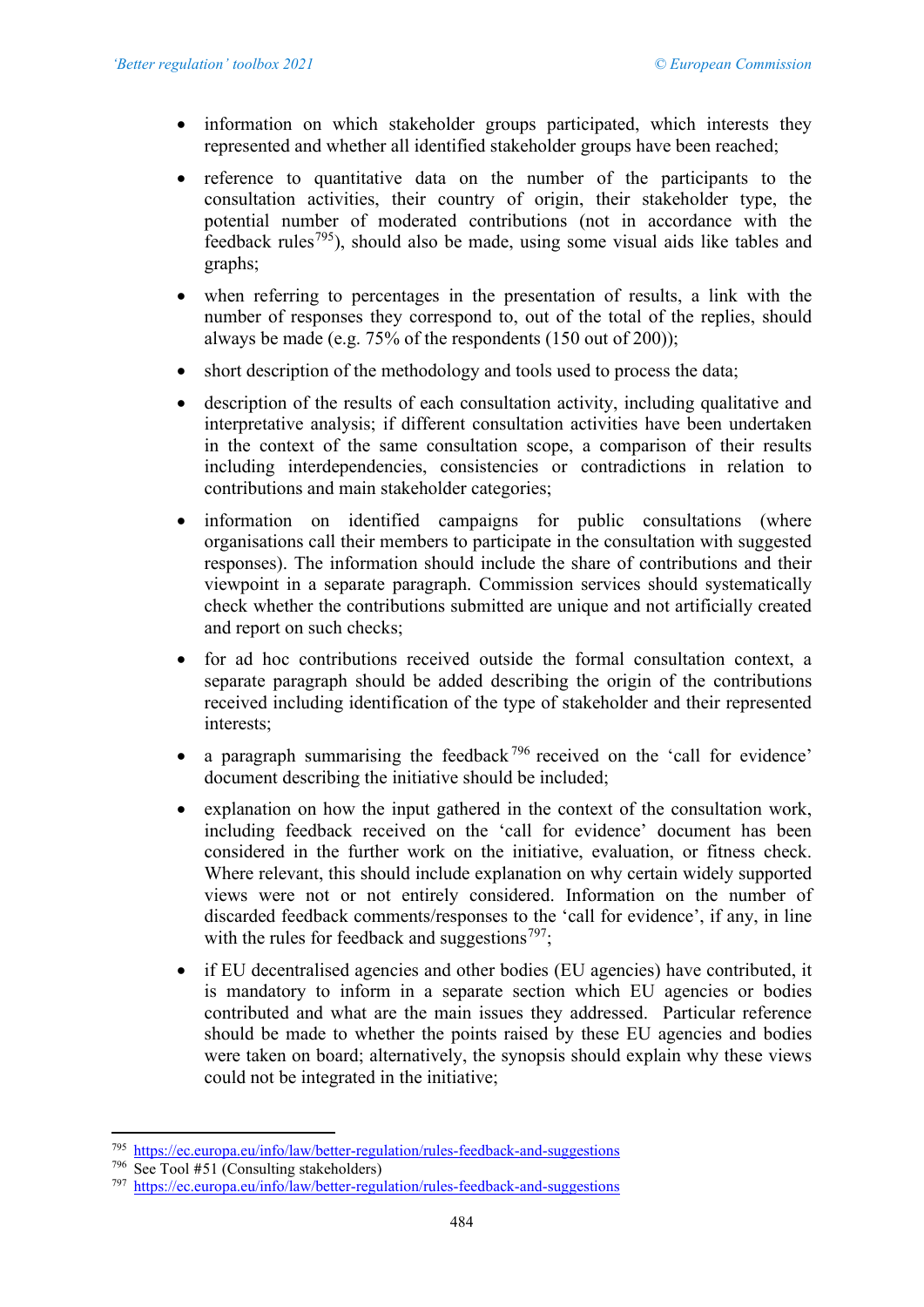• If national Parliaments, local and regional authorities have contributed, it is also mandatory to inform in a separate section which national Parliaments and authorities contributed (Member State, chamber, level of local and regional authorities, agencies) and what are the main issues they addressed. Particular reference should be made to whether the points raised by the national Parliaments and the local and regional authorities were taken on board; alternatively, the synopsis should explain why these views could not be integrated in the initiative.

The presentation of the stakeholder views in all consultation activities (whether public and/or targeted) should be clear, complete, neutral, unbiased, and balanced across all groups. For public consultation, it should be reminded that views are not statistically representative.

# *2.2.2. Format of the synopsis report*

The synopsis report should take the **form of a staff working document (SWD)**.

In case the report refers to an initiative accompanied by an impact assessment, an evaluation or fitness check, the report should be part of the annex of the impact assessment or evaluation report. Note that the synopsis report as part of the annex of an impact assessment or evaluation report should contain the elements set out in the former paragraph. The main part of the impact assessment or evaluation report should make extensive reference to the conclusions of the synopsis where relevant. In other cases, the synopsis report should be published as a linked SWD or integrated in a SWD (other than an impact assessment or evaluation report) accompanying the initiative.

The synopsis report should not exceed ten to fifteen pages.

| <b>Box 4. Synopsis report (max. 10-15 pages)</b>                                                                                                                                                                        |                                                                                                                                                                                                                                                                                                                                                 |  |  |  |
|-------------------------------------------------------------------------------------------------------------------------------------------------------------------------------------------------------------------------|-------------------------------------------------------------------------------------------------------------------------------------------------------------------------------------------------------------------------------------------------------------------------------------------------------------------------------------------------|--|--|--|
| Give a qualitative and quantitative analytical overview of the results of <i>all</i> consultation<br>activities: 'call for evidence', public consultation, targeted consultations and other<br>consultation activities. |                                                                                                                                                                                                                                                                                                                                                 |  |  |  |
| Give brief and concise information<br>on input received                                                                                                                                                                 | • Who contributed?<br>• Whom are they representing? Reference should be<br>made to the EU decentralised agencies and other<br>bodies (EU agencies) as well as to national<br>Parliaments and to national, local and regional<br>authorities (national, regional or local) having<br>contributed, if any, and to the issues they put<br>forward. |  |  |  |
|                                                                                                                                                                                                                         | • What aspects are addressed?                                                                                                                                                                                                                                                                                                                   |  |  |  |
|                                                                                                                                                                                                                         | • What are their views and concerns?                                                                                                                                                                                                                                                                                                            |  |  |  |
|                                                                                                                                                                                                                         | • Which communication channels were used for<br>contributions?                                                                                                                                                                                                                                                                                  |  |  |  |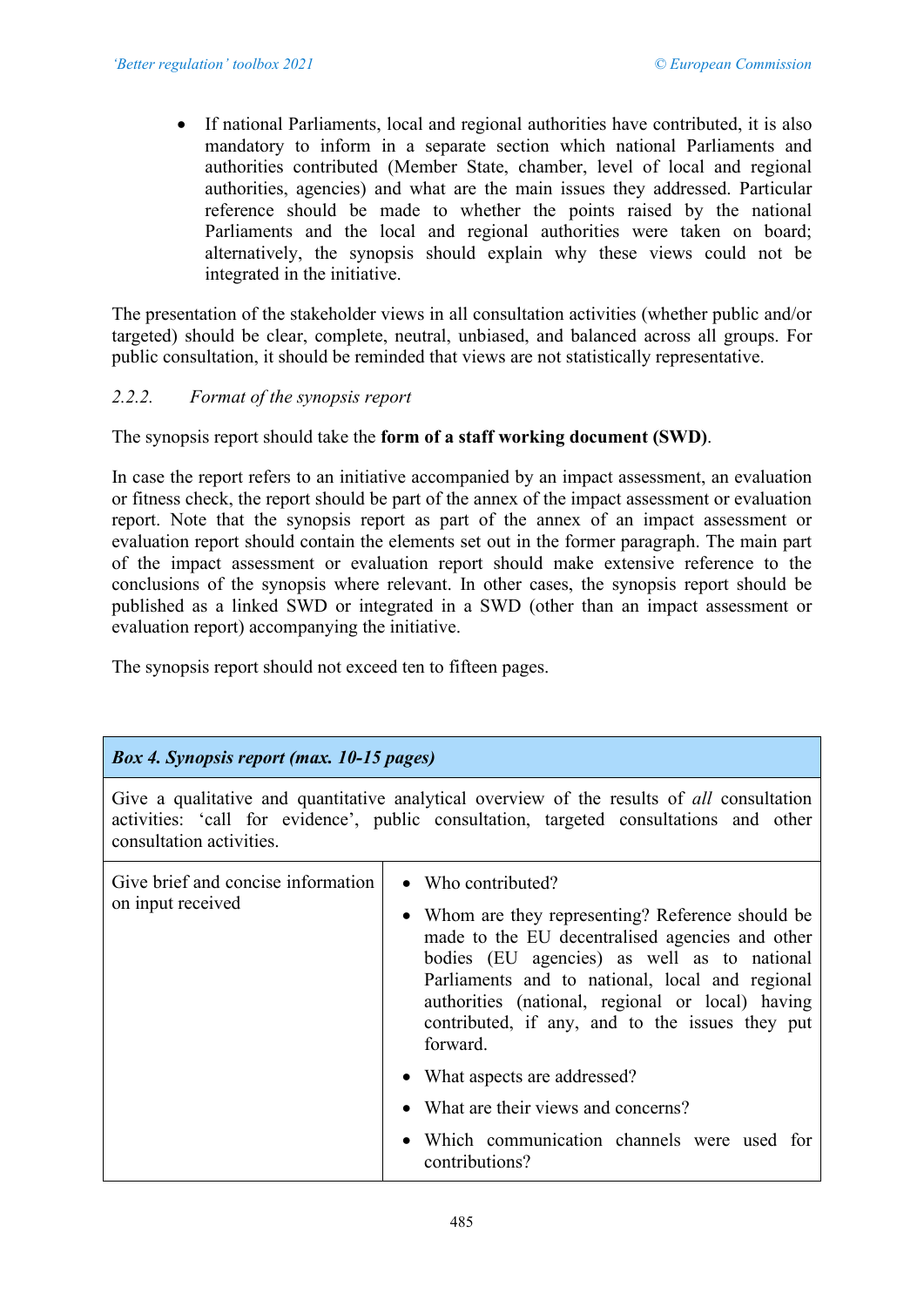| Discuss the results                       | Give an in-depth analysis and interpretation of the<br>results of all consultation results (public, targeted,<br>exploratory consultations, workshops,<br>focus<br>groups, interviews, 'call for evidence', feedback,<br>$etc.$ ).                                                                                                                                                                |
|-------------------------------------------|---------------------------------------------------------------------------------------------------------------------------------------------------------------------------------------------------------------------------------------------------------------------------------------------------------------------------------------------------------------------------------------------------|
| Aggregate at an appropriate level         | Cluster information.                                                                                                                                                                                                                                                                                                                                                                              |
| Inform on the process                     | • Inform on what was done in terms of consultation<br>activities<br>(public,<br>targeted,<br>exploratory<br>consultations, workshops, focus groups, interviews,<br>'call for evidence', feedback, etc.).                                                                                                                                                                                          |
| Inform on data processing and<br>security | Systematically check whether the contributions<br>$\bullet$<br>submitted are unique and not artificially created<br>and report on such checks.                                                                                                                                                                                                                                                    |
|                                           | Information on the number of discarded responses,<br>if any, for not observing the rules for feedback and<br>suggestions <sup>798</sup> .                                                                                                                                                                                                                                                         |
|                                           | • Information on identified campaigns for public<br>(where organisations<br>consultations<br>call<br>their<br>members to participate in the consultation with<br>suggested responses).                                                                                                                                                                                                            |
| Add disclaimer                            | Emphasise that the contributions received in the<br>context of the public consultation published on the<br>' <i>Have Your Say</i> ' web portal cannot be regarded as<br>the official position of the Commission and its<br>services and thus does not bind the Commission<br>nor that the contributions can be considered as a<br>representative sample of the EU population.                     |
| Publish on 'Have Your Say' web<br>portal  | The synopsis report should not exceed 10 to 15<br>pages.                                                                                                                                                                                                                                                                                                                                          |
|                                           | It should be endorsed by the ISG (where aplicable)<br>and published on the ' <i>Have Your Say</i> ', once the<br>initiative is adopted by the College or once the<br>evaluation / fitness check is finalised. It can be<br>published as an annex to the impact assessment or<br>to the evaluation report. If self-standing, the<br>synopsis report takes the form of a staff working<br>document. |
|                                           | The synopsis report is published only in English.                                                                                                                                                                                                                                                                                                                                                 |

<span id="page-45-0"></span><sup>798</sup> <https://ec.europa.eu/info/law/better-regulation/rules-feedback-and-suggestions>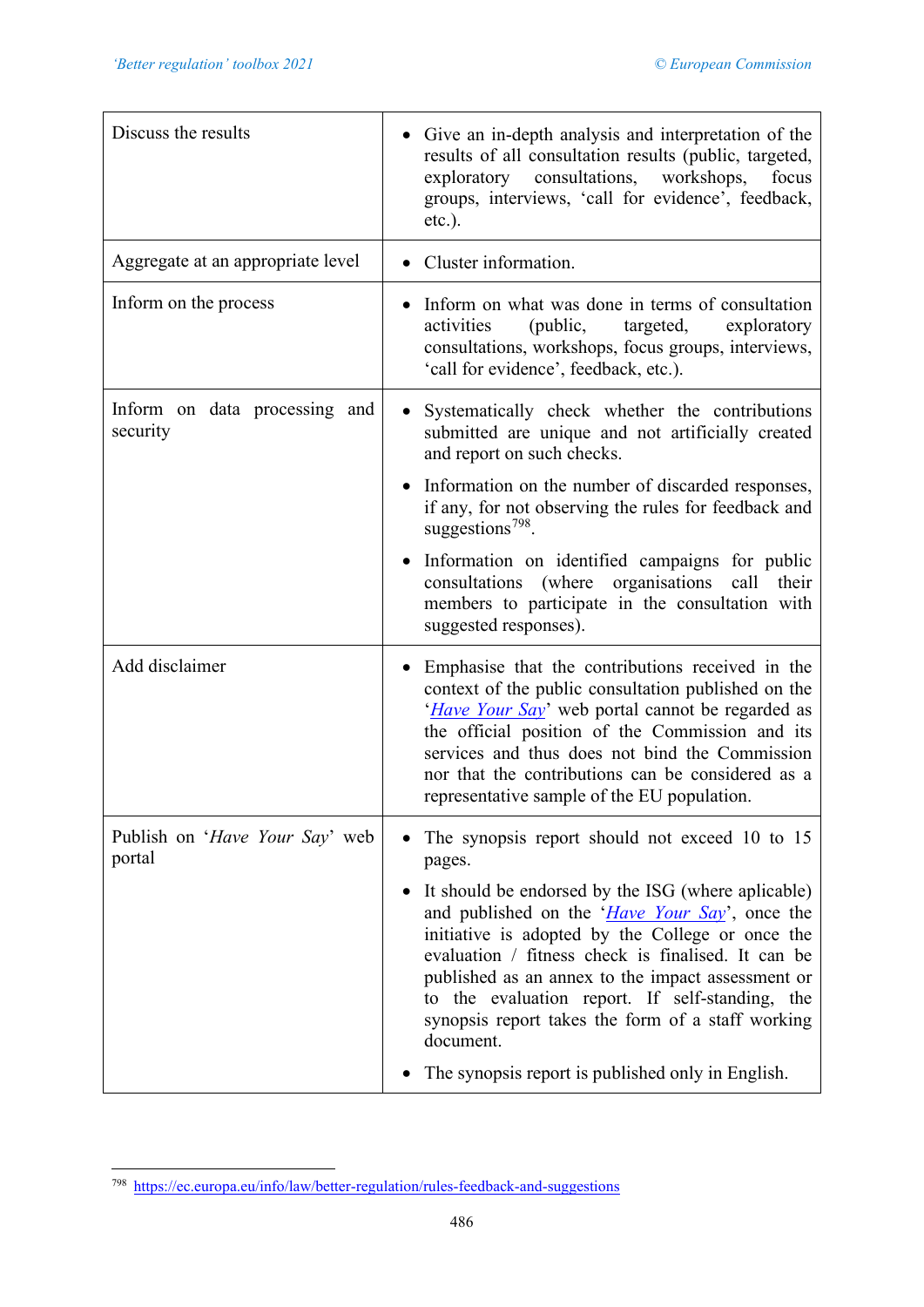#### **3. EXPLANATORY MEMORANDUM**

For legislative proposals, the explanatory memorandum should explain how far the main contributions have been considered in the draft policy initiative, or why they could not (all) be considered.

- Explain the overall consultation strategy and add reference to the factual summary and synopsis report (if relevant).
- Highlight the link between respondents'/participants' input and the impact assessment or any other element that justifies and explains the options proposed by the Commission.
- Report why certain options were discarded (in particular when those were widely supported by respondents) and be transparent about minority and dissenting views.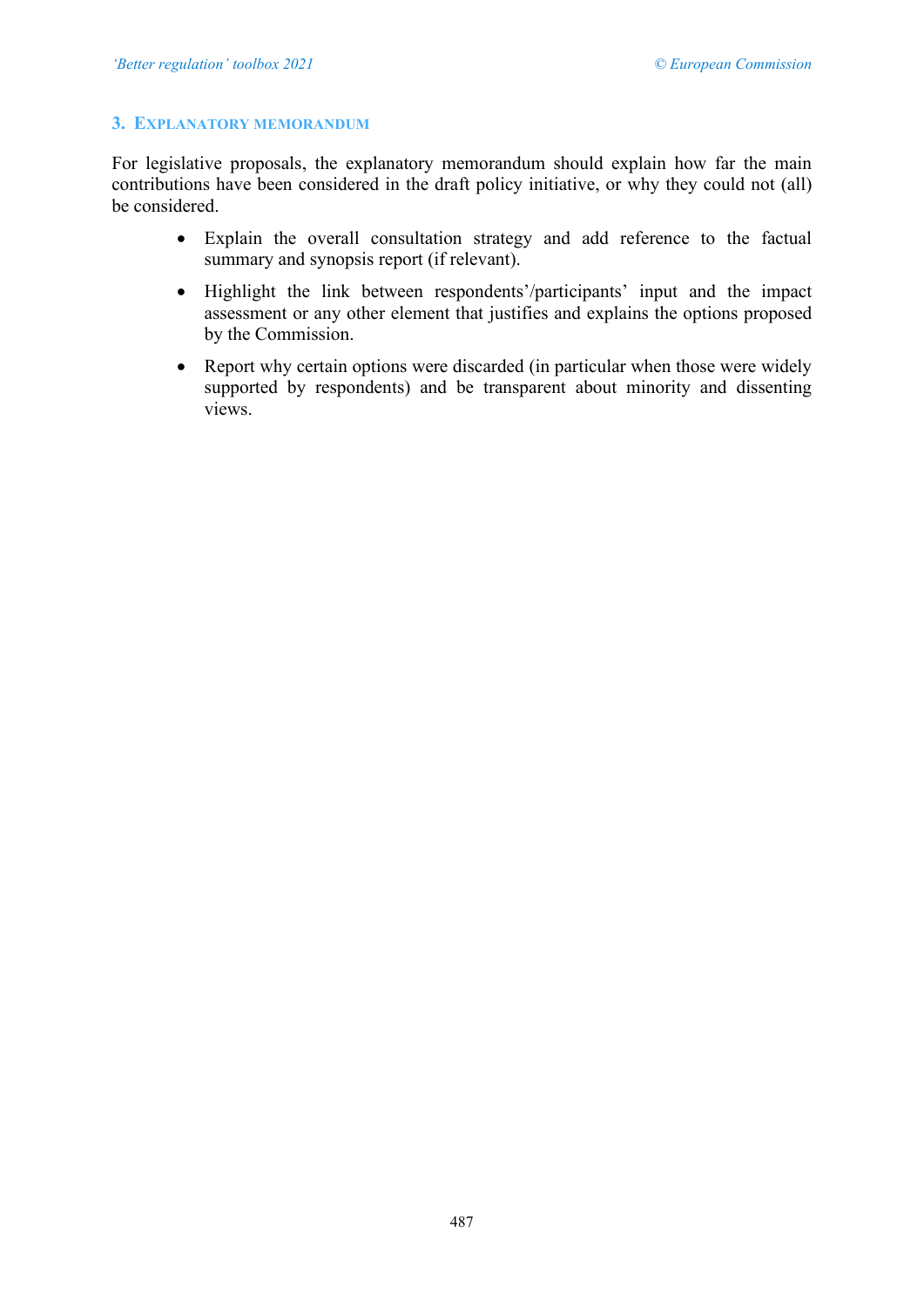# <span id="page-47-0"></span>**TOOL #55. HORIZONTAL MATTERS – PUBLICATION OF RESPONSES, DATA PROTECTION, ACCESS TO DOCUMENTS AND TRANSPARENCY REGISTER**

#### **1. INTRODUCTION**

Several cross-cutting elements are fundamental to consulting with stakeholders in a careful and transparent manner. These horizontal matters, including the publication of responses, data protection, access to documents and transparency register, are described in further detail below.

#### **2. PUBLICATION OF RESPONSES**

The Commission is committed to being open and transparent throughout the policy cycle, including in the way it consults with its stakeholders. Therefore, stakeholders' input<sup>[799](#page-47-1)</sup> submitted in the context of the various consultation and feedback mechanisms must be published on the relevant webpage of the '*[Have Your Say](https://ec.europa.eu/info/law/better-regulation/have-your-say)*' web portal<sup>[800](#page-47-2)</sup>.

Respondents are informed in the [privacy statement](https://ec.europa.eu/info/law/better-regulation/specific-privacy-statement) published on the '*Have Your Say*' web portal that:

- Responses to and contributions received for a consultation and/or feedback mechanism will be published on the internet. For transparency, the type of respondent, country of origin, organisation name and size, and its transparency register number, are also always published. The publication of further information depends on the respondent's privacy choice;
- Documents submitted in the context of a consultation or feedback mechanism, such as position papers or background documents, will be published as received. If a respondent chooses anonymous publication, they should not include personal data within their response to a public consultation or contribution to a feedback mechanism, including within documents that they may submit, as they will be published as received;
- Regardless of whether a respondent chooses to have their personal data published or not, to avoid misuse they are required to identify themselves and, if applicable the organisation on whose behalf they are responding. Anonymous contributions to consultations and feedback mechanisms are not accepted. However, it is at the discretion of a DG whether a contribution made by dubious respondents, is accepted or not.

In the framework of a 'call for evidence', feedback is published immediately on the webpage of the initiative on the '*[Have Your Say](https://ec.europa.eu/info/law/better-regulation/have-your-say)*' web portal<sup>801</sup>.

As long as the feedback period is open, a respondent may delete their feedback by logging in to the feedback mechanism on the '*[Have Your Say](https://ec.europa.eu/info/law/better-regulation/have-your-say)*' portal. Once the feedback period is closed, it is not possible to remove contributions. However, a respondent may choose to have their personal details removed and their published contribution made anonymous by logging

<span id="page-47-1"></span><sup>799</sup> Contributions include responses to questionnaires, position papers, background material, etc.

<span id="page-47-2"></span><sup>800</sup> See Tool #52 (*Consultation strategy*).

<span id="page-47-3"></span><sup>801</sup> See Tool #54 (*Analysing data and informing policymaking*), section 1.2.1 on Data cleansing and section 1.2.4 on Data moderation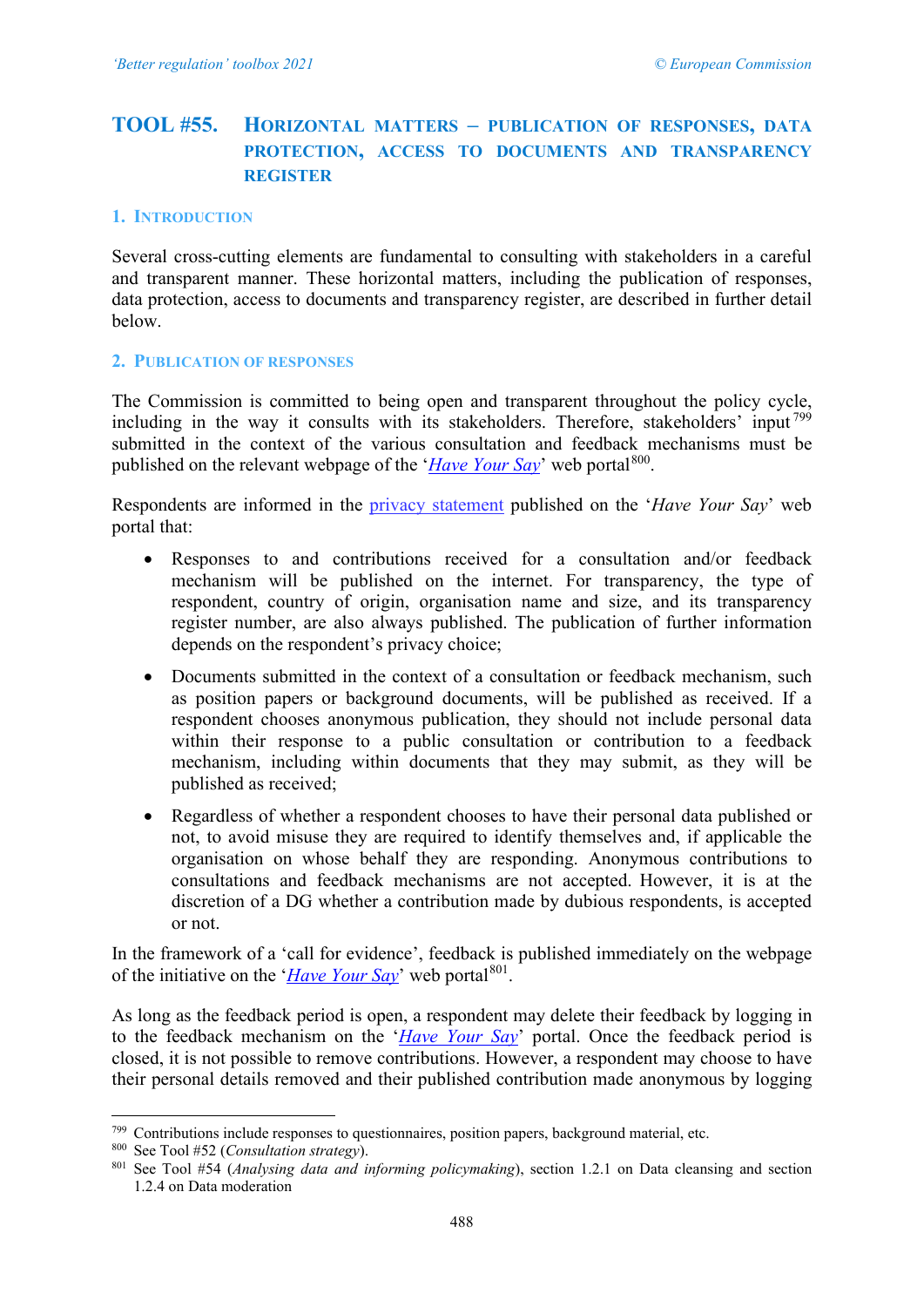in to the feedback mechanism on the '*[Have Your Say](https://ec.europa.eu/info/law/better-regulation/have-your-say)*' portal and amending their selected privacy settings. By selecting to remain anonymous, it means that the respondent withdraws their consent to the publication of their personal data as indicated in the privacy option that they originally selected. The withdrawal of the respondent's consent does not affect the lawfulness of the processing carried out before they withdrew their consent.

Contributions to the public consultation are published collectively and only after the consultation has closed. They are published on the webpage of the initiative within the '*[Have](https://ec.europa.eu/info/law/better-regulation/have-your-say)  [Your Say](https://ec.europa.eu/info/law/better-regulation/have-your-say)*' web portal. While a public consultation is still open a respondent may contact the 'operational controller'[802](#page-48-0) to request the deletion of their contribution.

Contributions to a public consultation are published by the pertinent DG through the internal tool known as ['the BRP backend'](https://www.cc.cec/brp/#/).

# **3. DATA PROTECTION**

The internal data protection [Regulation \(EU\)](https://eur-lex.europa.eu/legal-content/EN/TXT/?uri=CELEX:32018R1725) 2018/1725 governs the protection of personal data collected when the Commission gathers feedback on its initiatives or launches a public consultation. Personal data can only be gathered under strict conditions and for a legitimate purpose. People or organisations, including EU institutions, which collect and process personal data must protect them from misuse, ensure the security of processing, and must respect certain rights of the data subjects, guaranteed by EU law.

## **3.1. Harmonised approach to data protection**

To limit the administrative burden of Commission services having to provide individual records of processing and/or privacy notice for each feedback opportunity and consultation, the Data Protection Officer of the Commission agreed with a harmonised approach for the following stakeholder engagement tools:

- feedback opportunities on 'call for evidence' documents, delegated and implementing acts, and legislative proposals on the '*[Have Your Say](https://ec.europa.eu/info/law/better-regulation/have-your-say)*' web portal;
- public consultations launched using EU Survey on the '*[Have Your Say](https://ec.europa.eu/info/law/better-regulation/have-your-say)*' web portal.

A corporate centralised data protection record and privacy statement for all public consultations and feedback mechanisms, which is published on the '*[Have Your Say](https://ec.europa.eu/info/law/better-regulation/have-your-say)*' web portal, were approved by the [Commission Data Protection officer \(DPO\)](https://ec.europa.eu/dpo-register/detail/DPR-EC-00596) in August 2020. The corporate privacy statement is published on the '*[Have Your Say](https://ec.europa.eu/info/law/better-regulation/have-your-say)*' web portal. The related data protection record is published in the Register of the Data Protection Officer (DPO). Therefore, DGs do not need to draft a specific privacy statement for a public consultation published on the '*[Have Your Say](https://ec.europa.eu/info/law/better-regulation/have-your-say)* web portal as long as their processing observes the provisions of the record of processing and privacy statement and the questionnaire of the consultation provides, in a clear and transparent manner, the contact of the organisational entity responsible for the specific consultation or feedback mechanism.

The unit responsible for 'evaluation and impact assessment' in the Commission's Secretariat-General, as well as the Directorate-General / unit launching the feedback mechanism or public consultation are considered respectively as '*horizontal controller*' and '*operational* 

<span id="page-48-0"></span><sup>802</sup> See 3a below for further details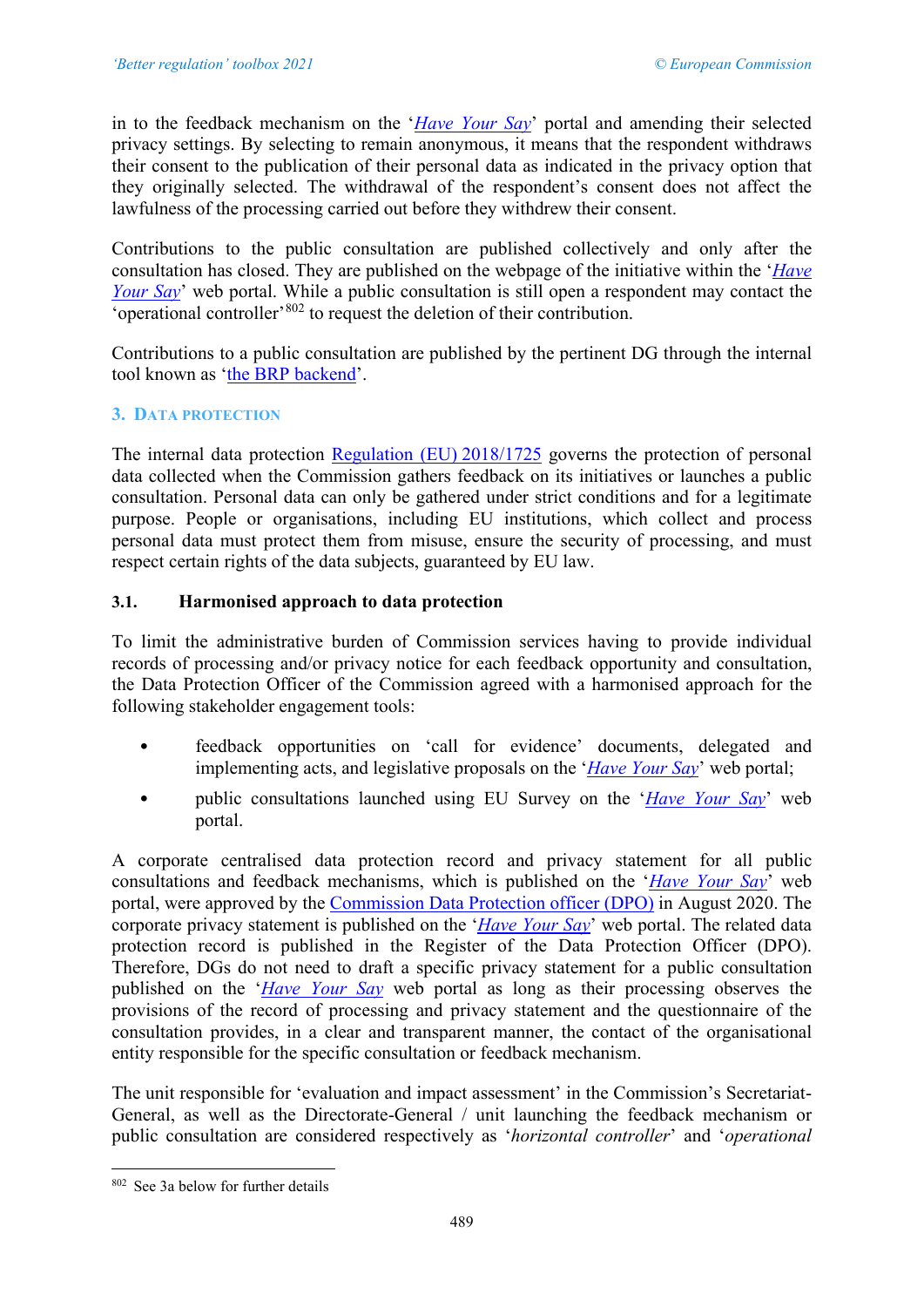*controller*' on behalf of the European Commission in the data protection record for feedback [mechanisms and public consultations.](https://ec.europa.eu/dpo-register/detail/DPR-EC-00596) Operational controllers are responsible and accountable for the processing of personal data conducted.

# *Operational (or de facto) controller*

The DG/unit launching a feedback mechanism or public consultation, acting as 'operational (or de facto) controller', is responsible for:

- ensuring that their public consultation respects the rules and conditions set out in the record of processing and of Regulation 2018/1725;
- ensuring that their entity and e-mail contact are visible on the consultation webpage on '*[Have Your Say](https://ec.europa.eu/info/law/better-regulation/have-your-say)*'. This allows respondents to contact the unit directly in case of queries or data subject requests.
- handling requests from data subjects (inform the 'horizontal controller');
- managing personal data breaches, including mitigating measures, risk assessment, documentation of breach, and, if necessary, EDPS notification and communication with data subjects (inform the 'horizontal controller' of the incident and consult the 'horizontal controller' on the risk assessment).

The 'operational controller' may decide to involve an external company to manage the feedback mechanism and/or public consultation as well as treat and analyse the contributions received. In case that external company conducts any processing of personal data for the purpose of public consultation or other feedback mechanism it is a 'processor' pursuant to Article 3(12) of Regulation 2018/1725. Therefore, it is the responsibility of the DG/unit launching the feedback mechanism or public consultation to ensure compliance with Article 29 of Regulation 2018/1725, including to ensure that appropriate data protection clauses are in place.

## *Horizontal controller*

The unit responsible for 'evaluation and impact assessment' in the Commission's Secretariat-General, acting on behalf of the Secretariat-General as 'horizontal controller' is responsible to:

- provide a data protection record of processing operations on personal data and a corporate privacy statement;
- provide corporate oversight of data protection. The 'horizontal controller' needs to be consulted on risk assessments and informed of data subject requests. The 'horizontal controller' can ask the 'operational controller' to seek the opinion of the DPO;
- manage the 'SG consultation data controller' functional mailbox and forward any incoming data subject requests to the operational controller concerned;
- provide data protection training and guidance to the 'better regulation' network.

Further information and guidance concerning the role and responsibilities of the unit launching a feedback mechanism or public consultation are included in GoPro.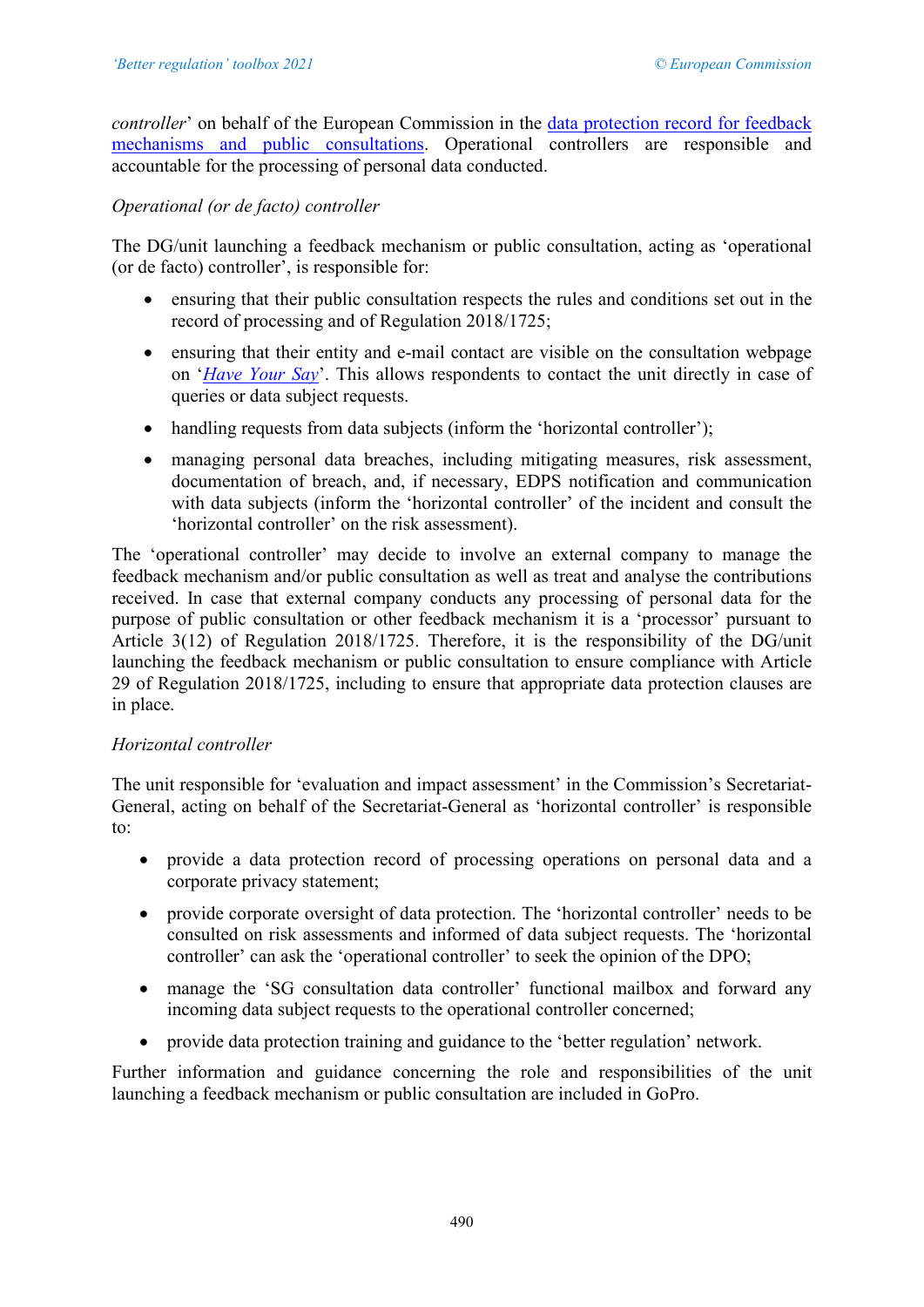# *Targeted consultations*

Targeted consultation activities – including surveys, interviews and focus groups – seek the views of (well-defined) stakeholders and individuals concerned by the specific consultation subject. For targeted consultations and/or exploratory consultations – not linked to any initiative or evaluation – a data processing 'record' must be drafted by each unit/DG, according to their requirements.

The responsibility for the processing of personal data collected in the context of a targeted consultation remains exclusively with the unit that conducts the targeted consultation. This unit oversees the targeted consultation; the SG has no corporate role under this processing operation. The unit carrying out the targeted consultation acts on behalf of their Directorate-General or service that is ultimately responsible and accountable for the processing of personal data conducted (the so-called 'delegated controller' as defined in the Commission's [data protection implementing rules\)](https://eur-lex.europa.eu/legal-content/EN/TXT/?uri=CELEX:32020D0969).

The unit carrying out the targeted consultation:

- assumes all obligations of a data controller of Regulation 2018/1725 (with the exception of record keeping) (on behalf of their Directorate-General or service);
- conducts a risk assessment before starting the collection of personal data (go ahead if no high risks for the data subjects are identified or conduct a DPIA if necessary) and documents [the risk assessment;](https://myintracomm.ec.europa.eu/sg/dpo/Documents/Annex_guidance.pdf)
- ensures that special categories of personal data can only be processed  $(Art. 10(1))$  if one of the conditions of Art. 10(2) is met; (see point b below);
- drafts a specific privacy statement and informs data subjects thereof at the outset of the processing of their data;
- is responsible for lawfully using and recording consent as a legal basis / condition for engaging a processor (Art. 29), for handling requests from data subjects, for managing personal data breaches, liaising with the DPO, etc.

A targeted consultation privacy statement template has been approved by the DPO and is available from the DG data protection coordinator and on GoPro.

## **3.2. Special categories of personal data**

The corporate privacy statement published on '*[Have Your Say](https://ec.europa.eu/info/law/better-regulation/have-your-say)*' does not cover 'special categories of personal data'. These categories are:

- racial or ethnic origin;
- political opinions;
- religious or philosophical beliefs;
- trade union membership;
- genetic data;
- biometric data for the purpose of uniquely identifying a natural person;
- data concerning health or data concerning a natural person's sex life or sexual orientation.

If a public consultation questionnaire includes questions on these special categories and the responses to these questions will refer to (the life of) an identified (for example, the respondent) or identifiable individual, the questions must not be included in the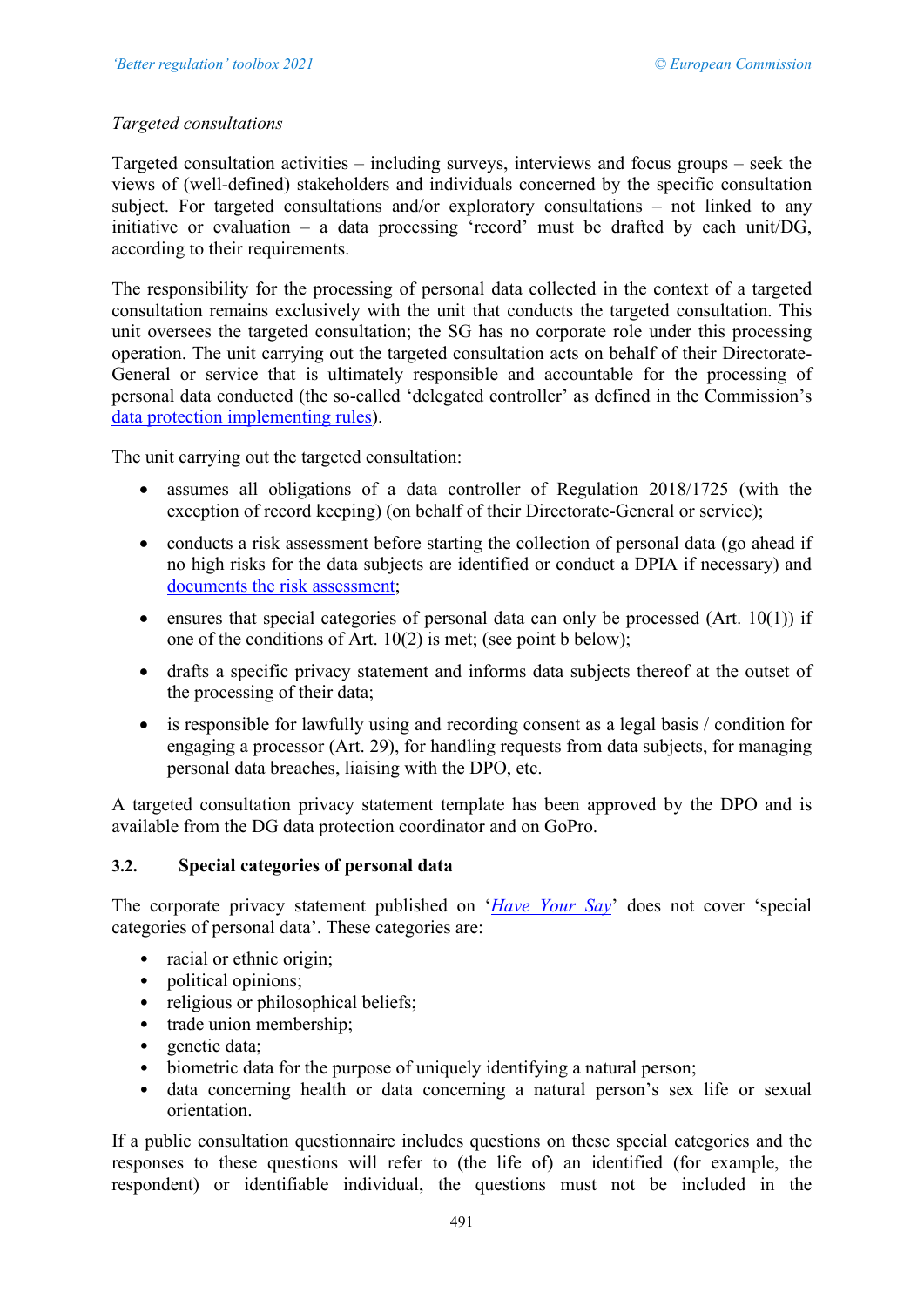questionnaire. Instead, neutral questions whose answers will not lead to the identification of an individual, or a targeted consultation based on a specific risk assessment should be used.

Contact your DG data protection coordinator if you plan to ask questions related to special categories of personal data.

# **3.3. Data retention and archiving**

Personal data, received in the context of a public consultation and/or feedback mechanism, is kept only for the time necessary to fulfil the purpose of collection or further processing of the information, namely 5 years after the closure of the administrative file to which the consultation or feedback mechanism relates. A file is closed at the latest once there has been a final outcome in relation to the initiative to which the consultation or feedback mechanism contributed.

In accordance with the common Commission-level retention list, after the administrative retention period mentioned above, files (and the personal data contained in them) will be transferred to the Historical Archives of the Commission for historical and archiving purposes $803$ .

The common Commission-level retention list is a regulatory document in the form of a retention schedule that establishes the retention periods and transfers to the Historical Archives for different types of Commission files. That list was notified to the European Data Protection Supervisor.

For further information on data retention see GoPro.

## **4. ACCESS TO PERSONAL DATA**

Respondents to a public consultation or feedback mechanism have the right to request access to or edit the personal data they submitted by emailing the [functional mailbox](mailto:SG-CONSULTATION-DATA-CONTROLLER@ec.europa.eu) managed by unit SG.A.2. Respondents can equally contact the unit responsible for the public consultation or feedback mechanism who shall liaise with the horizontal controller, if necessary, for the handling of the request.

## **5. ACCESS TO DOCUMENTS**

Contributions, including personal data provided, may be subject to a request for access to documents under Regulation (EC) No 1049/2001 regarding public access to European Parliament, Council and Commission documents (['Regulation 1049/2001'](https://eur-lex.europa.eu/legal-content/EN/ALL/?uri=CELEX:32001R1049)). Regulation 1049/2001 provides any EU citizen and any natural or legal person residing or having its registered office in a Member State the right of access to documents of the EU institutions, subject to principles, conditions and limits defined in the Regulation. If access is requested, the request is subject to a case-by-case analysis based on Regulation 1049/2001 in order to assess the applicability of the exceptions defined in its Article 4, considering the legitimate interests and the justifications of non-disclosure in case provided by the author of the contribution. Where disclosure of the contribution, or parts thereof, would undermine the

<span id="page-51-0"></span><sup>&</sup>lt;sup>803</sup> For further information regarding the processing operation concerning the Historical Archives, please see record of processing 'Management and long-term preservation of the European Commission's Archives', registered under reference number [DPR-EC-00837.](https://ec.europa.eu/dpo-register/detail/DPR-EC-00837)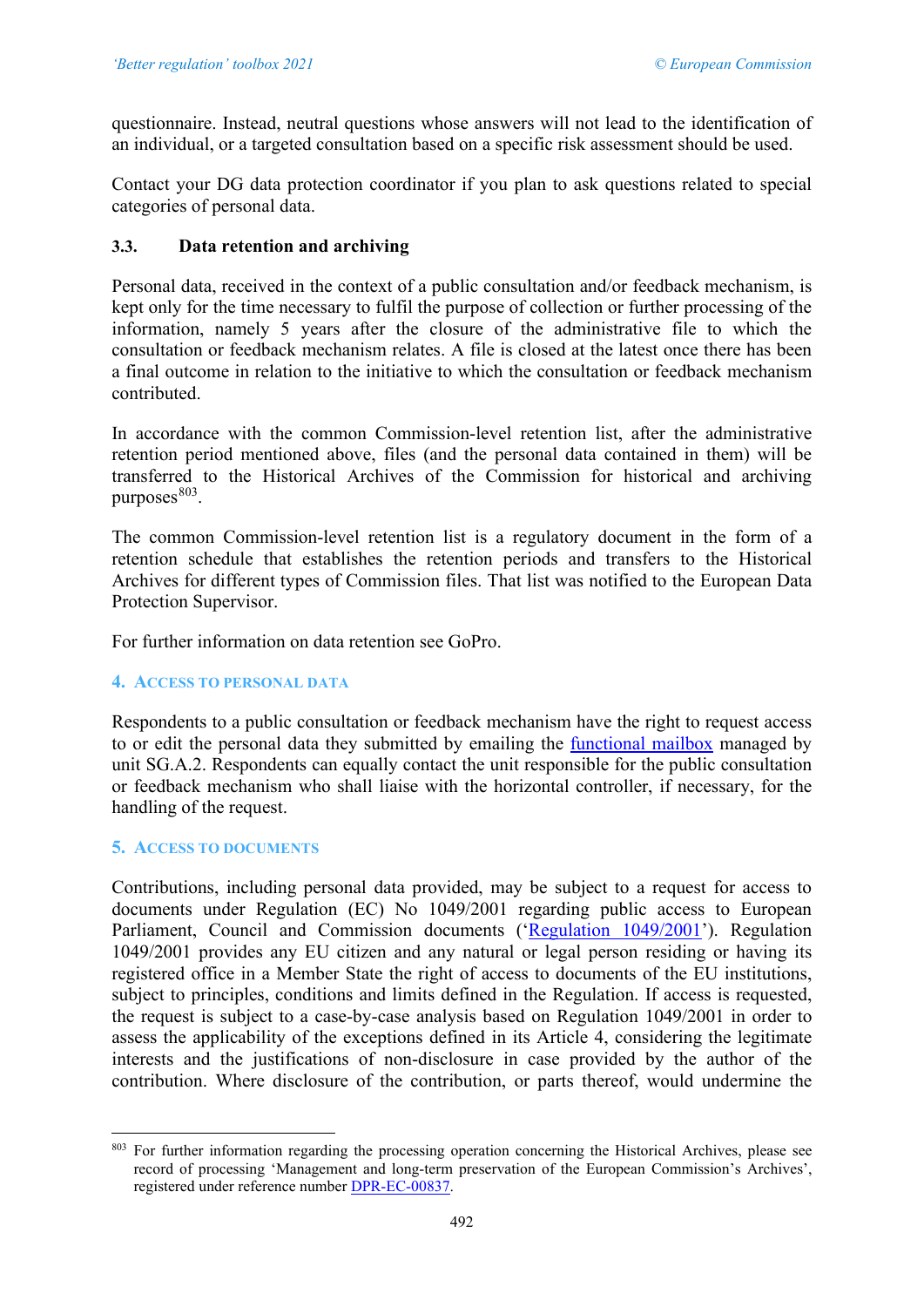protection of commercial interests of a natural or legal person, the institutions shall refuse access in accordance with Article 4(2), first indent of Regulation 1049/2001.

#### **6. TRANSPARENCY REGISTER**

Organisations and self-employed consultants [804](#page-52-0) that wish to participate in consultation activities are asked to provide the Commission and the public at large with information about which interests they represent when seeking to influence EU legislation and policy-making (representativeness is not a factor for all interlocutors, e.g. consultancies, companies, academic institutions), by joining the [Transparency Register.](https://ec.europa.eu/transparencyregister/public/homePage.do) Contributions from interlocutors that choose not to register will be treated as a separate category 'non-registered organisations' unless they are recognised as representative stakeholders via relevant Treaty provisions $805$ .

Publishing a public consultation on the '*[Have Your Say](https://ec.europa.eu/info/law/better-regulation/have-your-say)*' web portal or a 'call for evidence' document on the [dedicated webpage](http://ec.europa.eu/info/law/better-regulation/initiatives) will trigger an e-mail alert to registered organisations.

## **7. ACCESSIBILITY OF CONSULTATIONS AND THE LANGUAGE REGIME**

Consultations should be planned and conducted in such a way that all stakeholder groups can participate easily and effectively. A key aspect for accessibility relates to the language regime of consultation activities. **It is essential to ensure adequate language coverage of the consultation activity**. The table below provides information on linguistic accessibility, accessibility of activities and consultation channels, and timing and consultation periods.

|                             | <b>Box 1. Accessibility of consultations</b>                                                                                                                                                                                                                                                                                                                                                                                                                                                                                                            |  |
|-----------------------------|---------------------------------------------------------------------------------------------------------------------------------------------------------------------------------------------------------------------------------------------------------------------------------------------------------------------------------------------------------------------------------------------------------------------------------------------------------------------------------------------------------------------------------------------------------|--|
| 1. Linguistic accessibility |                                                                                                                                                                                                                                                                                                                                                                                                                                                                                                                                                         |  |
| Language<br>regime          | In general, ensure that consultation documents are translated into<br>$\bullet$<br>as many languages as feasible and appropriate in accordance with<br>the scope and outreach of a consultation. While highly technical<br>consultations could be conducted in English or a few languages only,<br>consultations reaching out to non-expert stakeholders or citizens in<br>general should be translated into all EU languages. Equally, ensure<br>that consultation events are interpreted, whenever necessary.                                         |  |
|                             | The 'call for evidence' document is published in all EU languages.<br>$\bullet$                                                                                                                                                                                                                                                                                                                                                                                                                                                                         |  |
|                             | The language regime for consultation activities should be explained<br>and justified in the 'call for evidence', to be endorsed by the<br>interservice group (ISG) or Secretariat-General (SG) and interested<br>DGs in case no ISG is established. The language regime should be<br>referred to in the consultation section of the 'call for evidence'.<br>Whenever the lead DG deems the topic of the initiative might raise a<br>high public interest, the questionnaire of the consultation should be<br>translated into all EU official languages. |  |
|                             | Consultation documents related to public consultations for                                                                                                                                                                                                                                                                                                                                                                                                                                                                                              |  |

<span id="page-52-0"></span><sup>&</sup>lt;sup>804</sup> For the purposes of the Transparency Register 'businesses' are organisations broadly speaking, whereas self-<br>employed individuals are mentioned separately.

<span id="page-52-1"></span><sup>805</sup> For example, European Social Dialogue, Art. 154-155 TFEU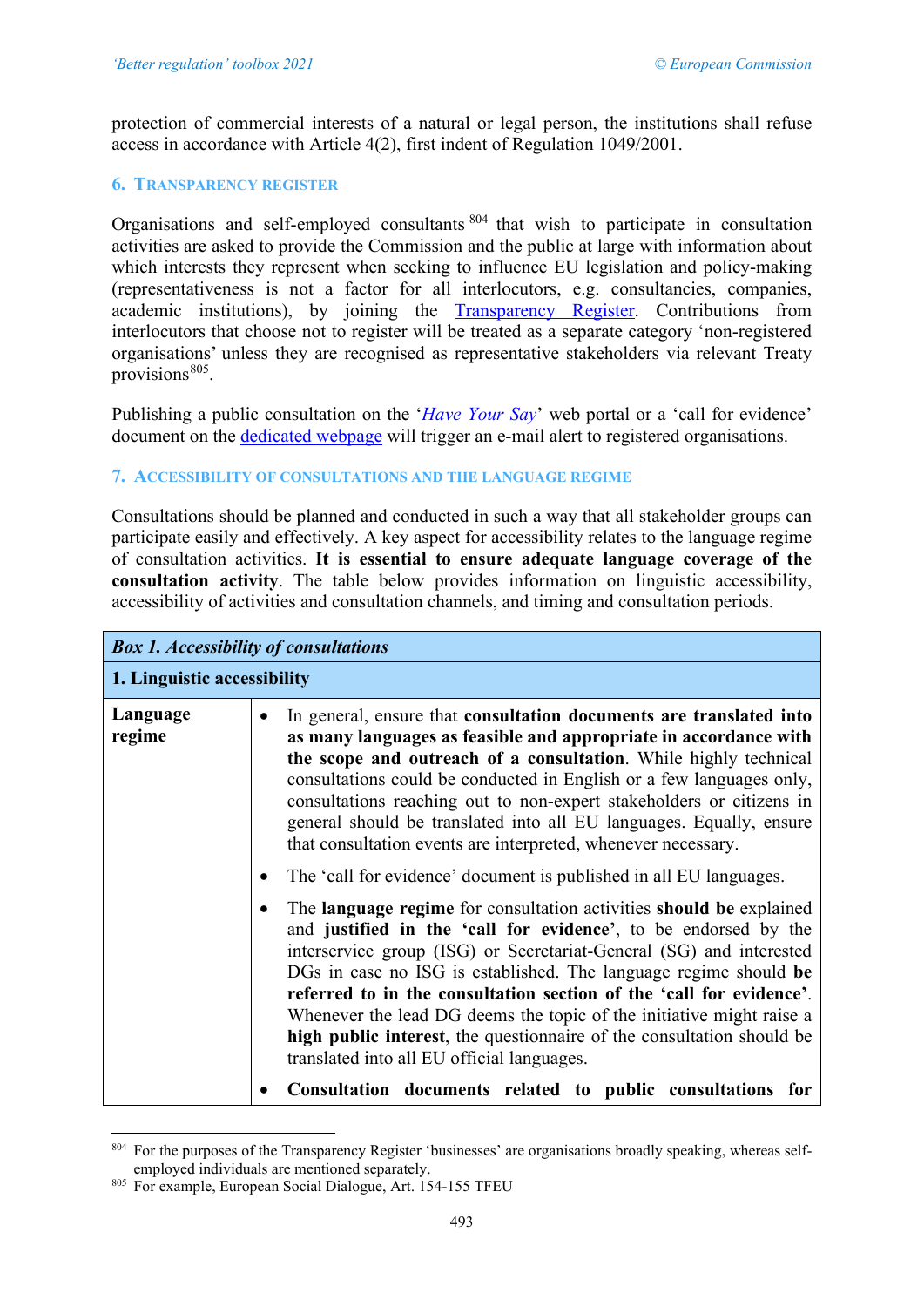|                                      |           | initiatives included in the Commission Work Programme -<br>Annex I need to be translated into all official EU languages <sup>806</sup> .<br>The consultation web page on the ' <i>Have Your Say</i> ' web portal is<br>translated into all official EU languages.                                                                                                                                                   |
|--------------------------------------|-----------|---------------------------------------------------------------------------------------------------------------------------------------------------------------------------------------------------------------------------------------------------------------------------------------------------------------------------------------------------------------------------------------------------------------------|
|                                      | $\bullet$ | The questionnaires and any accompanying documents of all other<br>public consultations need to be made available in at least English,<br>French, and German. Whenever the lead DG deems the topic of the<br>initiative might raise a high public interest, the questionnaire of the<br>consultation should be made available in all EU languages.                                                                   |
|                                      | $\bullet$ | Exceptions to language requirements, to be duly justified, should be<br>requested to the Secretariat-General <sup>807</sup> .                                                                                                                                                                                                                                                                                       |
|                                      | $\bullet$ | All language versions of the consultation documents should be<br>available at the launch of the consultation. If that is exceptionally<br>not possible, stakeholders should be informed when the missing<br>translations will be made available.                                                                                                                                                                    |
|                                      | $\bullet$ | The Secretariat-General can help in identifying the appropriate<br>language coverage. The Commission translation service (DGT) can<br>advise on timelines for translation of consultation documents. Please<br>contact DGT as early as possible when planning a consultation so that<br>length of documents, timing and available translation resources can be<br>properly assessed and considered <sup>808</sup> . |
|                                      | $\bullet$ | Stakeholders should be informed that they can always reply to a<br>consultation in any official EU language regardless of the<br>translation of the consultation documents.                                                                                                                                                                                                                                         |
| Stakeholder-<br>friendly<br>language | $\bullet$ | Communicate in a manner that is easily understood by diverse<br>audiences including persons of limited linguistic proficiency.                                                                                                                                                                                                                                                                                      |
|                                      | $\bullet$ | consultation<br>documents<br>('call<br>for evidence',<br>Ensure<br>that<br>questionnaire, background documents) are explicit, clear, and<br>understandable. It is recommended to have them proof-read by non-<br>experts.                                                                                                                                                                                           |
|                                      | ٠         | Avoid bureaucratic or too technical language. Abbreviations should<br>be avoided too. Necessary specialist terms should be explained.                                                                                                                                                                                                                                                                               |
|                                      | ٠         | Make use of plain language guidance when drafting consultation<br>documents. The Commission has issued a guide called 'How to write<br>clearly <sup>, 809</sup> , available in all official EU languages, and also offers<br>trainings on clear writing. The European Court of Auditors' list of<br>'Misused English words and Expressions in EU publications' can also                                             |

<span id="page-53-0"></span><sup>806</sup> Until the capacity to translate into Irish has been fully built up, translation of public consultations into Irish should be assessed on a case-by-case basis.

<span id="page-53-1"></span><sup>807</sup> In accordance with the procedure for exceptions set out in Tool #1 (*Principles, procedures & exceptions*)

<span id="page-53-2"></span><sup>808</sup> DGT can provide translations of consultation documents of up to 10 pages into all requested EU official languages. Details and information about other services offered by DGT in the context of translations of consultations is provided in the internal note Ares (2013)2752242. More info is available on [GoPro.](https://webgate.ec.europa.eu/fpfis/wikis/display/REGISTRY/Stakeholders%20consultation)

<span id="page-53-3"></span><sup>809</sup> DGT-EDIT can help to transform technical language to plain and accessible language.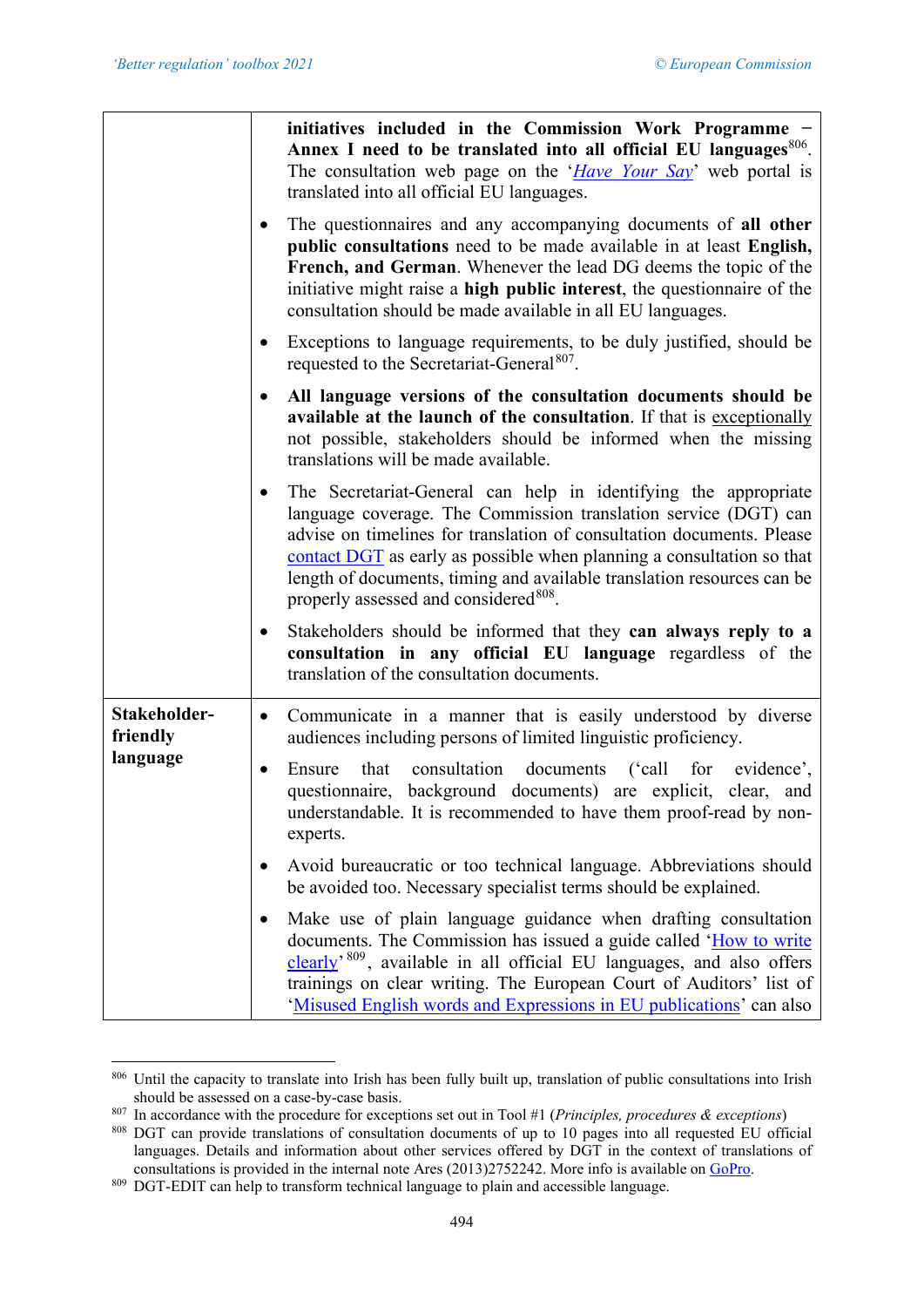|                                                                    | help improve clarity.                                                                                                                                                                                                                                                                                                                                                                                                                                                                                       |
|--------------------------------------------------------------------|-------------------------------------------------------------------------------------------------------------------------------------------------------------------------------------------------------------------------------------------------------------------------------------------------------------------------------------------------------------------------------------------------------------------------------------------------------------------------------------------------------------|
|                                                                    | Involve your DG's communication units in the question aire creation<br>٠<br>design process to ensure readability and accessibility.                                                                                                                                                                                                                                                                                                                                                                         |
|                                                                    | Consider modular structure, opened for contributors with different<br>٠<br>level of expertise.                                                                                                                                                                                                                                                                                                                                                                                                              |
| Participation of<br>persons with<br>disabilities                   | Ensure that persons with disabilities can participate in 'calls for<br>$\bullet$<br>evidence' on an equal basis with others and in line with the UN<br>Convention on the Rights of Persons with Disabilities and the<br>European Disability Strategy 2010-2020.                                                                                                                                                                                                                                             |
|                                                                    | Use a variety of communication means and accessible formats. The<br>$\bullet$<br>Commission has, for example, already used a sign-language video for<br>a consultation and made simplified, easy-to-read questionnaires<br>available.                                                                                                                                                                                                                                                                       |
|                                                                    | Ensure that the consultation page complies with the international Web<br>$\bullet$<br>content accessibility guidelines (WCAG) (version 2.0), level AA.<br>This means that texts, images, forms, sounds, etc. should be<br>accessible and understandable by as many people as possible without<br>discrimination.                                                                                                                                                                                            |
|                                                                    | As of May 2016, the EU Survey tool allows respondents to switch to<br>$\bullet$<br>a WCAG-compliant view. It is not anymore necessary to manually<br>activate this option when designing the questionnaire. Contact the EU<br>Survey team should there be any problems with the tool.                                                                                                                                                                                                                       |
|                                                                    | Keep the language of the 'calls for evidence' as simple as possible,<br>using simple question types like free text, single/multiple-choice, and<br>matrixes. Try to avoid tables and file uploads. For questionnaires, try<br>to avoid 'visual' elements and try not to use formulations like 'in the<br>question below' or 'in the next section'. Refer to the name of the<br>section or question instead. When adding images to your<br>questionnaire make sure to provide a meaningful descriptive text. |
|                                                                    | 2. Ensuring participation to consultation activities                                                                                                                                                                                                                                                                                                                                                                                                                                                        |
| <b>Selection of</b><br>activities and<br>communication<br>channels | Include a comprehensive communication plan that will raise<br>$\bullet$<br>awareness about your consultation activities in a timely way and will<br>encourage all identified stakeholders to participate. Involve your<br>DG's communication units in the development of this plan.                                                                                                                                                                                                                         |
|                                                                    | Ensure that relevant target groups are reached and invited to<br>٠<br>participate in the most effective way. Usually, a combination of<br>different communication channels (e.g. press release, networks,<br>multipliers, events, social media, Commission delegations and<br>representations in Member States) works best. Public consultations<br>should also be included in the planning calendar well in advance.                                                                                       |
|                                                                    | Target groups in remote and rural areas with more difficult access to<br>internet may need to be addressed by other consultation tools and<br>communication channels than target groups in more densely                                                                                                                                                                                                                                                                                                     |